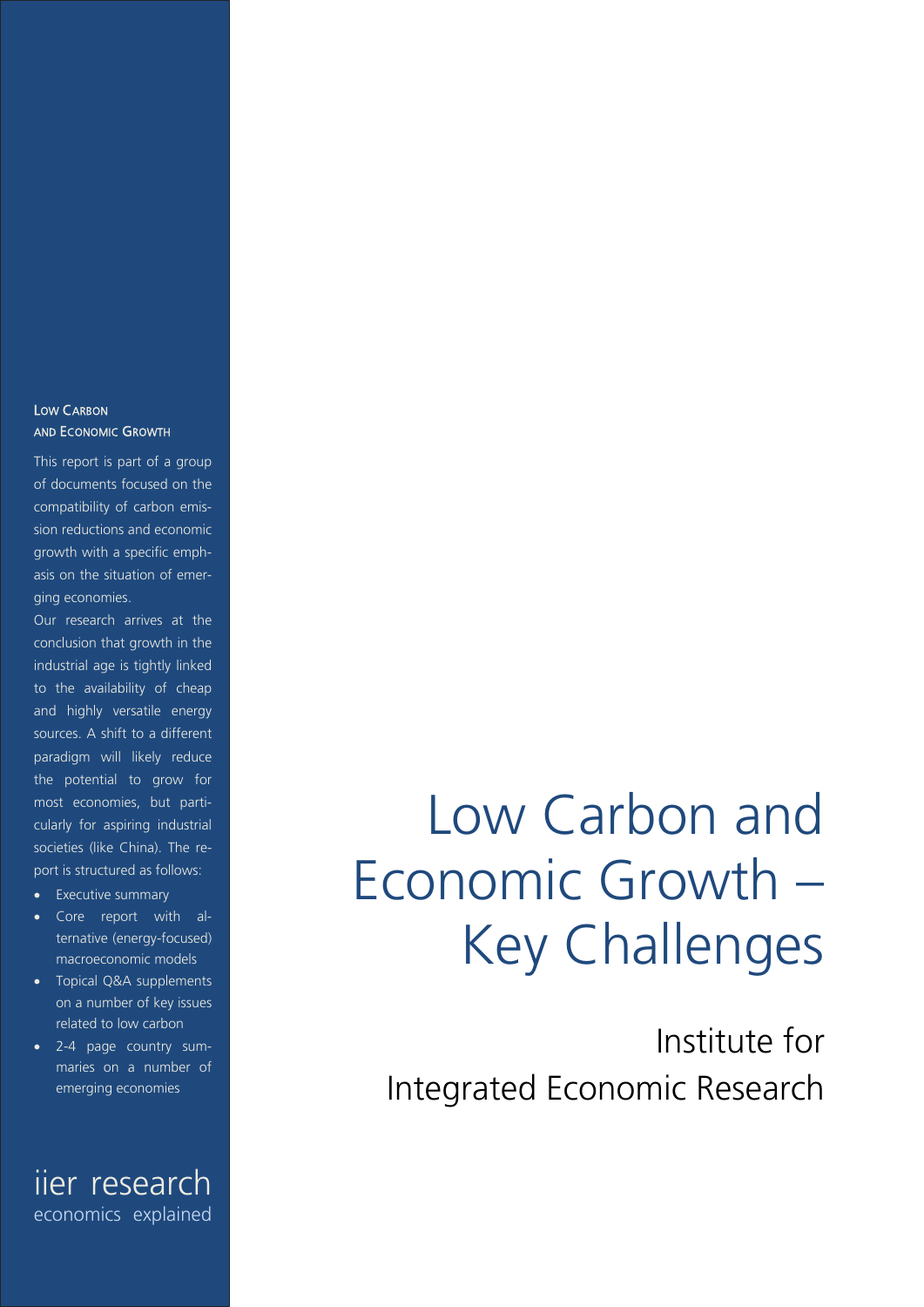### Table of Contents

| 1.                                                                   |                                                                                                                                                                                                                             |  |
|----------------------------------------------------------------------|-----------------------------------------------------------------------------------------------------------------------------------------------------------------------------------------------------------------------------|--|
| 1.1.<br>1.2.<br>1.3.<br>1.4.<br>1.5.<br>1.6.<br>1.7.<br>1.8.<br>1.9. | Energy and GDP - a stronger connection than expected  8<br>An energy-based explanation of productivity gains 9<br>Human labour and fossil fuel costs compared  15<br>1.11. Globalization - a quest for lower energy cost 20 |  |
|                                                                      | 1.13. The effects of growing energy cost on productivity  24                                                                                                                                                                |  |
| 2.                                                                   | Consequences for low-carbon efforts 26                                                                                                                                                                                      |  |
| 2.1.<br>2.2.<br>2.3.<br>2.4.<br>2.5.<br>2.6.                         | Energy cost requirements in industrial processes  26<br>Why renewable energy likely will remain too expensive 31                                                                                                            |  |
| 3.                                                                   |                                                                                                                                                                                                                             |  |
| 3.1.<br>3.2.<br>3.3.<br>3.4.<br>3.5.<br>3.6.                         | Sector-specific energy use and carbon-intensity 38                                                                                                                                                                          |  |
|                                                                      | Appendix A - Review of Low-Carbon Literature  44                                                                                                                                                                            |  |
|                                                                      |                                                                                                                                                                                                                             |  |
|                                                                      | Appendix C - Low Carbon Technologies 55                                                                                                                                                                                     |  |
|                                                                      |                                                                                                                                                                                                                             |  |

Authors: Hannes Kunz, Rembrandt Koppelaar, Tim Raettig, Stephen Balogh

© IIER 2011, All rights reserved.

The materials contained in this report may be copied or referenced provided that ALL copies retain a reference to IIER and this report. No material may be modified, edited or taken out of context such that its use creates a false or misleading statement or impression regarding the positions, statements or actions of IIER.

The production of this report has been funded by the UK Department for International Development (DFID). The findings, views and recommendations contained in the research are those of IIER and do not necessarily represent the views of the funders.

Contact:Institute for Integrated Economic Research P.O. Box 506, CH-8706 Meilen Switzerland Web: www.iier.ch,Email: contact@iier.ch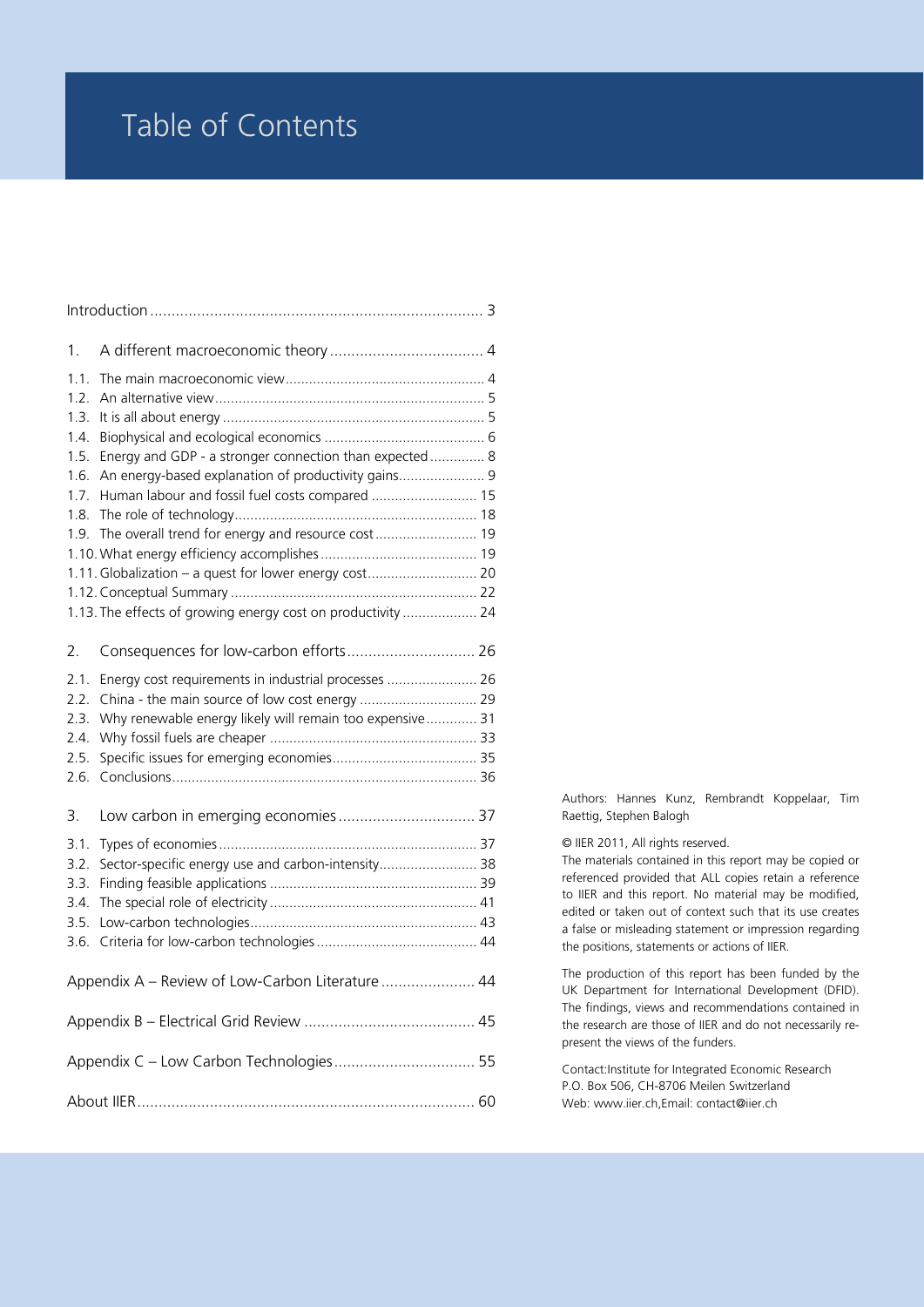# Introduction

This report questions one of the key underlying assumptions of most plans to reduce carbon emissions: that it is possible to grow or maintain economic output while at the same time reducing the anthropogenic production of greenhouse gases.<sup>1</sup> In this document, we will demonstrate our findings that the generally desired developmental path to urbanization and industrialization is very unlikely unless it can be based on large quantities of low-cost and high-quality energy. This contradicts the current push for greenhouse gas reductions, as the only (seemingly) unlimited energy sources with the right properties are fossil fuels like coal, natural gas and (until recent price increases) oil. These fossil fuels have been at the core of economic development and growth, but only as long as they were not burdened with the cost of their externalities: pollution, climate change, and depletion. In comparison, renewable sources are either not scalable or geographically limited (such as hydropower<sup>2</sup> and geother-

-

mal<sup>3</sup>), are cost-prohibitive<sup>4</sup>, or produce only lower quality energy<sup>5</sup>, a reality we don't expect to change anytime soon. In a future where fossil fuels are no longer available at low cost, either due to extraction limits or because they include the cost of externalities (such as a carbon tax or sequestration efforts), we cannot envisage how the current growth model of advanced economies can continue, let alone support emerging economies to reach a comparable level.

Given this likely inability to grow in a carbon-neutral way, we suggest a very different development path for the future which would allow improvements in the quality of life, health, and wealth for a large portion of the population: the introduction of simple, mostly non-industrial renewable and sustainable technologies. If done properly, we expect

-

that the rural poor – the majority of the population in developing nations, and 70% of those living on less than \$1.25 per day<sup>6</sup>, can benefit from significant life and wealth improvements, while greenhouse gas emissions stay the same or even shrink. The lives of billions of people living in dense urban centres could also be positively affected by some of these approaches, but because their incomes and therefore their wellbeing are linked to industrial processes, it appears that meaningful growth will be more difficult to achieve in large urban areas without increased fossil energy consumption and thus carbon emission growth.

In this report, we introduce the concepts and data supporting this point of view, and suggest a few areas where improvements seem possible. This report is divided into three parts:

- Review and refocusing of relevant macroeconomic theory
- Introduction to high linkage between energy (cost) and wealth
- Low-carbon development potential, with a focus on emerging economies

<sup>1</sup> Economic output here refers to the commonly used measurement of Gross Domestic Product,. <sup>2</sup> Hydropower development is limited in OECD countries and limited by precipitation. EIA (2010).International Energy Outlook Electricity. Available from

http://www.eia.doe.gov/oiaf/ieo/electricity.html Accessed January 31, 2011.

<sup>&</sup>lt;sup>3</sup> See "Barriers". IEA (2010). Renewable Energy Essentials: Geothermal. Available from http://www.iea.org/papers/2010/Geothermal\_E ssentials.pdf Accessed January 31, 2011. <sup>4</sup> See both 2005 and 2010 versions of IEA/NEA: Projected Costs of Generating Electricity. http://www.iea.org/publications/free\_new\_Desc .asp?PUBS\_ID=2207

<sup>&</sup>lt;sup>5</sup> For example, solar hot water heaters have brief payback periods, are relatively inexpensive to install, but only provide lower quality heat energy.

<sup>6</sup> UN-IFAD (2011).Rural Poverty Report 2011.http://www.ifad.org/rpr2011/report/e/pri nt\_rpr2011.pdf Accessed January 31, 2011.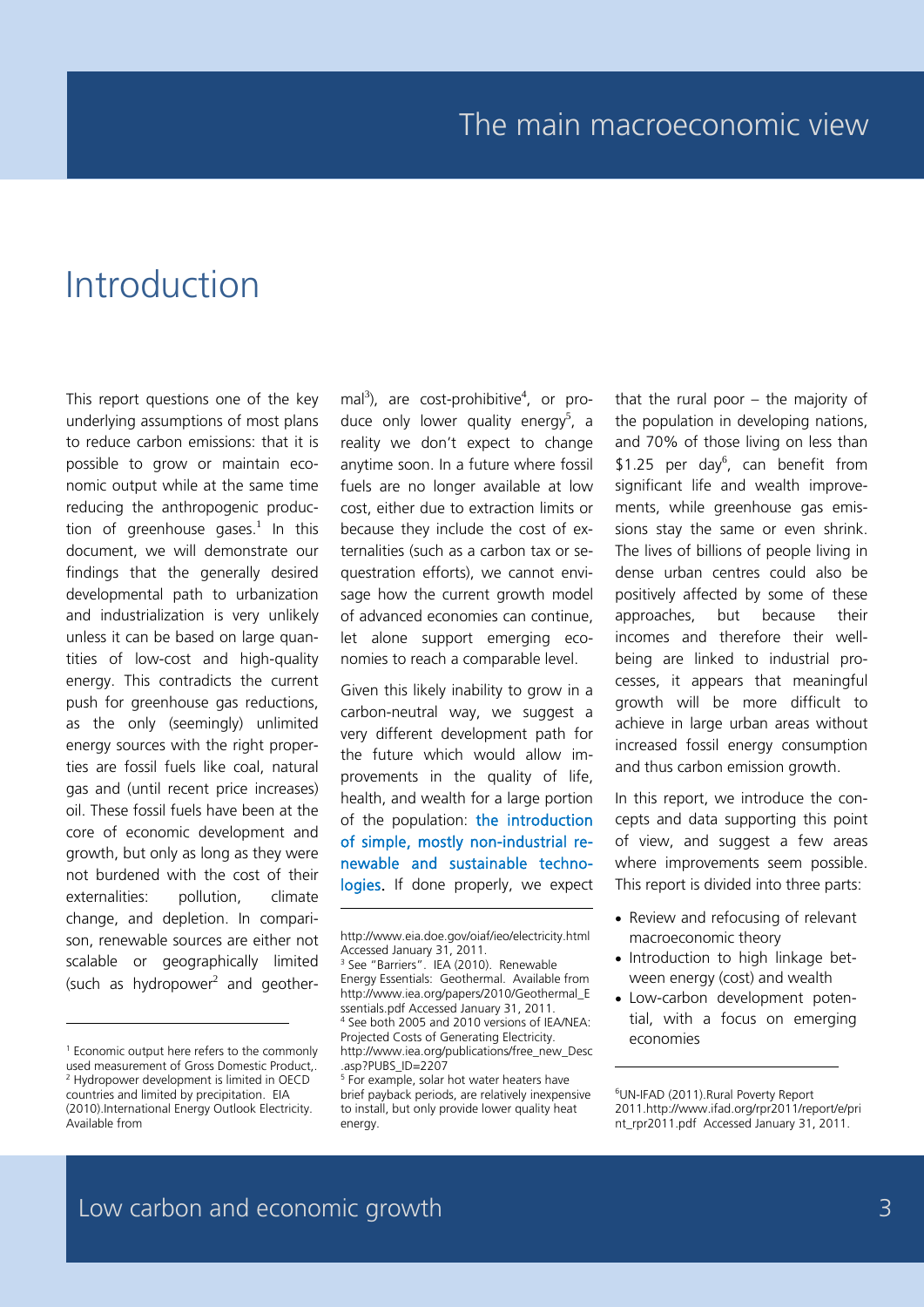# 1. A different macroeconomic theory

#### 1.1. The main macroeconomic view

Most macroeconomic planning models operate under the assumption that "economic growth", i.e. adding more real (inflation-corrected) output every year can continue indefinitely<sup>7</sup>. This might be interrupted by recessions and other distortions, but those do not alter the long-term trend. This view remains largely unchallenged with the exception of some small groups of resource-based and ecological economists, but their views are not typically included in political or financial decision-making processes.

In most theories, a number of key factors are said to drive economic progress (and growth):

- Labour productivity gains $^8$
- Substitution (inputs and techno- $\vert$ logies) $9$
- $\bullet$  Technology progress $^{10}$

-

 $7$  E.g. models presented in the following macroeconomic theory texts: Hubbard and O'Brien (2009). Macroeconomics; McConnell, Brue, and Flynn (2008) Macroeconomics: Principles, Problems, and Policies. Mankiw (2010).Macroeconomics.

8 Solow, R.M. (1957). Technical Change and the Aggregate Production Function. The Review of Economics and Statistics 39(3):312-320 <sup>9</sup> Solow, Robert (1974). The economics of resources or the resources of economics. Am. Econ. Rev. 1–14.

10Stiglitz, J.E., (1979). A Neoclassical Analysis of the Economics of Natural Resources. In: Smith, V. Kerry (Ed.), Scarcity and Growth

• Population growth (labour  $a$ vailability) $11$ 

Our analysis generally supports the view that these key components are useful in describing past growth. However, while the ingredients of traditional models are in line with our findings, our approach sees them only as derivatives of a broader resource- and energy-based view. In this paper we aim to demonstrate how most of the above key parameters were actually driven by resource

are typically explained. The implications of these differences on economic systems are significant.

Our economic success over the past 200 years has been remarkable, providing steady growth in most societies, despite a rapidly growing human population. Not only were there six times more humans in the year 2000 compared to 1820, but equally impressively, per capita GDP has increased nine times during the same period (Figure 1).



-

and energy availability, and not just the result of human progress, as they

Figure 1 - GDP and GDP/capita in 1990 International Geary-Khamis dollars<sup>12</sup>

Reconsidered. RFF and Johns Hopkins Press, Baltimore, MD

-

<sup>11</sup>Galor, O. and D. N. Weil. 2000. Population, technology and growth: From Malthusian regime to the demographic transition. American Economic Review 90(4): 806-828.

12Angus Maddisson. The World Economy: Historical Statistics. OECD.Data available from http://www.ggdc.net/maddison/Historical\_Stati stics/horizontal-file\_02-2010.xls Accessed February 2, 2011.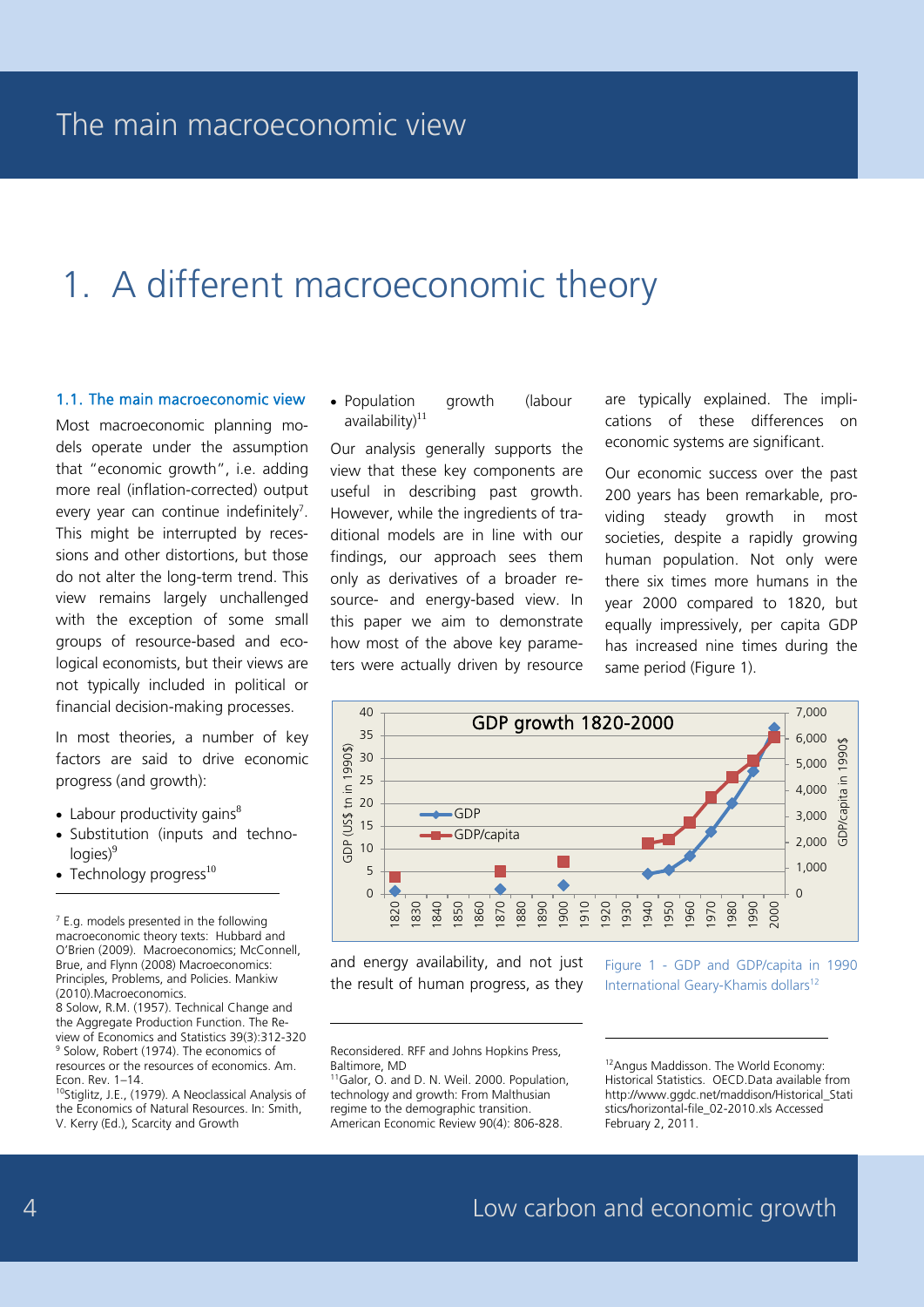#### 1.2. An alternative view

Below, we will explore these aspects further, analysing in detail what drove economic growth in the 19<sup>th</sup> and 20<sup>th</sup> century. This ultimately leads to a significantly altered macroeconomic view, with the following characteristics:

- Improved (labour) productivity became possible due to a substitution away from human labour to fossil energy use, with relatively unfavourable exchange patterns, i.e. to complete the same task using technology, much more energy was required compared to the original task performed by a human $^{13}$ ;
- Technology thus does not act as an independent driver but rather as an enabler of higher and more efficient energy consumption for purposes desired by humans $^{14}$ .
- Globalization (mostly in the past 20 years) further acted as a strong driver of optimised resource and energy allocation with benefits for all involved participants:<sup>15</sup>

-

Traditional economics, while referring to productivity and technology, does not encompass a view that is based on resource or energy consumption. Instead, it explains productivity gains and economic growth using a technology model that is driven by "endless" human ingenuity. This is also the case for better specified endogenous growth models, which focus on modelling a separate R&D sector and economic incentives that drive technological developments, to explaining the process of human ingenuity.<sup>16</sup> The validity of such models in a period of abundance of resources and availability of low cost energy is not questioned. However, their applicability to a situation where cheap fossil fuels are no longer available is put into doubt by this report. From our point of view, technology historically served much more as an "access enabler" to higher fossil energy consumption.

On a similar note, globalization, the exchange of key contributors across the world, largely has not been introduced into most macroeconomic models, despite the fact that it has substantially altered and expanded the economic potential of the world.

Below, we will review these drivers from an energy- and resource-based perspective, construct a more relevant and – so we think – realistic economic picture, and then outline the implications that flow from it.

#### 1.3. It is all about energy

Looking into well documented and acknowledged resource limits leads to a better understanding of the role energy plays in economic systems: numerous papers have analysed increasing water shortages on a global scale $^{17}$ . With ground reservoirs draining, glaciers shrinking and more and more rivers being polluted, water availability has become an issue in many places, particularly related to potable or irrigation water. But a closer analysis confirms that there isn't really a water shortage on a global scale. Water covers more than 70% of the Earth's surface. The average annual global precipitation equivalent to 95-115 cm – is more than enough, on average. However, rain has variable distribution with most precipitation falling between 30 degrees latitude north and south $^{18}$ . So essentially, something more funda-

-

<sup>13</sup>Cleveland et al. (1984). Energy and the U.S. economy: A biophysical perspective. Science 225: 890-897.

Hall et al. (1986). Energy and Resource Quality: The Ecology of the Economic Process. Wiley Interscience. New York.

Hall et al. (2003).Hydrocarbons and the evolution of human culture. Nature 426: 318- 322.

<sup>14</sup> Kaufmann, R. K. (1992). A biophysical analysis of the energy/real GDP ratio: implications for substitution and technical change. Ecological Economics 6: 35-56. <sup>15</sup> See section 2.10 on globalization below.

<sup>&</sup>lt;sup>16</sup> Sorensen & Whitta-Jacobsen (2005). Introducing Advanced Macroeconomics: Growth & Business Cycles. Berkshire: McGraw-Hill.

<sup>&</sup>lt;sup>17</sup> For example see: UNEP (2008). Vital Water Graphics - An Overview of the State of the World's Fresh and Marine Waters. 2nd Edition. UNEP, Nairobi, Kenya.; UNEP (2007). Global Environmental Outlook 4. UNEP, Nairobi, Kenya.; Li Jiao (2010).

<sup>18</sup>Chahine, M.T. (1992). The hydrological cycle and its influence on climate. Nature 359:373 – 380.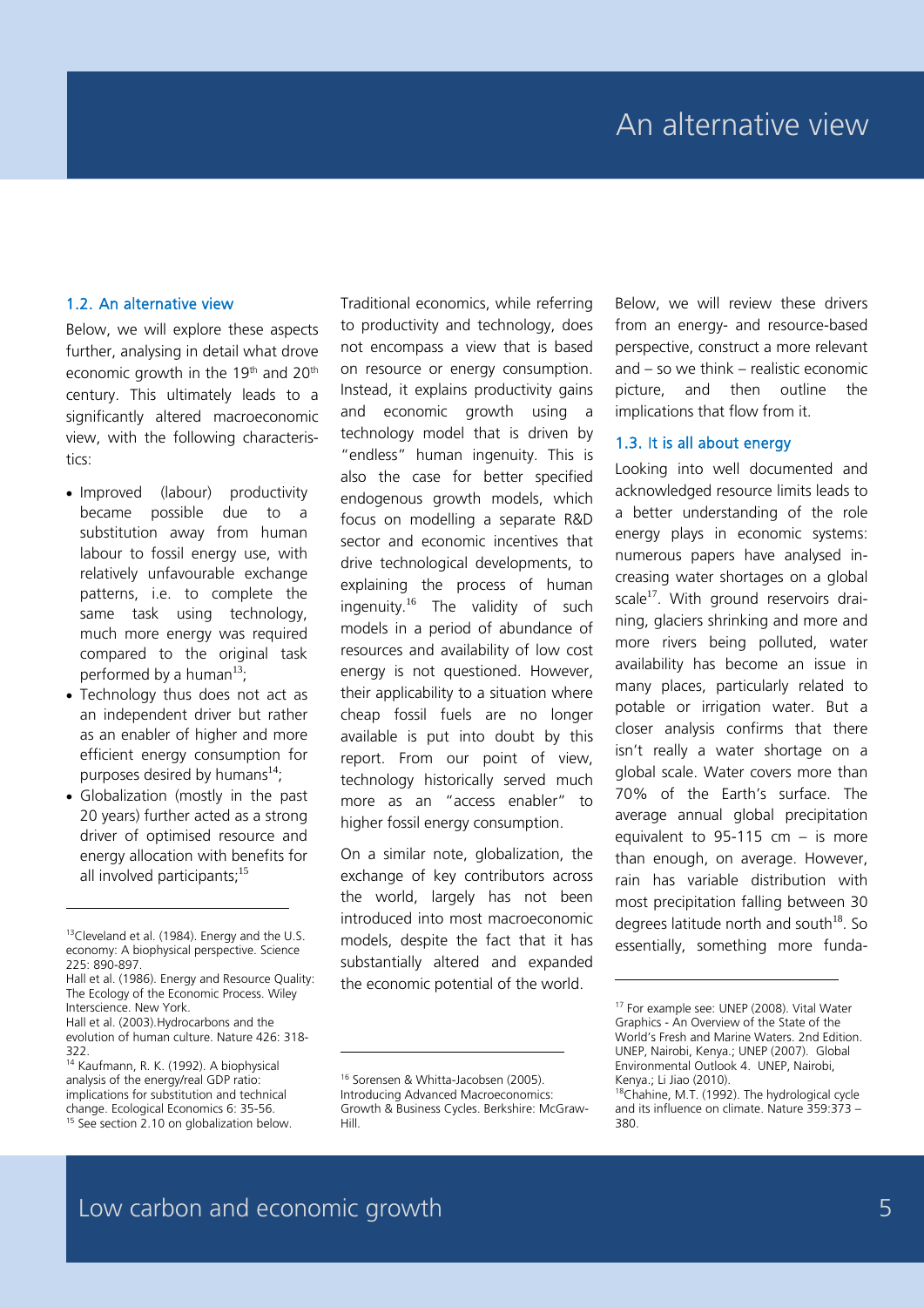mental is lacking in those places where fresh water is scarce: the ability to bring water to its desired point of use and/or to purify and/or desalinate water to make it useable. The key enabler for this is energy. Specifically, low-cost energy that is affordable by the regions affected. This is no issue for (resource-)rich oil exporters in the Middle East which are able to bear the cost of desalination plants, but poses insurmountable hurdles to poor regions with draining groundwater reservoirs.

Very much the same dynamic holds true for practically every resource society considers to be scarce. Typically, what we have consumed doesn't disappear but is still available on this planet, but often in concentrations where recycling isn't economical.

Even oceans contain almost every precious metal on this planet, yet in very low concentrations. With sufficient effort, we could extract gold, silver, uranium and many other elements from the sea. However, the energy required is too large compared to other sources where much less energy is needed to extract materials from higher grade ores.<sup>19</sup> Thus, we do not attempt to filter minerals from oceans.

Equally, pollution or the unsustainable use of environmental services can be seen as a lack of effort spent (=energy used) in repairing damage done to the environment. With sufficient low-cost energy, many of today's problems were inexistent.

Ultimately, each metabolism or pro-

cess which creates structure – i.e. "something meaningful" – by transforming higher entropy to lower, whether it is biological, chemical or mechanical, requires an energy transformation to take place $20$ . Plants do not grow without sunlight, cars don't run without fuel, computers don't operate without electricity, and humans don't live without food (=energy), nor does any other species.

It is thus difficult, if not impossible, to name any activity that is priced by markets - no matter how virtual it might  $be^{21}$  - that does not require energy. This raises the question of how exactly the two are related?

#### 1.4. Biophysical or ecological views

Anchoring economic output with the resources that enable them has become part of two sub-divisions of more recent economic science, biophysical and ecological economics. Both have – outside their relatively small group of adherents – failed to



Figure 2 - Abundance of elements in the ocean (Data from Wolfram Research/ Mathematica, Accessed January 13, 2011)

<sup>19</sup> Bardi U. (2010). Extracting Minerals from Seawater: An Energy Analysis. Sustainability 2(4): 980 – 992.

http://hightech.lbl.gov/documents/DATA\_CENT ERS/svrpwrusecompletefinal.pdf Accessed January 31, 2011.

<sup>&</sup>lt;sup>20</sup>Georgescu-Roegen, N. (1975). Energy and Economic Myths. Southern Economic Journal, 41,3:347-381.

http://www.jstor.org/pss/1056148 Odum, H. T. (2007). Environment, power, and society for the twenty-first century: The hierarchy of energy. New York: Columbia **University** 

<sup>&</sup>lt;sup>21</sup> The Internet accounted for 0.8% of all electricity use in 2005 and consumption is rapidly growing with the increase in streaming of internet video content. Koomey, J. G. (2007). Estimating total power consumption by servers in the U.S. and the world, Lawrence Berkeley National Lab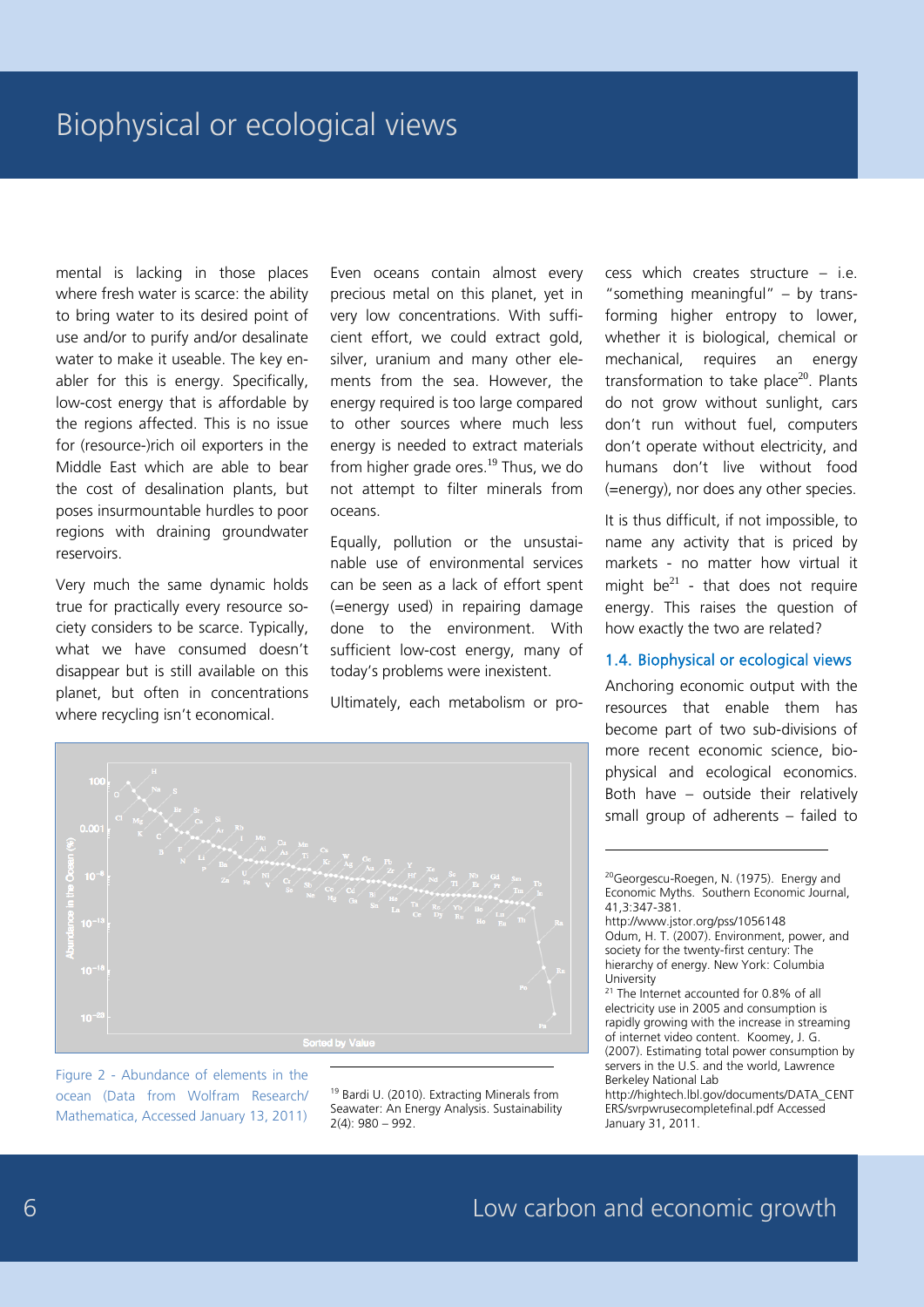gain significant traction, and their findings have not found their way into mainstream economic decision-making. The main reason behind this omission might be that they do not matter as long as natural resources and energy remain largely unconstrained input variables into economic processes.

Biophysical economists' views suggest a relatively strict connection between economic output and energy and natural resource inputs. Many of those theories emerged during and after the oil crisis of 1973/4, following the concepts presented in "Limits to Growth"<sup>22</sup>. During that time, energy prices increased rapidly within months, and many advanced economies went into recession. Resource experts, non-traditional economists, and population scientists began to explore the risks imposed by constrained resources amid quickly growing populations. Ecologists and the newly formed subdivision of biophysical economists studied the historically very strong link between energy consumption and GDP growth and criticised traditional economics for failing to include energy as an important component of economic models and a key driver of growth $^{23}$ .

j

However, traditional economists maintained their position that higher energy prices would lead to lower energy consumption and to a discontinuation of the correlating trend because higher prices for energy sources would simply encourage shifts away from energy by means of substitution, without affecting the overall growth pattern.

These views were seemingly confirmed, when after the mid-1970s, the relatively strict long-term correlation between primary energy use and economic output weakened, and advanced economies around the world required less additional energy to grow their output (see Figure 3 for the United States).

Other aspects of biophysical theories did not get tested as new oil resources and improved technologies enabled a continued growth of energy and resource consumption at low prices once again, beginning in the 1980s and continuing into the early 2000s, supporting traditional perspectives $^{25}$ .

This new evidence was answered by biophysical economists with a multitude of explanations, ranging from a shift away from energy-intensive goods to products of lower intensity and services, to a replacement of lower-quality fuels with electricity and the introduction of nuclear power, but it never truly gained traction again until very recently with the rise



-

Figure 3 - US Primary energy consumption vs. GDP 1955 – 2009<sup>24</sup>

<sup>22</sup>Meadows, D. H. et.al., (1972). The limits to growth: A report for the Club of Rome's project on the predicament of mankind. New York: Universe Books

<sup>&</sup>lt;sup>23</sup> Kümmel, Reiner. "The Impact of Energy on Industrial Growth" (1982). Energy – The International Journal 7:189-203.

Energy information administration (EIA)<sup>24</sup>

<sup>&</sup>lt;sup>25</sup> The giant oil field "The Forties" (and others) were discovered in the North Sea in 1970 and began production in 1975. Oil prices fell by 2/3s from the \$90 range in 1980-1981 to \$28 by 1986 (2011 US\$), due to a glut of oil on the market.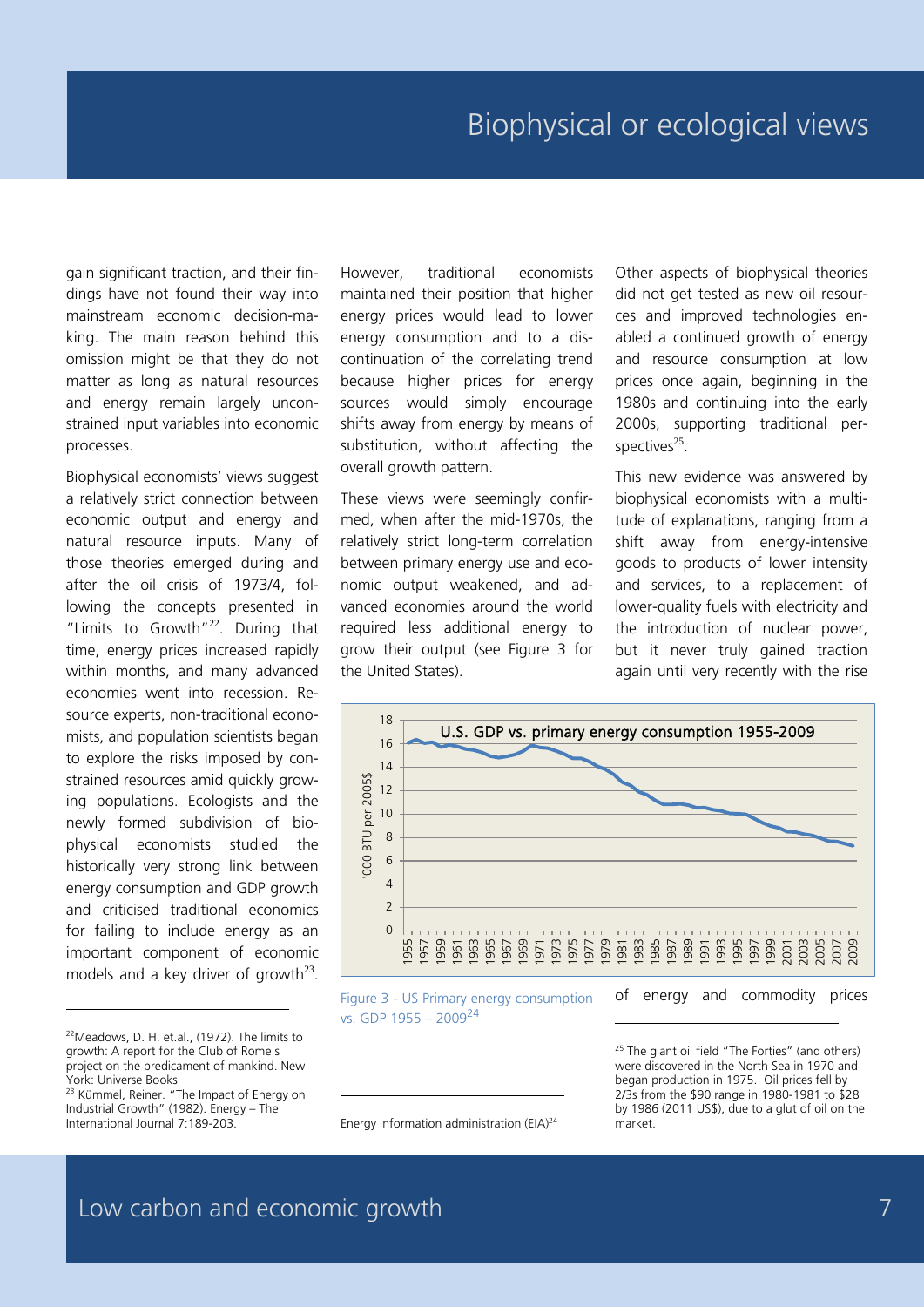which began around 2005 and culminated in 2008 with oil and natural gas prices up to seven times their historical average, resulting in record price levels of food and nonfood commodities. After a brief period of relief due to the economic crisis, many commodity prices are up again to those levels of 2008, bringing the issue back to the table.

#### 1.5. Energy and GDP - a stronger connection than expected

Based on a worldwide analysis, we conclude that at the global scale the correlation between energy input and economic output is stronger than even biophysical economists have anticipated in their recent work, as soon as the object of research no longer is a single economy, but rather the entire world.

Figure 4 shows two important correlations. First, despite a weakening trend after the mid-1970s, higher economic output still seems to be linked to primary energy inputs, with the two being highly correlated (r2 =0.92 from 1980 to 2006). Second, if instead one compares useful energy that can directly be applied to desired processes, the correlation becomes even stronger. For example, global GDP and electricity consumption from 1980 to 2008 show a very strong correlation ( $r^2$  = 0.97), and the same is true for transportation fuels.



Figure 4 - Global GDP vs. various energy consumption indices (1980 =  $100^{26}$ 

When looking at this data, two aspects got overlooked. Firstly, traditional economics ignored that advanced economies were going through a continuing process of "deindustrialization", with most of the heavy manufacturing being relocated to emerging economies, first and foremost China. This has created an illusion of disconnect between economic growth and energy input – essentially the illusion that OECD economies are becoming more energy efficient. $27$  If one includes energy trans-

-

fers embedded in imports of raw materials and finished goods, no economy in the world demonstrates a disconnect between energy and GDP.

Second, biophysical economists downplayed the fact that there is indeed second order technology development taking place, which is geared at lower primary inputs into processes, or energy efficiency. This can be attributed to energy saving measures which reduce primary energy use, such as the introduction of more efficient technologies in many areas, the substitution of fuels $^{28}$ , and improved energy conversion technologies at the primary conversion level<sup>29</sup>, for example, in electricity generation (Figure 5).

<sup>26</sup>GDP :http://databank.worldbank.org; Primary Energy and Electricity: EIA. International Energy **Statistics** 

http://www.eia.gov/cfapps/ipdbproject/IEDInde x3.cfm; Road and Marine Transport: http://www.exxonmobil.com/corporate/files/ne ws\_pub\_eo\_2009.pdf

 $27\overline{\text{G}}$ uan, Peters, Weber, Hubacek (2009). "Journey to world top emitter – an analysis of the driving forces of

China's recent CO2 emissions surge."

Geophysical Research Letters.36, L04709.

<sup>28</sup> See note 13. <sup>29</sup> See section 1.13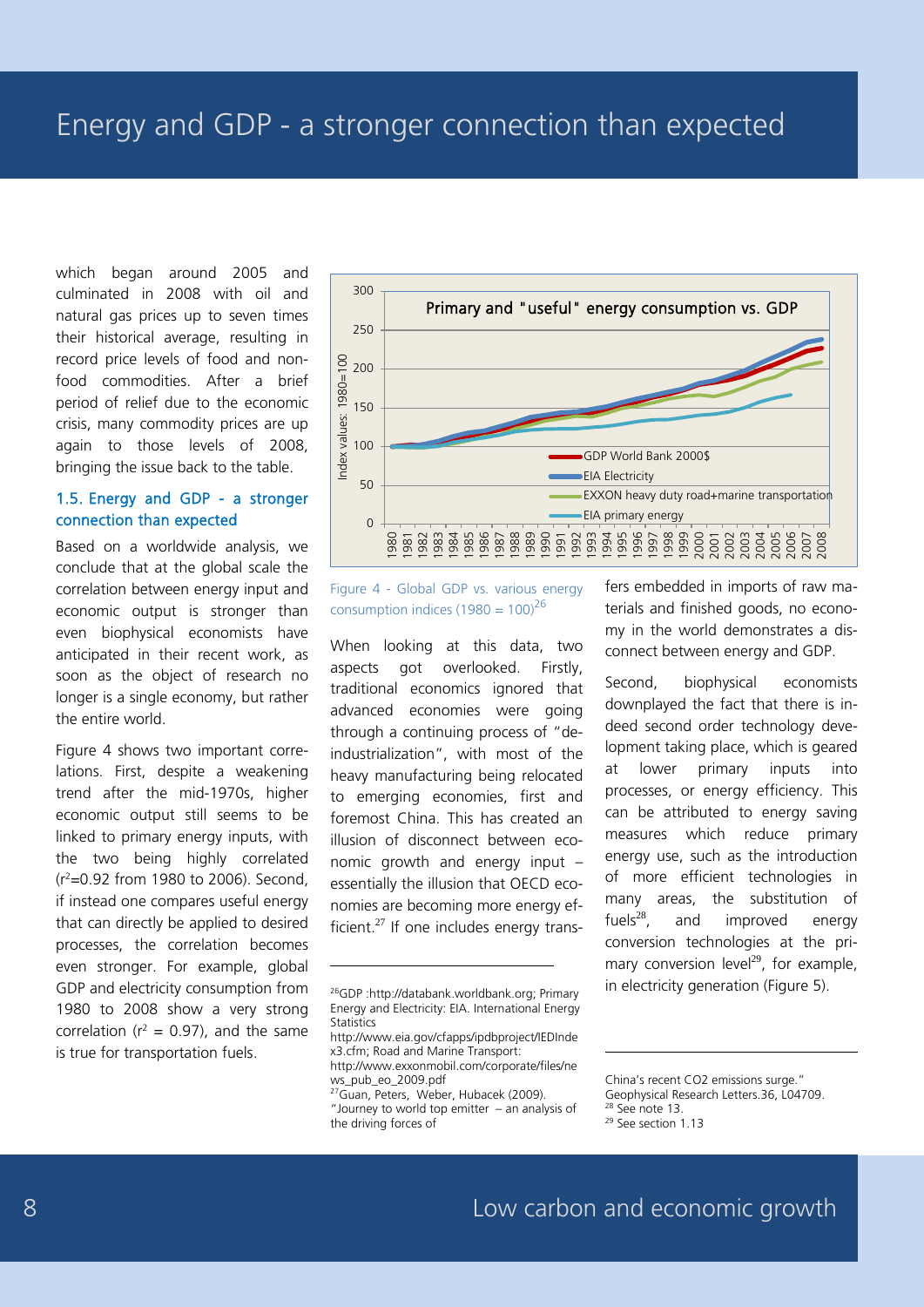### An energy-based explanation of productivity gains



Figure 5 - Average efficiency (%) by fuel type for fossil fuels in electricity production in the United States<sup>30</sup>

The efficiency of power plants has improved from about 24% in the 1950s to an average of 33% today, with the highest efficiency plants reaching 47% (coal) and 50+% (natural gas), returning more net available energy to societies from the same input quantities $31$ . To separate the effects of substitution and biased technical change a number of authors have used end use energy consump-

-

tion corrected for primary energy efficiency gains. Their results show that capital and energy services are complimentary and no substitution over time takes place.<sup>32</sup> Based on these results, we would argue that there has never been any disconnect between energy consumption and economic output on a global level.

So while some efficiency-related improvements can be observed over time, the evidence suggests that energy does remain the key driver behind all processes and transformations taking place in an economy. In this light, it seems fair to conclude that energy is not a dependent variable of growth, but instead a prerequisite for economic development.

To summarize these findings, the following statements about energy hold up against scrutiny:

- Each economic transaction requires an energy conversion;
- Each additional transaction (i.e. growth of economic activity) requires an additional energy conversion
- The economy/energy connection may be weakened by energy efficiency improvements or by substitution of processes or outputs, but never be broken.

With this background, we will further investigate the dynamics of the industrial age observed to the present day by applying an energy-based view to existing macroeconomic concepts.

#### 1.6. An energy-based explanation of productivity gains

Traditional economics argues that economic growth can only take place if total factor productivity or total factor inputs increase $33$  by an increase in human or capital input, or – more importantly – if the return on investments of capital or labour increase.

Productivity gains are regarded as the most dominant driver of the industrial age by far. Between 1870 and 1979, labour productivity across entire economies grew by a factor of 10 (Canada, U.S., Italy) or even 20 (Sweden,

-

<sup>&</sup>lt;sup>30</sup>Derived from EIA (2011). Electric Power Annual . available from www.eia.gov/cneaf/ electricity/ epa/epa\_sum.html , accessed Feb 2,2011, EIA numbers show larger global improvements for coal: www.iea.org/ciab/ papers/power\_generation\_from\_coal.pdf<br>31 Reer L. High Fff: Beer, J. High Efficiency Electric Power Generation; The Environmental Role. MI. Available from

http://web.mit.edu/MITEI/docs/reports/beercombustion.pdf Accessed Feb 2, 2011.

<sup>32</sup> Kander, Astrid, Schon, Lennart (2007). "The energy-capital relation – Sweden 1870 – 2000." Structural Change and Economic Dynamics. 18, p. 291-305. Ayres, Robert, Warr, Benjamin (2009). The Economic Growth Engine: How Energy and Work Drive Material Prosperity. United Kingdom: Edwar Elgar Publishing Limited

<sup>33</sup> See section 1.1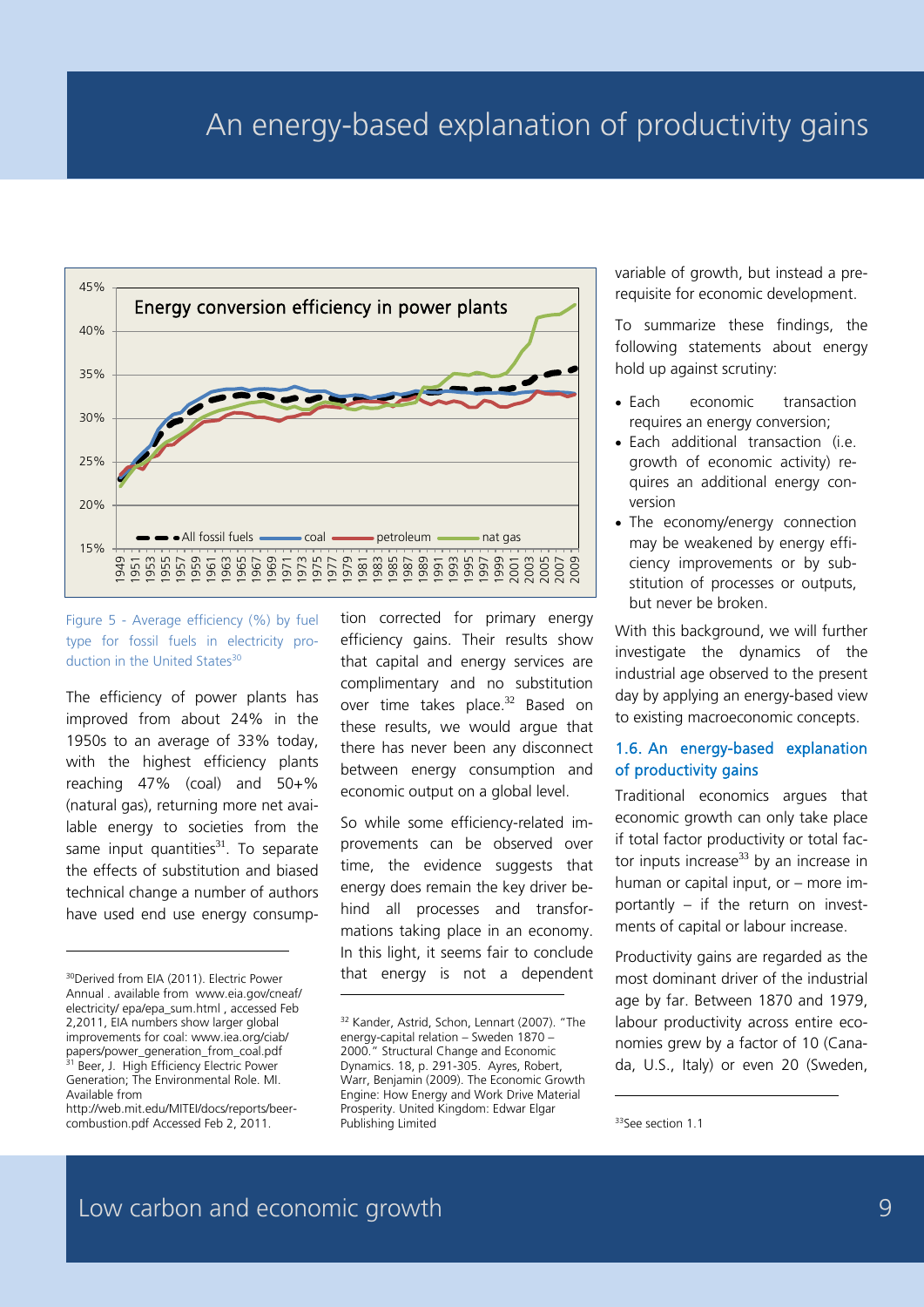Japan) – see Table  $1.^{34}$ . For individual industries, the improvement was even higher<sup>35</sup>. The most substantial productivity improvements have been observed in information technology.<sup>36</sup>

| Country            | GDP/work-hour |
|--------------------|---------------|
| Australia          | 498%          |
| U.K.               | 685%          |
| Switzerland        | 930%          |
| <b>Netherlands</b> | 1010%         |
| Canada             | 1150%         |
| United States      | 1180%         |
| Germany            | 1610%         |
| Norway             | 1660%         |
| France             | 1690%         |
| Finland            | 1810%         |
| Sweden             | 2160%         |
| Japan              | 2580%         |

Table 1 - Total productivity growth 1870 to 1979 (inflation-corrected)<sup>37</sup>

34Baumol, W. J. (1986). Productivity Growth, Convergence, and Welfare: What the Long-Run Data Show. The American Economic Review, 76,5:1072-1085. (source of productivity table) Maddison, A. (1982). Phases of Capitalist Development, New York: Oxford University Press. (data for table)

35Bureau of Labor Statistics.Industry productivity indexes. December 19, 2005. Available from

ftp://ftp.bls.gov/pub/special.requests/opt/dipts/i prsicdata.txt Accessed Feb 2, 2011.

36Bureau of Labor and Statistics.U.S. Department of Labor.Superseded Historical SIC Industry Labor Productivity and Costs Indexes. Available from

ftp://ftp.bls.gov/pub/special.requests/opt/dipts/i prsicdata.txt Accessed February 2, 2011. <sup>37</sup>Baumol, W. J. (1986). Productivity Growth, Convergence, and Welfare: What the Long-Run Data Show. The American Economic Review, 76,5:1072-1085.

Increases in agricultural productivity further demonstrate how "efficient" human labour has become. For the largest part of human history, more than 90% of the population was occupied in farming. Even in 1900, 41% of the U.S. workforce was employed in agriculture, a number that continues to decline to this date<sup>38</sup> (Figure 6). Today, in most Western economies, between 1.5% and 3% of the workforce are associated with farming occupations $39$ .

It is important to note that typical productivity numbers derived from monetary output value only tell part of the story; the true measure of the replacement of human labour becomes visible when looking at units of output. Over the past two centuries, quantitative output in all agricultural productivity has grown significantly. Yet because these gains also led to lower prices of those goods, value based productivity numbers don't present the true



Figure 6 - Per cent of total workforce in agriculture 1961 - 200440

-

38Dimitri, C, et al. (2005). The 20th Century Transformation of U.S. Agriculture and Farm Policy.USDA – Economic Research Service.Available from http://www.ers.usda.gov/publications/eib3/eib3 .htm Accessed February 1, 2011. 39Earthtrends searchable database results: 2011. Agriculture and Food -- Labor: Agricultural labor force as a percent of total labor force. http://earthtrends.wri.org/ searchable\_db/index.php?action=select\_countri es&theme =8&variable\_ID=205 <sup>40</sup> See note 39

picture. When looking at output growth per labour hour, the true dimension of this change technology brought about becomes visible. For wheat, yield per labour hour in the United States grew by a factor of 50 since 1800, and by a factor of 105 for corn (Figure 7).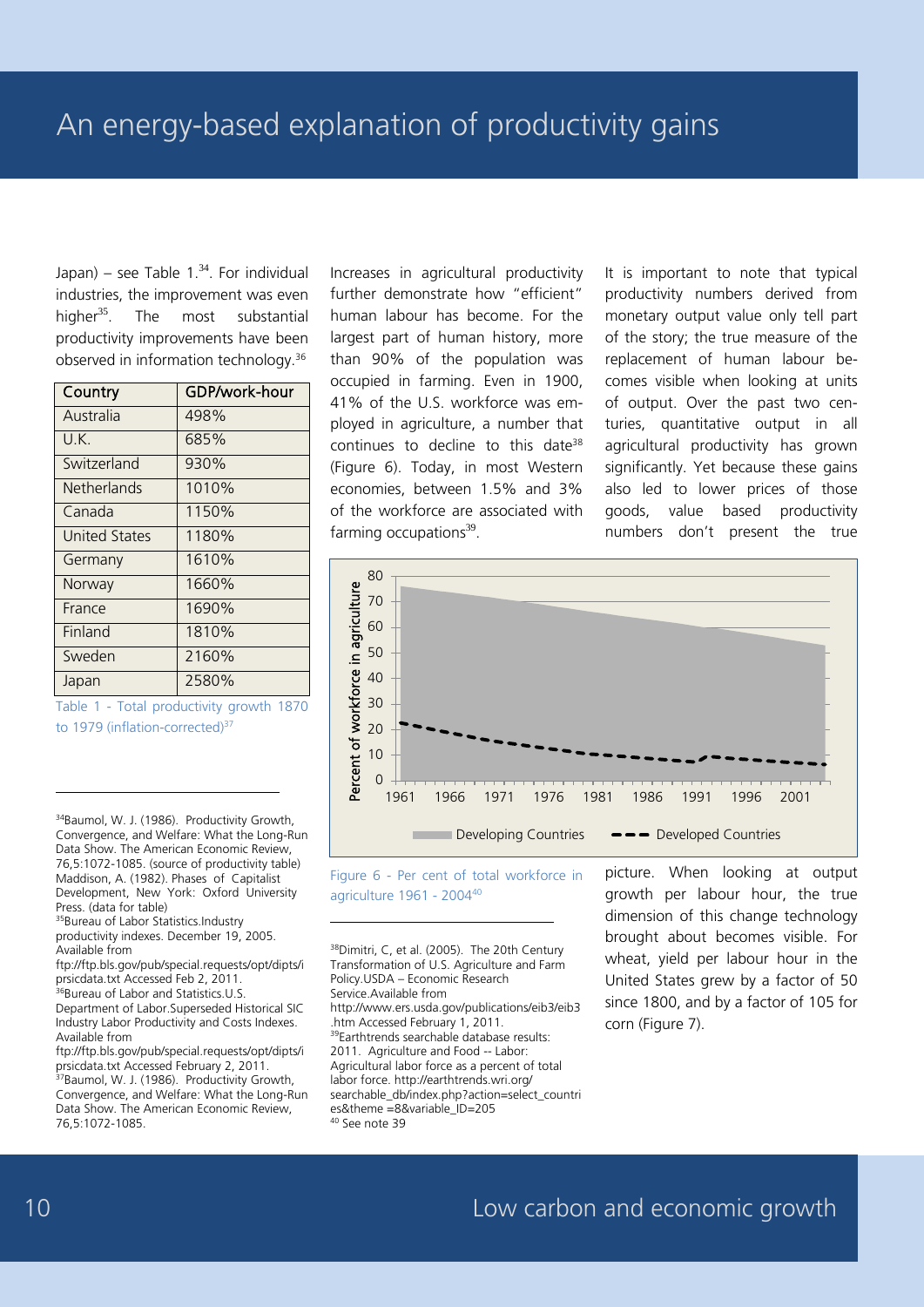

Figure 7 - Normalized agricultural output per man hour of human labour in the United States (1800 =  $1)^{41}$ 

Commonly, human ingenuity (technology progress) is seen as the main driver behind this shift away from physical labour, an in one way this is absolutely true – without machinery and newly engineered approaches, these productivity gains would have never happened. However, there is another, albeit hidden, aspect that underpins technology. It is obvious when we compare the shift from walking to using a vehicle, and inherent to all aspects of human activity that gets replaced with me-

411800-1960: Data from Rasmussen (1962), year 2000: Data from Pimentel (2008). Rasmussen, WD. (1962). The Impact of Technological Change on American Agriculture, 1862-1962. The Journal of Economic History 22 (December): 578-591 Pimentel, D and Pimentel, M. (2008) Food, energy and society (Third edition). Boca Raton: CRC Press.

-

chanical processes: energy applied by human or animal muscle is replaced with energy used by machinery.

Of the 2,100 to 4,000 calories that the average human adult consumes daily, 45-70% of daily total energy expenditure (varying with lifestyle and age) is dedicated to basal metabolism, of which a large percentage (approx. 40%) is dedicated to power our complex brain<sup>42</sup>. Approximately 10% of our energy is dedicated to ingesting and digesting food. The remaining 20-45% is dedicated to physical labour, the most variable and second largest component of daily energy expenditure $43$ .

When human labour is replaced by machinery, the complexity of such replacement is often significant. A good example is transportation. Driving a car replaces walking with the use of a highly complex system providing faster motion, the ease of traveling larger distances and the ability to take cargo along.

When comparing a walk to using a car, it becomes fairly obvious that moving 1 ton of steel to transport one person from point A to point B consumes significantly more energy than what it takes in the form of muscular energy. When expending 1 kWh, a human can walk for approximately 20 miles on regular terrain. With one litre of petrol, which contains about 9.7 kWh of raw energy, a typical car is able to travel about 6 miles, so with 1 kWh in the form of petrol, a car moves only 0.6 miles. For many commutes, where only one person is using the car, this represents an efficiency reduction by a factor of 33, not yet including the energy embedded in the car, in the roads, parking garages, traffic management systems, fuel production and transportation, and all other aspects required to keep a car-based transportation system going.

-

<sup>42</sup>RaichleME, and Gusnard DA (2002). Appraising the brain's energy budget. PNAS 99,16:10237-10239.

<sup>43</sup>Food and Agricultural Organization of the United Nations (FAO) (2001).Human energy requirements.

Report of a Joint FAO/WHO/UNU Expert Consultation. Rome, 17–24 October 2001. Available from

ftp://ftp.fao.org/docrep/fao/007/y5686e/y5686 e00.pdf Accessed February 1, 2011.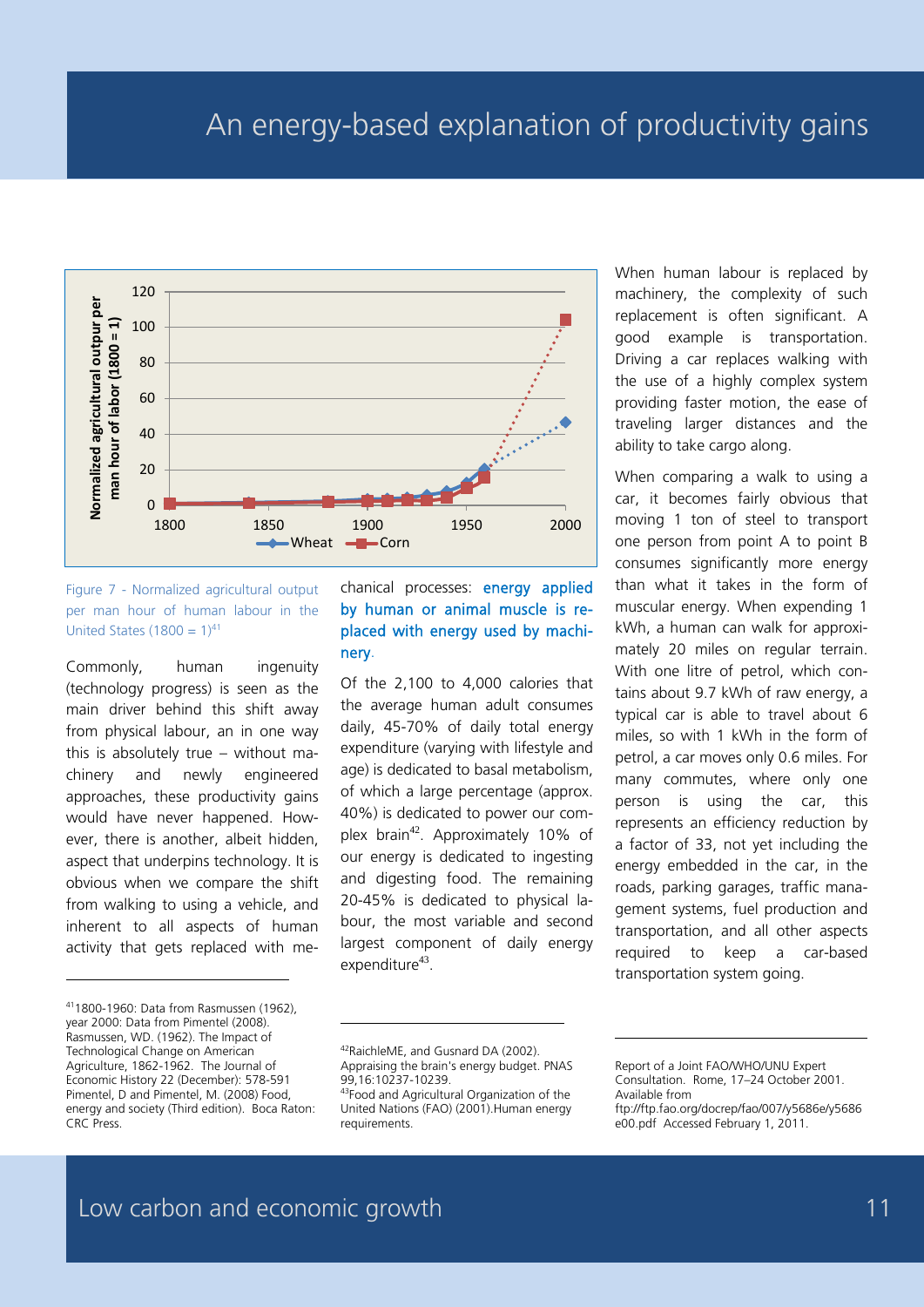However, there are further differences between the two approaches. A car can only be used for very few things, mainly transporting people and goods, while the ability to walk and run is only one of many abilities of the human body. So by adding cars and their use as a replacement for walking, human systems have added one highly complex system for just one purpose – transportation.

For almost all activities where the shift from humans to machinery takes place, very energy-efficient and versatile human labour was and is replaced by relatively energy-inefficient mechanical labour. These shifts require complex tools, buildings and designed processes with many more steps than would be required by a human. In all transactions we have reviewed, this trade of machine labour for human time comes with a net loss in energy productivity and even more so when embedded energy in buildings and machinery, and supporting processes is included.

This shift is demonstrated conceptually in Figure 8. With each step of mechanization and automation, human effort (time and energy required) is reduced, and other energy inputs (operating fuels and energy stored in buildings and machinery) is increased, at a much higher rate. Due to the energy-inefficiency of this trade, labour productivity gains were exchanged for energy productivity losses.



Figure 8 - Energy unit replacement for steps of mechanization

The benefits of this shift are large, because very costly human time is freed up and replaced by a much less energy-efficient mechanical process. As throughout the  $19<sup>th</sup>$  and  $20<sup>th</sup>$ century, energy and natural resources became cheaper and more abundantly available, their substitution for human labour has been highly beneficial. Better exploration, more efficient extraction technologies and new reservoirs and mines led to lower and lower effort going into sourcing and extracting the key ingredients of human economic activity.

Below, we provide two examples for this type of shift; the move from milking cows using human labour towards highly industrialized milking technologies, and the shift from walking to using a car.

Milking Cows: Hand-milking requires approximately 110 hours of labour per cow per year, or approximately 20 minutes per day $44$ . Other than human labour and solar energy flows required to grow feedstock, there is no other energy required. No equipment is needed in this simplest of milking systems, other than a stool and bucket.

The introduction of the first mechanical milkers reduced the human labour required to milk cows to 51-80 hours per cow per year, or 9-15 minutes per day<sup>45</sup>.

<sup>44</sup>Wilcox, W.W. and Rauchenstein, E. (1948). The Effect of Size of Herd on Milk Production Costs

Journal of Farm Economics 30, 4: 713-723 Available from http://www.jstor.org/stable/1232787?seq=5 Accessed February 1, 2011. <sup>45</sup> See note 44.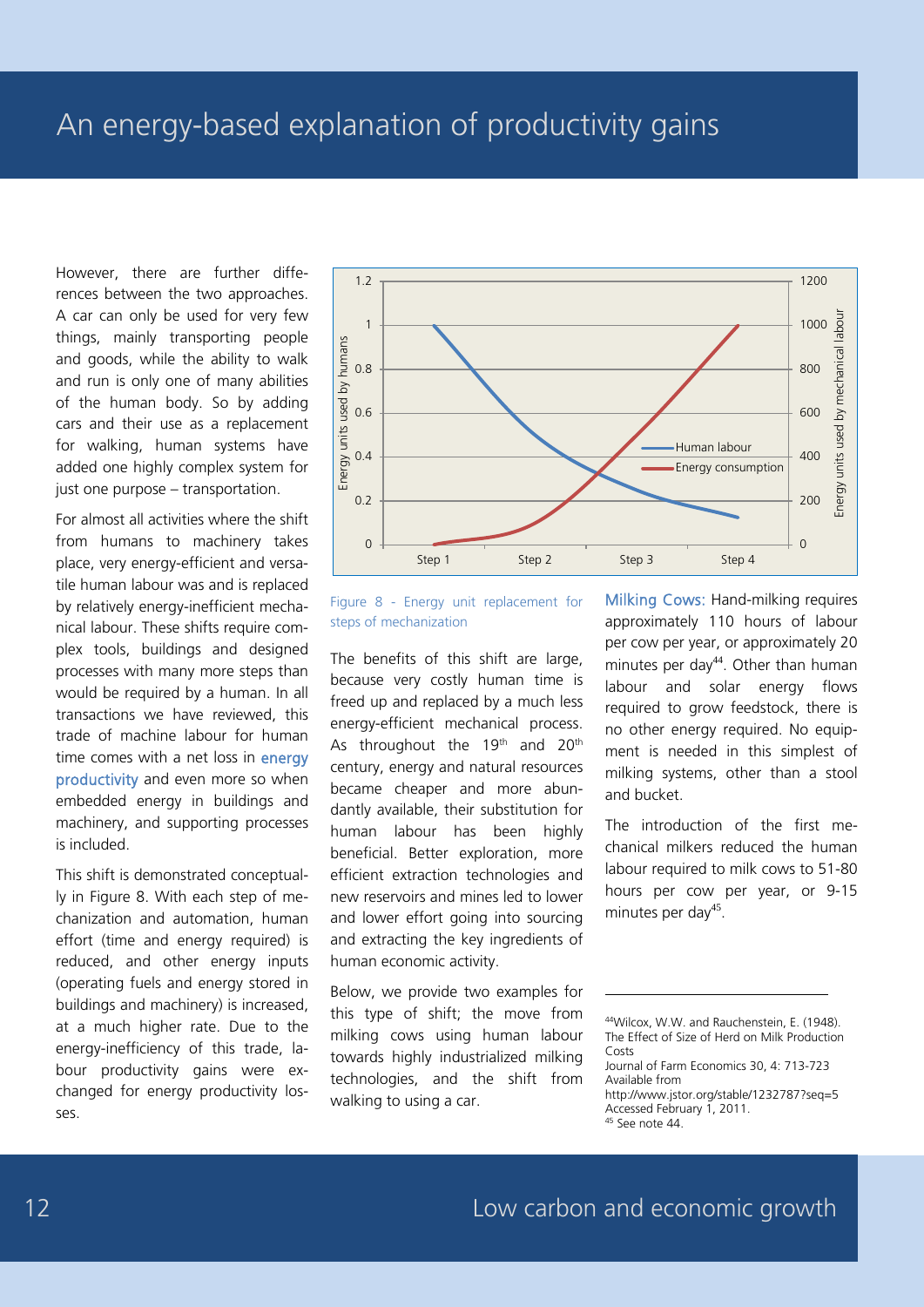Current milk parlour technology has reduced daily work per cow to 3-6 minutes. This most common parlour their fodder, further minimize human labour inputs to milking, reducing human labour to 2 minutes per cow for an automated system $^{50}$ , something only feasible in high-income countries.

|                                                                                                                                                                                                                                  | <b>Hand Milking</b> | <b>Parlour Milking</b>          | <b>Automated Milking</b>   |  |  |  |  |
|----------------------------------------------------------------------------------------------------------------------------------------------------------------------------------------------------------------------------------|---------------------|---------------------------------|----------------------------|--|--|--|--|
| Labour required per cow/year                                                                                                                                                                                                     | 110 hours           | 27 hours                        | 12 hours                   |  |  |  |  |
| Energy Use of Human(including<br>handling and maintenance)                                                                                                                                                                       | ~8.25 kWh/cow/yr    | ~2 kWh/cow/yr                   | $\sim 0.9$ kWh             |  |  |  |  |
| Energy Use of the System                                                                                                                                                                                                         | $\Omega$            | 250-400 kWh/cow/yr              | 400-600 kWh/cow/yr         |  |  |  |  |
| Embedded energy of the system <sup>a</sup>                                                                                                                                                                                       | Minimal             | ~840 kWh/cow/yrb,c              | $\sim$ 2,400 kWh/cow/yrb,c |  |  |  |  |
| Total non-human energy                                                                                                                                                                                                           | N/A                 | $~1,090$ to 1,240<br>kWh/cow/yr | ~2,800 to 3,000 kWh/cow/yr |  |  |  |  |
| Replacement ratio of machine to<br>human labour                                                                                                                                                                                  | N/A                 | $~174$ to 198:1                 | $~281$ to 408:1            |  |  |  |  |
| a assumed 17.5 MJ/\$ (4.86 kWh/\$) for industrially manufactured goods based on Table 10 (page 41) and other<br>sources <sup>46</sup> , $\frac{1}{2}$ 10 year lifespan <sup>47</sup> , c based on suggestions by Rotz et al 2003 |                     |                                 |                            |  |  |  |  |

system requires energy inputs of 250 to 400 kWh of electricity per cow per year<sup>47</sup>. Further energy inputs are required in the production and maintenance of the milking system. The cost of these systems ranges from \$9,000 to \$10,000 per stall, with an associated building cost of \$6,000 to \$8,000<sup>48</sup>.

The latest in dairy farming technology is an Automatic Milking System (AMS). These "gates", through which cows have to pass on their way to

-

per day. On the downside, they are more expensive, and have higher energy costs in their production and maintenance. Electricity use per cow increases to 400-600 kWh per year. AMS cost significantly more than traditional parlour stalls (from \$ 60,000 to \$175,000), and require an additional \$10,000 in structural investments to buildings<sup>49</sup>. Both traditional parlour systems and AMS have a similar 10 year expected lifespan.

Table 2 shows that in order to milk the same number of cows the amount of human labour (time and thus energy) was reduced and replaced with significantly larger quantities of mechanical labour, between 174 and 198 times for a milking parlour, and around 400 times more

-

Table 2 - Comparison of machine labour to human labour for two milking technologies<sup>51</sup>

Although the energy cost in joules of this shift was higher, it provided cheaper costs in terms of required labour investments and monetary costs, which has paved the way for wage increases, price reductions for milk, and higher profits for farmers, or some combination of the three.

<sup>50</sup> These views are simplified, as energy quality and primary energy are not included. For most economies, electricity is based on approximately 2.5 times higher inputs in primary energy. Since we only present the concept, a further breakdown seems not warranted, particularly because it would be different for each country, dependent on their generation mix for electricity

-

<sup>51</sup> Assumed 120 cows, and 12 milking stations for parlour and automated milking systems.

<sup>46</sup> Hall, CAS, Balogh, SB, Murphy, DJ. 2009. What is the minimum EROI that a sustainable society must have? Energies 2(1), 25-47. 47Rotz, C.A. Coiner, C.U., Soder, K.J. (2003). Automatic Milking Systems, Farm Size, and Milk Production. Journal of Dairy Science, 86,12:4167-4177. Available from http://fnicsearch.nal.usda.gov/bitstream/10113/ 13062/1/IND43619763.pdf Accessed February 1, 2011.

<sup>482003</sup> nominal USD.

<sup>&</sup>lt;sup>49</sup> See note 47.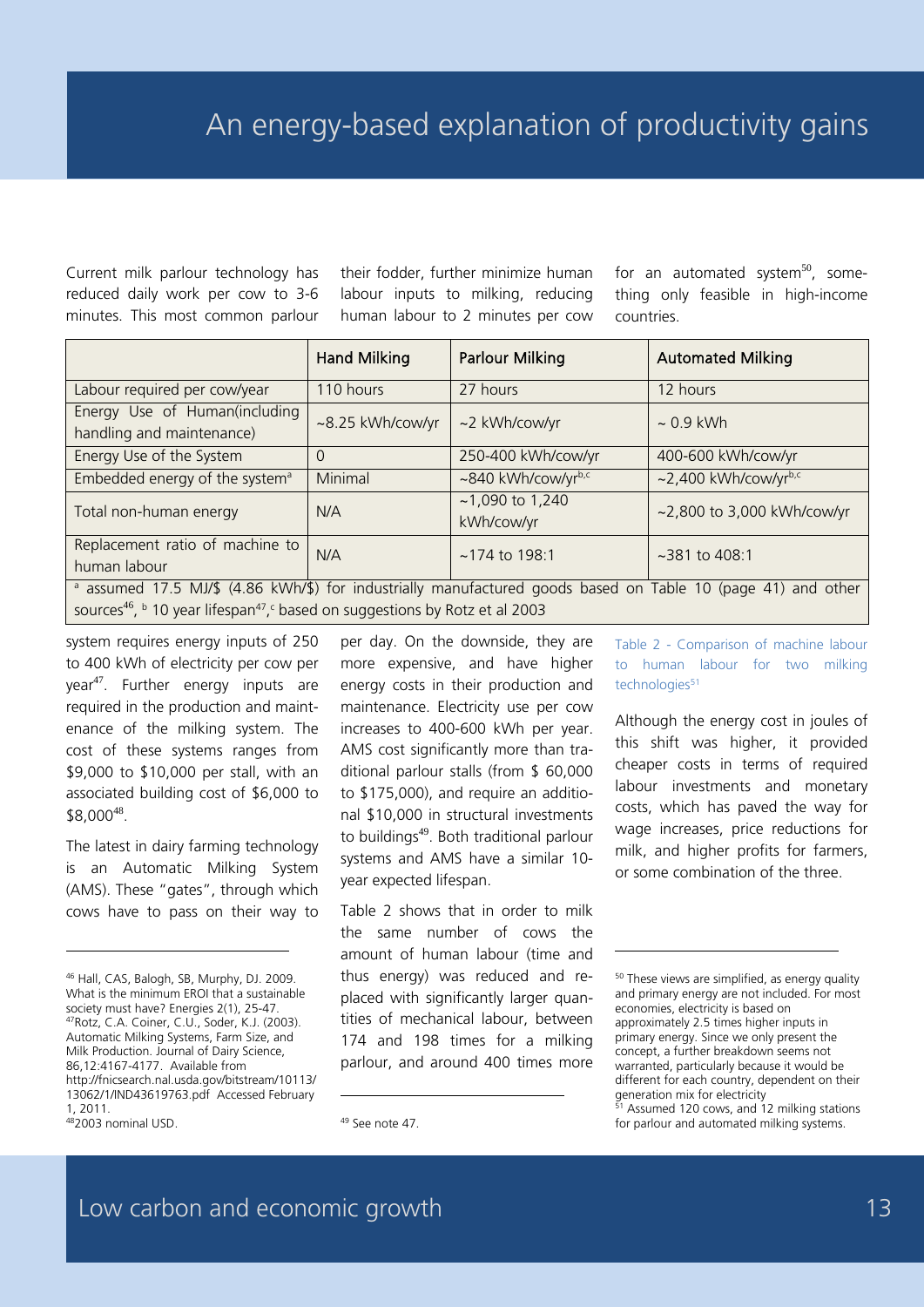

#### Figure 9 – Effect of increased mechanical energy use on wages in milking

Figure 9 demonstrates the effect on wages, assuming that farmer profits and milk prices stay the same. Starting out with an hourly salary of \$5 for a farm hand who milks by hand, the increasing use of low-cost mechanical energy reduces time (and increases productivity by common measures). If we assume an average energy price of 5 US\$ cents/kWh (in direct and indirect energy use), this leads to a wage increase to \$18 for the most advanced parlour milking stand and almost \$33 for the fully automated solution.

Should average energy input cost rise to 15 cents, the aggregate increase is softened for the parlour version (leading to a wage reduction to \$14), while the most advanced solution no longer makes sense, as it pushes hourly wages down to \$8, close to the original wage for manual milking. Obviously, this can be compensated by higher prices for milk or by lowering farm profits, but this would in turn withdraw more purchasing power from other parts of society.

Using cars: Another easy-to-understand example for this trade-off is human transportation: automobiles provide humans with much higher speed, larger ranges and more comfort when moving between points. Below, we compare the energy use between walking and travel in a car (occupied by one person, the standard when commuting).

When walking on flat ground, a human expends about 50 watt-hours  $(0.05 \text{ kWh})$  of energy per mile<sup>52</sup>. For this example, we have assumed a model vehicle that averages 25 mpg, 10,500 miles per year and 150,000 lifetime miles. Gasoline contains 36.6 kWh of energy per gallon, requiring fuel of 1.464 kWh/mi travelled. At 100 GJ (27,777 kWh) of embodied energy per mid-size vehicle, over a 150,000 miles lifetime, this equals another 0.185 kWh/mi. Also the embedded energy of the automobile was calculated at 0.14 kWh/mi based on Schafer et al. (2006)<sup>52</sup>. Considering the energy cost to extract the oil, refine it, and deliver it to a fueling station, we find an energy cost of 0.26 kWh/mi. Together, fuel production and delivery, vehicle energy, and travel by automobile require 37 units of non-human energy for each unit of human labour that is replaced. But this is only a part of the total energy requirements, because cars require paved pathways, traffic management systems and infrastructure to build and maintain cars, and many other contributions.

We draw the boundary for automobile travel narrowly with building the roadway, its operations and repair. The energy costs of construction and maintenance for various roads, including bypass energy costs, have been calculated in the 2010 ECRPD project of Intelligent Europe<sup>53</sup>.

<sup>52</sup> Schafer et al. 2006. Future Fuel Cell and Internal Combustion Engine automobile technologies: A 25 year life cycle and fleet impact assessment. Energy. v. 31. p 2064-2087 53 Intelligent Energy Europe, 2010, Energy Conservation in Road Pavement, Design, Maintenance and Utilisation. [online]. Accessed: July 02, 2010. Available at: http://www.roadtechnology.se/ecrpd.eu/index. asp?mainID=50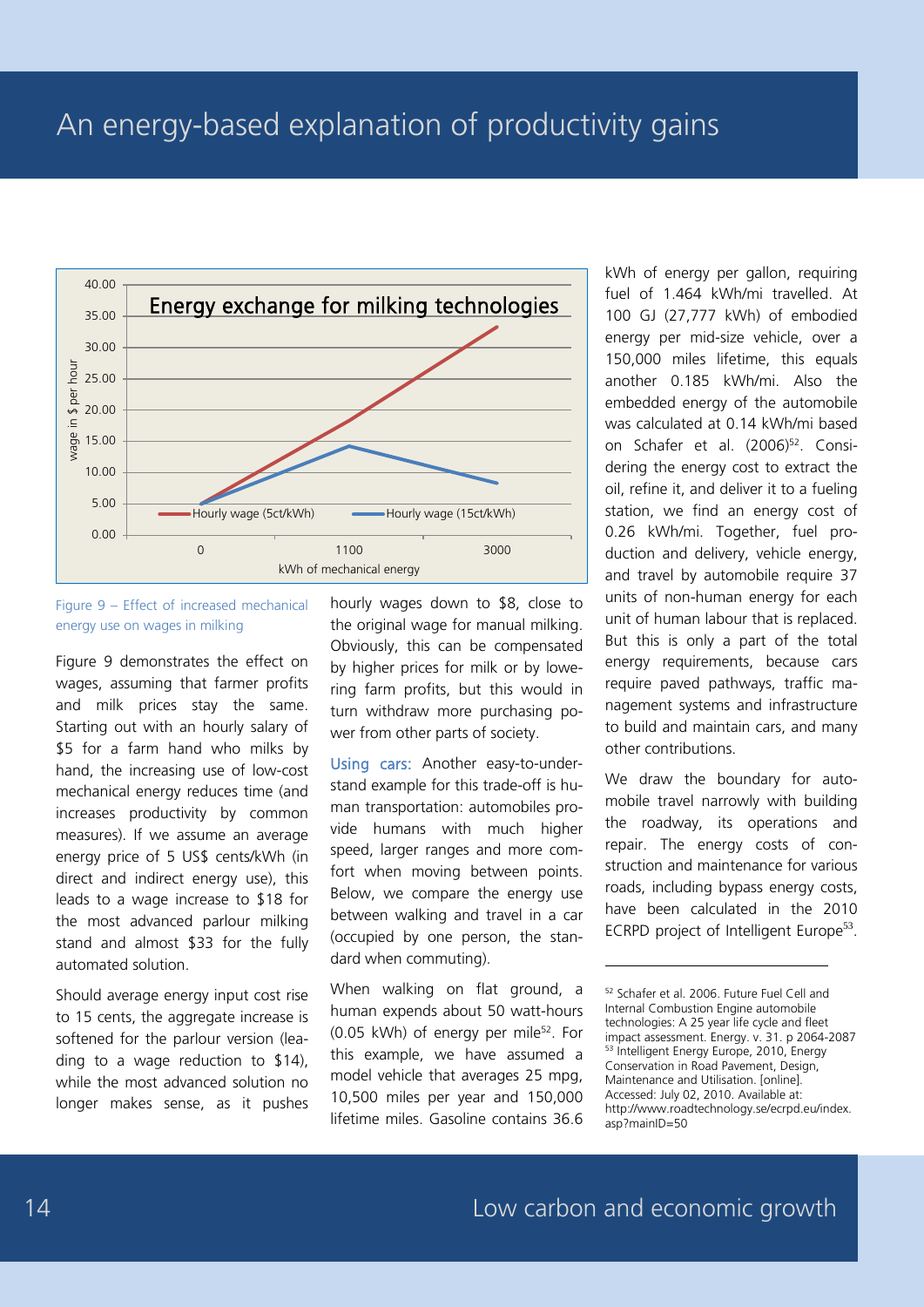We have converted the values assuming a lifetime of 20 years between repaving, and an average 365,000 trips per year, per mile based on US numbers<sup>54</sup>.

estimated in Simonsen and Walnun  $(2011)^{57}$ . The car and road construction and operation energy together result in a grand total of 2.28 kWh/mi replacing 0.05 kWh of human labour

|                                        | Walking         | Automobile                     |
|----------------------------------------|-----------------|--------------------------------|
| Average speed                          | $3.0 - 4.0$ mph | 35 mph                         |
| Energy Use of Human                    | 0.05 kWh/mi     | Minimal                        |
| Energy use by mode of transport        | Minimal         | 1.464 kWh/mi                   |
| Energy in fuel production and delivery | N/A             | 0.26 kWh/mi                    |
| Energy embedded in automobile          | N/A             | $0.14$ kWh/mi                  |
| Total non-human energy (vehicle only)  | N/A             | 1.86 kWh/mi                    |
| Replacement ratio of machine to human  | N/A             | 37:1                           |
| labour (vehicle only)                  |                 |                                |
| Energy for road maintenance/operation  | N/A             | 0.21 kWh/mi/trip <sup>55</sup> |
| Embedded energy in roadway             | N/A             | 0.56 kWh/mi/trip <sup>56</sup> |
| Total non-human energy                 | N/A             | 2.63 kWh/mi                    |
| Replacement ratio of machine to human  | N/A             | 53:1                           |
| labour (including infrastructure)      |                 |                                |

Table 3 - Replacement of human labour with machine labour for car use per mile

Including this embodied and maintenance energy (surface coating, cleaning, repair), an additional 0.67 kWh of non-human energy is required for each mile travelled. Finally, the operation costs of the road – mainly lighting energy costs – are added

-

per walked mile. We thus calculate the replacement ratio to be 53:1 for non-human to human energy from car and road alone (Table 3). This notably doesn't include many other direct and indirect costs of cars, like land use, buildings and externalities.

These two illustrative examples demonstrate what technology change primarily brought about: a significant reduction of human effort, but at the cost of much higher overall energy consumption. As long as mechanical energy came at such a low cost, this proved beneficial for humans.

#### 1.7. Human labour and fossil fuel costs compared

Below, we examine this trend more generally: a strong healthy human can deliver about 1 kWh of energy per day, on average probably closer to  $600 \, \text{W}^{58}$ . To calculate a rough estimate of human labour costs in dollars per kWh, we use GNI-percapita (World Bank Atlas Method) and assume 0.6 kWh per day of output from human labour, on 255 working days per year. For the U.S. with a per capita GNI of \$47,580 in 2008 (World Bank Atlas Method), the average price for one kWh of human labour is approximately \$311. Globally, average GNI per capita of \$8,691 equals to approximately \$57 per 1 kWh of human labour $59$ . Compared to that, the same amount of energy in oil at \$20/barrel (the long-term inflation-corrected average) cost us 1.2 cents/kwh (today, at \$90, it is 5.3 cents/kWh), and an equal amount of energy from coal comes to 0.7 cents.

Table 4 shows how different the price of energy is for many sources on a primary energy content basis.

-

<sup>54</sup> 765 tons/mi x 2.9 GJ/ton = 2219 GJ/mi. x 277.8 kWh/GJ = 505,500 kWh/mi (30 year lifetime)

<sup>55</sup> 2008: e.g. \$148 million for 570 miles of Thruway in NY = \$260,000/mi/yr. x 3.8 kWh/\$  $=$  ~1,000,000 kWh/mi/yr. 208 million trips (passenger and commercial) on Thruway each year – an Average of 365,000 trips per mi. 56765 tons/mi x 2.9 GJ/ton = 2219 GJ/mi. x 277.8 kWh/GJ = 505,500 kWh/mi. Divided over a 30 year lifetime, an average of 365,000 trips per mile per year.

<sup>57</sup> Simonsen, M., Walnun, H.J., 2011. Energy Chain Analysis of Passenger Car Transport. Energies. V. 4. p. 324-351

<sup>58</sup> Average human power output is 0.1 HP, or 75W x 8 hours = 0.6 kWh. Giampietro, M and Pimentel D. (1990). Assessment of the energetics of human labor, Agriculture, Ecosystems & Environment, Volume 32:257- 272.

<sup>59</sup>World Bank 2011. World Development Indicators. Available from http://data.worldbank.org/data-catalog/worlddevelopment-indicators?cid=GPD\_WDI Accessed February 2, 2011.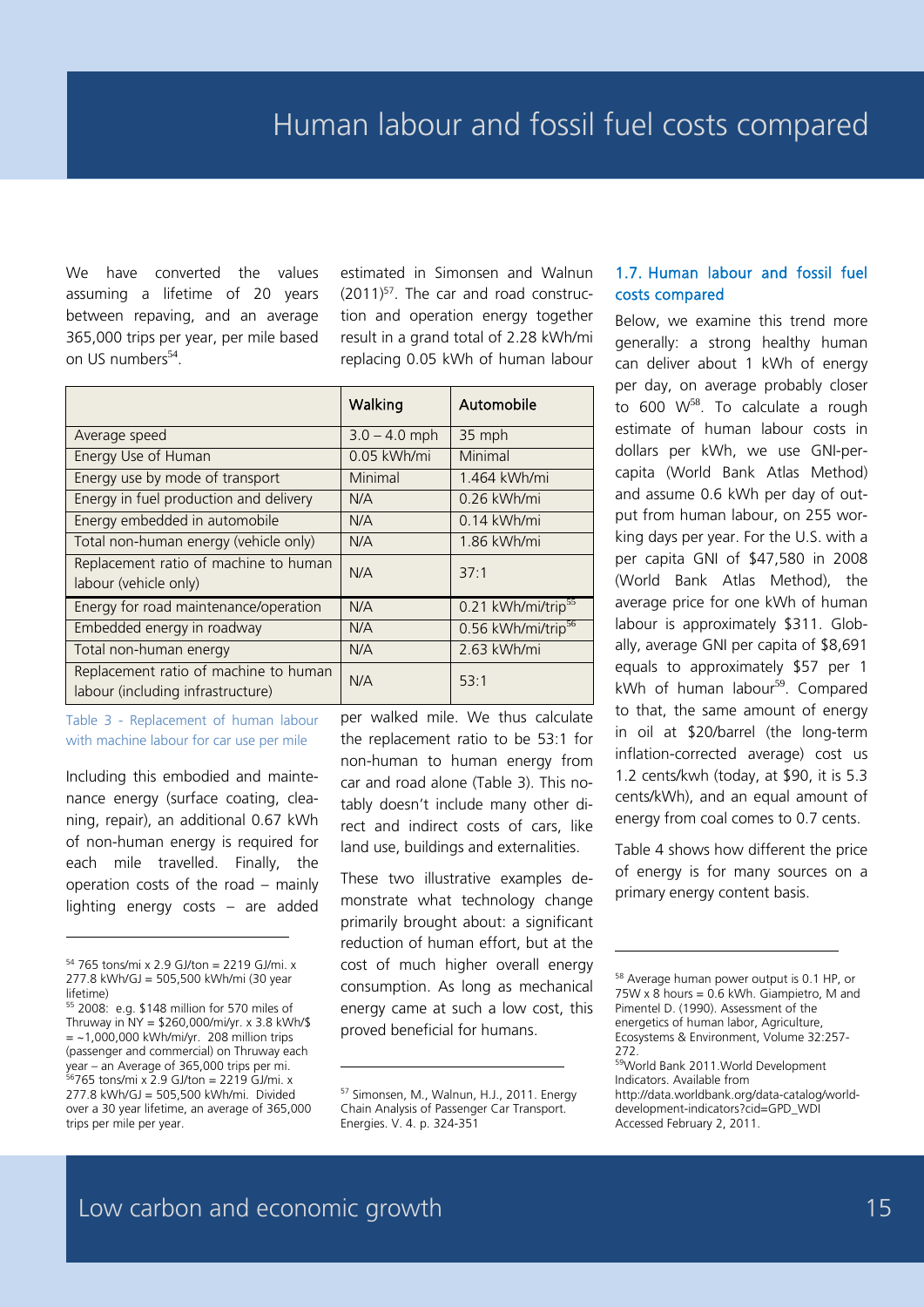|                                                  | Cost<br>per<br>kWh | Multiple<br>of U.S.<br>human | Multiple<br>of avg.<br>human |
|--------------------------------------------------|--------------------|------------------------------|------------------------------|
| Average humans (United States)                   | \$311              | $\mathbf{1}$                 | $\Omega$                     |
| Average humans (globally)                        | \$57               | 6                            | 1                            |
| Average humans (Bangladesh)                      | \$3.39             | 91                           | 17                           |
| Low cost PV (current), without grid              | \$0.30             | 1,033                        | 187                          |
| Gasoline at \$6 per U.S. gallon                  | \$0.16             | 1,890                        | 341                          |
| Future CSP (projection), no grid                 | \$0.15             | 2,067                        | 373                          |
| Gasoline at \$4 per U.S. gallon                  | \$0.109            | 2,844                        | 514                          |
| Natural gas electricity (no grid) at 8\$ per Mcf | \$0.090            | 3,444                        | 622                          |
| Oil at \$150 per barrel                          | \$0.088            | 3,523                        | 636                          |
| New large nuclear (no grid)                      | \$0.080            | 3,875                        | 700                          |
| Onshore wind (no grid and balancing)             | \$0.080            | 3,875                        | 700                          |
| Electricity from natural gas at 4\$ per Mcf      | \$0.060            | 5,167                        | 933                          |
| Electricity from new coal plant (no grid)        | \$0.060            | 5,167                        | 933                          |
| Gasoline at \$2 per U.S. gallon                  | \$0.055            | 5,636                        | 1,018                        |
| Oil at \$75 per barrel                           | \$0.044            | 7,045                        | 1,273                        |
| Electricity from old coal plant (no grid)        | \$0.020            | 15,500                       | 2,800                        |
| Natural gas at 4\$ per Mcf                       | \$0.014            | 22,143                       | 4,000                        |
| Oil at \$20 per barrel                           | \$0.012            | 25,833                       | 4,667                        |
| Coal at \$2.50 per MBTU                          | \$0.008            | 38,750                       | 7,000                        |

-

Table 4 - Cost per kWh for human labour, for different energy inputs

The benefits of trading human labour for fossil fuel energy directly relates to the ratio of energy cost to human labour cost and becomes jeopardized as soon as energy and resource cost increase (e.g. the effort for their retrieval, handling, disposal, and compensation of externalities). Given the high leverage of energy in the replacement process described above, the growing costs of inputs into those systems have highly adverse effects on the benefits experienced by humans. They invariably lead to a reversal of labour and capital productivity, i.e. either the goods produced become more expensive vs. the labour of the buyer, salaries have to decrease, or profits will shrink. Many industries with a high sensitivity to energy cost already show this symptom, for example in trucking and other transportation services, where wages and profits have shrunk significantly during the past years $^{60}$ .

With the arrival of higher energy cost at the level of farm goods and petrol pumps, this effect spills into everybody's lives.

This vulnerability has been underrecognised in most economic theories. Energy cost increases of a factor of two can greatly reduce the benefits humans derive from a process; and in some cases can even eliminate the overall feasibility of that process altogether, as was demonstrated for the milking example (see Figure 9).

We further demonstrate the concept of those replacements in Figure 10 below. Most replacements of human labour follow the milking example, where marginal benefits decrease for each mechanisation step, i.e. to phase out a little more human labour, even more mechanical energy is required. In the example below, one human hour (assumed with a net output of 0.075 kWh) is originally priced at \$3.00 kWh, and is replaced with mechanical energy at various prices. All the benefits from this exchange are returned to the working human, i.e. prices of goods or profits remain unchanged.

 $60$  Fuel costs as a percentage of total operating costs for all major airlines worldwide increased from 13.6% in 2001 to 32.3% in 2008. The

proportion of labour costs in 2001 was 28%. By 2008 this decreased to 20%. Source: IATA (2010). Economic Briefing: Airline fuel and labour cost share.

http://www.iata.org/whatwedo/Documents/eco nomics/Airline\_Labour\_Cost\_Share\_Feb2010.p df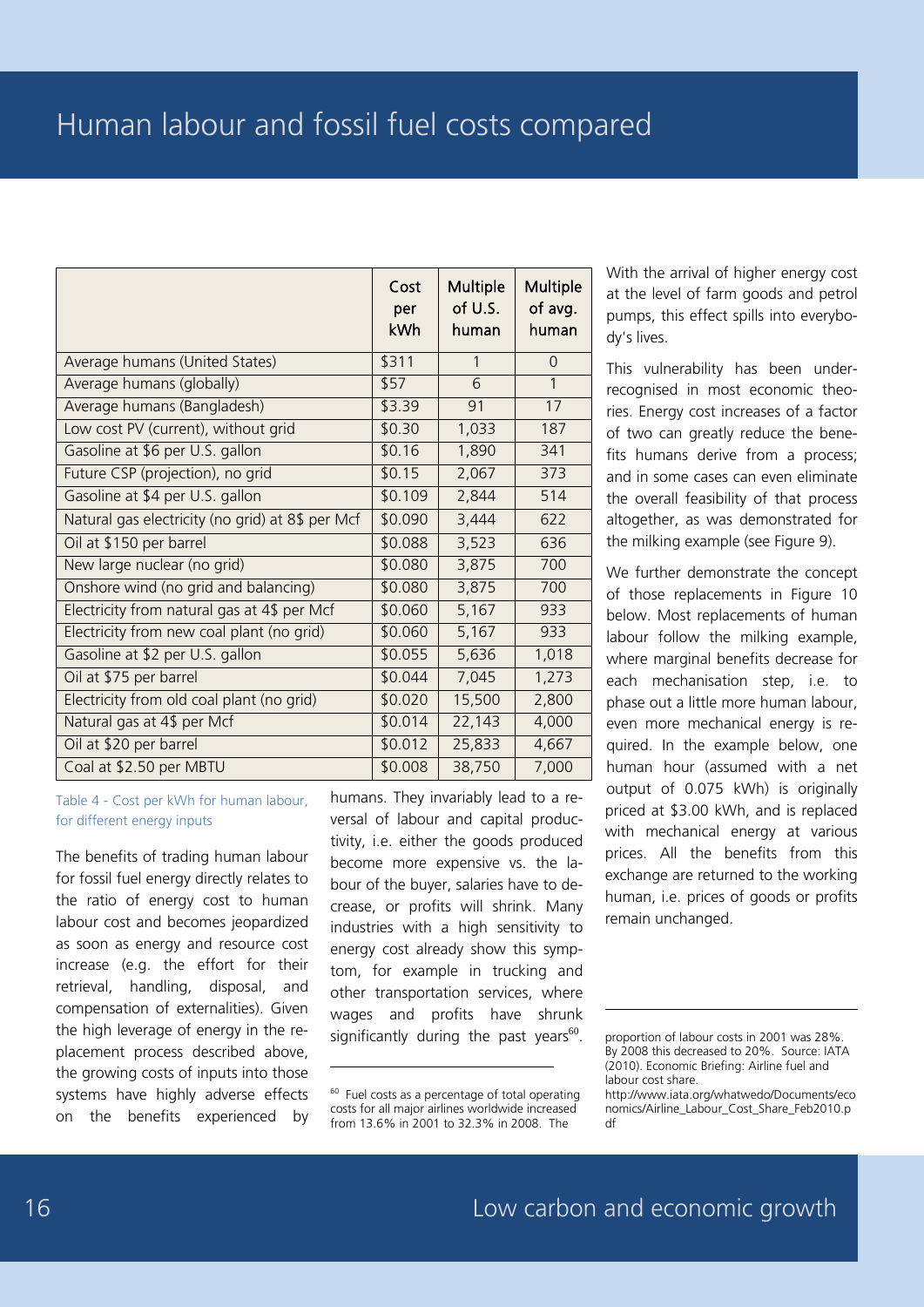| Human<br>energy | Mechani-<br>cal ener- | Repla-<br>cement | Hourly wage dependent on various prices<br>for mechanical energy |          |          |          |  |  |  |
|-----------------|-----------------------|------------------|------------------------------------------------------------------|----------|----------|----------|--|--|--|
| (kWh)           | gy (kWh)              | ratio            | 5 cent                                                           | 10 cent  | 15 cent  | 20 cent  |  |  |  |
| 0.0750          | $\Omega$              | $\Omega$         | \$3.00                                                           | \$3.00   | \$3.00   | \$3.00   |  |  |  |
| 0.0375          | 1                     | 27               | \$5.90                                                           | \$5.80   | \$5.70   | \$5.60   |  |  |  |
| 0.0188          | $\mathcal{P}$         | 36               | \$11.60                                                          | \$11.20  | \$10.80  | \$10.40  |  |  |  |
| 0.0094          | $\overline{4}$        | 61               | \$22.40                                                          | \$20.80  | \$19.20  | \$17.60  |  |  |  |
| 0.0047          | 8                     | 114              | \$41.60                                                          | \$35.20  | \$28.80  | \$22.40  |  |  |  |
| 0.0023          | 16                    | 220              | \$70.40                                                          | \$44.80  | \$19.20  | negative |  |  |  |
| 0.0012          | 32                    | 433              | \$89.60                                                          | negative | negative | negative |  |  |  |
| 0.0006          | 64                    | 860              | negative                                                         | negative | negative | negative |  |  |  |

Table 5 – Replacement benefit of human with mechanical labour

In the model, an initial step replaces half the human hours (30 minutes or 0.0375 kWh) with 1 kWh of mechanical energy, for each further reduction of human effort by 50% we assume a doubling of energy inputs, following the typical pattern of decreasing marginal returns $^{61}$ . This is an arbitrary choice, but very much in line with the empirical examples described above.

As table 5 shows, energy costs of 5 cents support a rise of the human hourly wage to around 90\$ (at a re-

-

placement ratio of 433 mechanical energy units per original human energy unit).

Once the maximum benefit is reached, further replacing increasingly smaller amounts of human labour with more mechanical energy no longer add economic value, because the marginal cost of additional energy consumption grows faster than the savings from even less manual work.

When energy prices double, peak benefits are already reached at \$45 and a replacement ratio of 220. A tripling in energy prices reduces the benefit to a maximum of \$30. This negative effect can be partially offset by energy efficiency gains, higher prices for goods or by drawing out the life-span of equipment and buildings, but in the long run, the net effect on wages becomes significant.

It is important to note that this does not apply so much to consumer

energy uses such as space heating or lighting, as they come at the end of a chain where benefits have been reaped throughout the provision of energy services in an economy, but is relevant for activities where the mechanism shown above has generated productivity gains. This is the case in almost all tangible parts of our economies, for example, in mining, materials enhancement, manufacturing and transportation, but equally in many service industries.

The conclusion from the above model is that the benefits of industrialization (productivity gains on labour and capital) almost always came at the cost of a reduction in energy efficiency. They are quickly reduced once energy prices rise, as the trade-off (a large amount of low-cost energy vs. small amounts of human labour) starts to work against humans.

Ceteris paribus the following applies: if average energy prices double, human wages will be cut in half. This happens unless prices of goods can grow, but that is unlikely when these constraints are imposed on societies, as energy price rises in that case are self-limiting. The growing cost share of energy inputs in all economic processes, which in our example represents an enduring growing effort required to produce energy, implies that a much larger share of societal wealth needs to be redistributed from wages to the procurement of energy.

 $61$  This is not to argue that at times, breakthrough technologies lead to significant energy reductions, which change parameters of providing a service altogether, for example by using wireless instead of wired technology for telephony. However, these examples are rare, and for most industrial processes, each replacement of human energy by mechanical inputs typically led to higher overall energy consumption.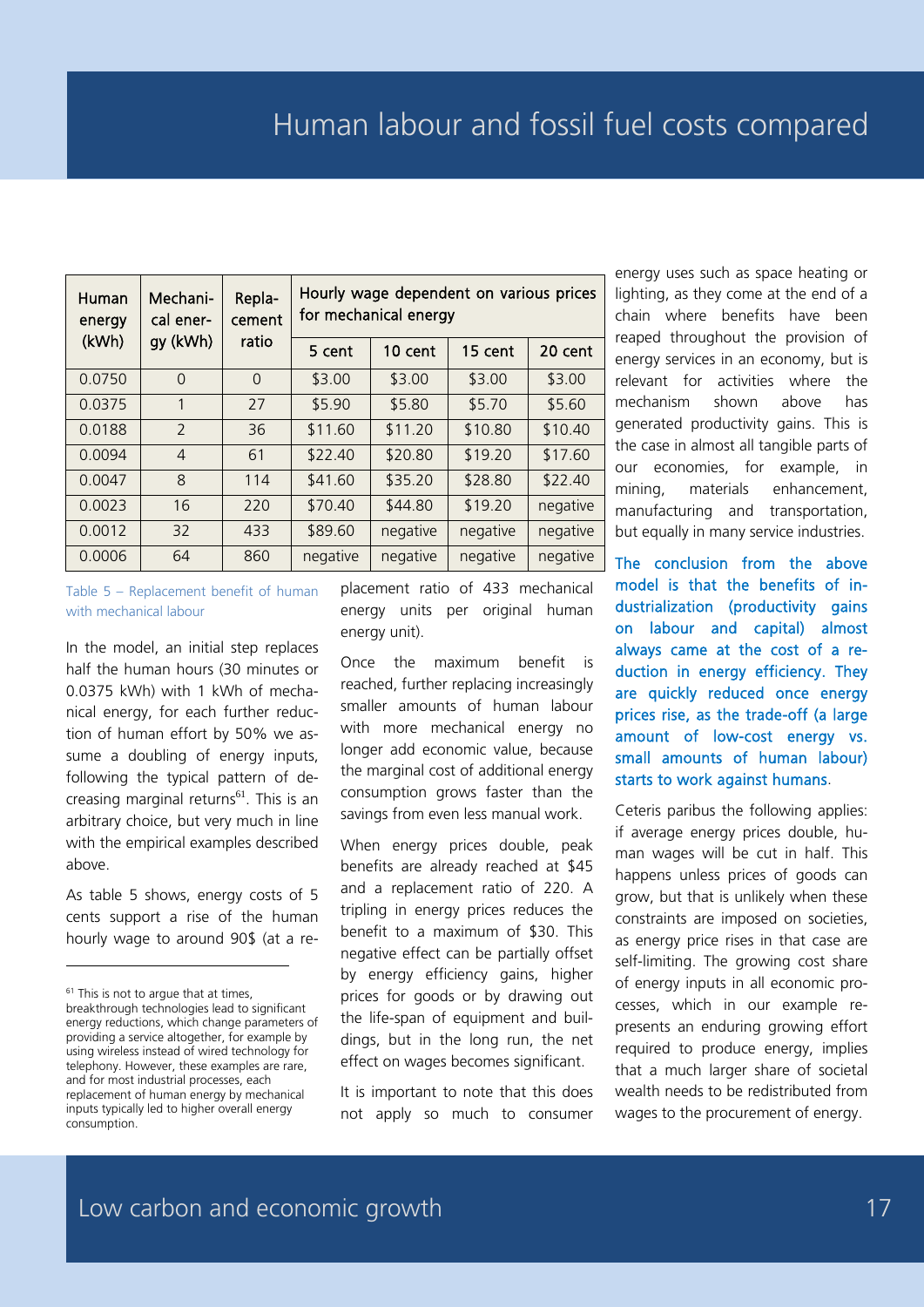### The role of technology



#### Figure 10 - Theoretical benefits to human workers by substituting low cost energy for human labour

Increased energy efficiency can partially mitigate this. However, as we will further describe below, efficiency gains in many process chains are typically in the 10-30% range. This is not nearly enough to offset the productivity losses from higher input costs, which do not only come in the form of higher energy bills, but equally in the form of higher prices for other raw materials, machinery, and other infrastructure that has to be built with more expensive inputs.

One example where this currently becomes most relevant is food, where a combination of input price growth (which is mostly directly or indirectly – from energy-intensive fertilizers

energy-based for food production<sup>62</sup>), shortages and speculation has created an untenable situation for many people in emerging economies.

#### 1.8. The role of technology

A key explanation of macroeconomic theory is that human ingenuity drives the development of new and better technology, making processes more and more efficient  $-$  in a way that they require less and less human labour and become cheaper (also increasing capital productivity). As discussed above, this is true in the sense that these improvements reduce the requirement for human labour in producing a specified unit of a good, but – in most cases – at

-

the cost of significantly higher overall energy consumption for infrastructure, operations and management of a new, more technologically advanced and sophisticated process.

Thus, technology definitely played an important role in this continuous improvement of economic conditions, but not in the way portrayed by traditional economists. We believe a more accurate view is one where technology is seen as a contributor to human wealth in four different ways:

- First-order technology change: as an enabler replacing human labour with mechanical labour to accomplish the same objective, usually by trading low quantities of human energy against large quantities of non-human (mostly fossil fuel based) energy;
- Second-order technology change: as an enabler of "new, previously impossible" energy and matter conversions, which create a product or service that is seen as relevant to human societies, making more energy meaningfully available to society;
- Third-order technology change: as a means of accelerating resource throughput: i.e. identifying, extracting and enhancing more natural resources and energy at a cost level affordable to societies;
- Fourth-order technology change: by improving energy/conversion efficiency itself, e.g. improving the process of converting energy and raw materials into desired goods, or low quality energy

<sup>62</sup>Henderson J. (2008). Are energy prices threatening the farm boom? Iowa State University Extension.Data from USDA and Commodity Research Bureau.AgDM Newsletter November, 2008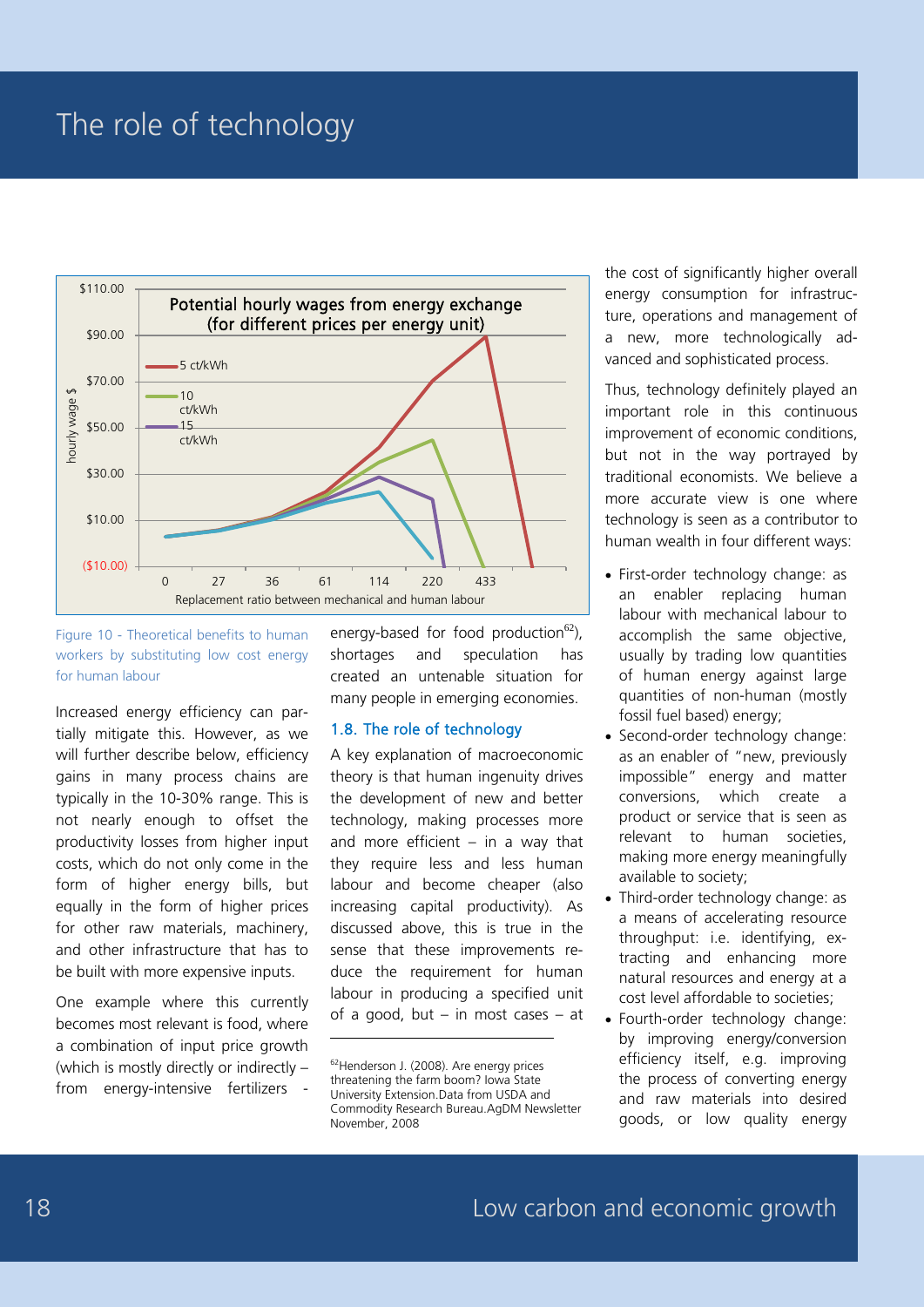inputs into high quality outputs.

As the energy consumption and GDP per capita data depicted in Figure 4 demonstrates, human societies have succeeded in all four areas, but energy efficiency hasn't been their major success. Global energy consumption has kept growing during the past decades in line with output, albeit at a slightly slower pace when compared to the period before the oil crisis in 1973/4. Europe, which had imposed significant energy taxes after the crisis in the 1970s, played an important role in this move, as it triggered innovation in many areas, ranging from building technologies to transportation, but most successfully in energy-intensive industrial processes, like steel, aluminium or fertilizer production, and energy generation.

#### 1.9. The overall trend for energy and resource cost

The future of fossil fuels, particularly of oil, but also many other resources including water and minerals, appears problematic. The issue is not the point when oil will run out, but rather whether sufficient supply can be forthcoming to meet growing demand at acceptable prices. Debate continues over proven reserves of oil and whether the peak in production has arrived already or not. Many experts agree that we probably have used about 40-50% of recoverable oil<sup>63</sup>.Unfortunately, we will be able to put this argument to rest only in hindsight. But what is more important is the fact that - no matter how much additional oil we can still explore - the effort to retrieve future barrels will be much larger relative to the past. Currently, there continue to be fewer barrels found for every barrel produced. From 2000-2009, only one barrel was discovered for every 2 barrels produced $^{64}$ . Since 2000, more than half of new oil discoveries have been in off-shore areas, with some in very deep water $^{65}$ . When compared to current and previously producing wells, these offshore deep wells are many times more complex. The Gulf of Mexico oil spill in 2010 provided solid evidence of the increased costs – both direct and indirect – of trying to exploit harder-to-reach oil deposits.

Less "easy oil" means that we have to drill in hostile environments deep under the surface of oceans, or resort to oil shale as feedstock. But we also see that ore grades of other resources are falling. The ore grade of copper has declined from 1.9% in 1950 to

-

of cheap oil. Sci. Am. 278: 78–83. <sup>64</sup>IEA (2010). World Energy Outlook <sup>65</sup> See note 59.

0.79% in 2009. With this decline, more than double the amount of rock needs to be moved to extract the same amount of copper relative to several decades ago.<sup>66</sup> We also see that the depletion of groundwater sources translates to getting drinking water from desalination plants or fossil (non-renewable) aquifers far away, at higher effort (=energy costs).<sup>67</sup>

This decline in easily extractable resources and the increased effort to retrieve them is much more important than the exact year when peak production of a particular resource will occur. As more and more energy is required to obtain the same output of a resource, there is less net energy available to society. When production cannot match increasing demand, the cost of these fuels and materials increases.

#### 1.10. What energy efficiency accomplishes

Fourth-order improvements in technology have been a key effort of the past decades. During the past 40 years, significant progress was made in a number of processes, ranging from power generation to fertilizer production and aluminium smelting (Table 6). When looking at current

<sup>&</sup>lt;sup>63</sup>Deffeyes, K (2005). Beyond oil: The view from Hubbert's Peak. New York: Farrar, Straus and Giroux.

Campbell, CJ (2006). The Rimini Protocol an oil depletion protocol: Heading off economic chaos and political conflict during the second half of the age of oil. Energy Policy 34 (August 2006): 1319-1325. Campbell, C.J. & J.H. Laherrere (1998).The end

<sup>&</sup>lt;sup>66</sup> Arellano JPM (2009). Megatrends in the Copper Industry. Chili: Codelco & Gerst MD(2008). Revisiting the Cumulative Grade-Tonnage Relationship for Major Copper Ore Types. Economic Geology 103: 615-628. .<br>Karagiannis & Soldatos (2007). Water desalination cost literature: review and assessment. Desalination. 223: 448 - 456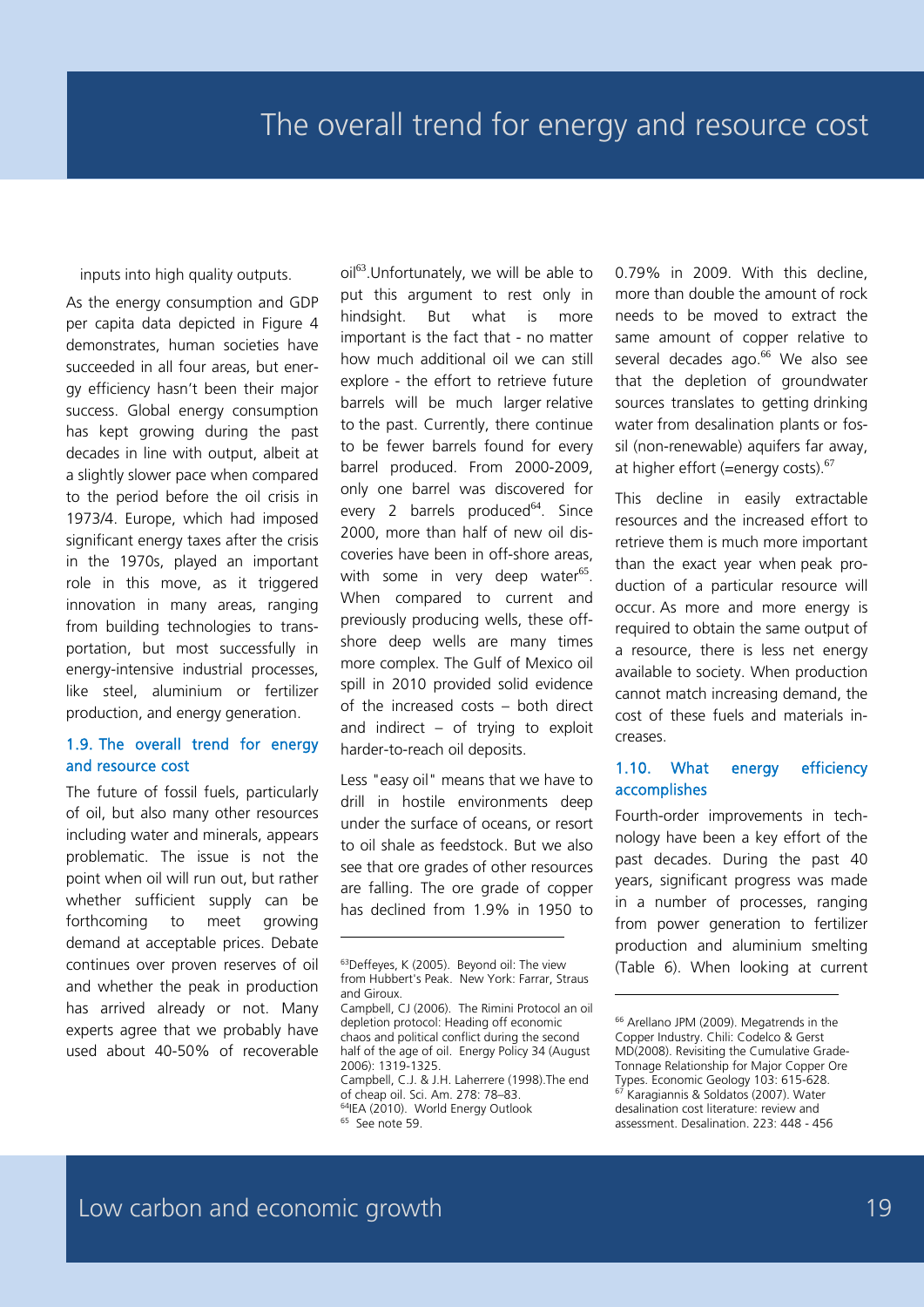efficiencies, they are slowly but steadily approaching their theoretical physical maximums, which makes each next improvement step more difficult and more costly to achieve<sup>68</sup>.

When looking at the remaining potential energy savings in the key processes of industrial societies (for example, nitrogen fertilizer production, steel manufacturing, concrete pro-

| <b>Industrial</b>                      | 1950/1960                                      | <b>Current Efficiency</b> |                         | <b>Theoretical</b><br>Maximum<br>Efficiency                                  |  |  |  |
|----------------------------------------|------------------------------------------------|---------------------------|-------------------------|------------------------------------------------------------------------------|--|--|--|
| <b>Process</b>                         | Efficiency                                     | Average                   | Maximum                 |                                                                              |  |  |  |
| Electricity<br>Generation<br>from Coal | $~25\%$ <sup>a</sup>                           | 33% <sup>a</sup>          | 47% b                   | 68.7%<br>(Carnot Maximum)                                                    |  |  |  |
| Ammonia<br>Production <sup>c</sup>     | $~235\%$<br>$(-60 GJ/t)$                       | 51%<br>(41.6)<br>GJ/t)    | 75.7%<br>$(28$ GJ/t)    | Theoretical<br>minimum<br>$21.2$ GJ/t                                        |  |  |  |
| Aluminium<br>smelting                  | $~239\%$ <sup>d</sup><br>$(23 \text{ kWh/kg})$ | 60% e<br>(15)<br>kWh/kg)  | 69% f<br>(13)<br>kWh/kg | mini-<br>Theoretical<br>mum: 9 kWh/kg<br>Industry goal: 11<br>kWh/kg by 2020 |  |  |  |

<sup>a</sup> Calculated from: EIA. (2010). Annual Energy Review. Table 8.2a and 8.4a

b Beer, J.M. (2007). High efficiency electric power generation: The environmental role, Progress in Energy and Combustion Science, 33, 2:107-134.

<sup>c</sup> International Energy Agency. (2007). Tracking Industrial Energy Efficiency and CO2 Emissions in support of the G8 Plan of Action.

http://www.iea.org/textbase/nppdf/free/2007/tracking\_emissions.pdf

<sup>d</sup> Das, et al. (2004). Energy Implications of the Changing World of Aluminium Metal Supply. JOM 56,8:14-17

e Smil, V. (2008). Energy in nature and society: General energetics of complex systems. Cambridge, Mass: MIT Press.

 $f$  Alcoa. (2011). About us – Aluminium smelting. Available from

http://www.alcoa.com/global/en/about\_alcoa/pdf/Smeltingpaper.pdf Accessed Feb 1, 2011. <sup>9</sup> Choate, WT and Green, JAS. (2003). U.S. Energy Requirements for aluminium Production: Historical Perspective, Theoretical Limits and New Opportunities. BCS/U.S. DOE.

Table 6 - Selected industrial processes and their historical, current, and theoretical maximum efficiencies.

<sup>68</sup> Due to laws of thermodynamics or time constraints (would require an infinitely long processing time) these theoretical physical maximums will never be reached.

duction, etc.), the room for improvement from cradle-to-grave efficiency gains is relatively small when compared to the dynamics of growing cost and effort in energy generation and resource retrieval. Thus, despite technology constantly progressing, quantum leaps in some of the main

building blocks (energy and commodities) of human society are unlikely, making our fight against higher prices a difficult one.

#### 1.11. Globalization – a quest for lower energy cost

The ubiquitous shift away from manual to mechanical labour has created a situation where humans are no longer the limiting factor in many processes, as consistently high unemployment rates in many still growing economies indicate. However, those with the highest skills remain rare, as do those with the lowest labour cost.

This can be observed when looking at the production locations for textiles and leather gear. Since there continues to be no meaningful automation approaches for sewing and stitching fabrics together, this is still largely done by hand. During the past 20 years, the 'Made in' labels of textiles provide an impressive documentation of the quest for lower and lower cost labour. By now, almost all low- to medium-cost textiles are manufactured in Asia, first and foremost in China, where 26% of total value of the global textile trade comes from and much more in volume – estimates go up to  $70\%$ .<sup>69</sup>

This shift towards low-cost labour is only one aspect of globalization; equally important is a shift towards

-

<sup>69</sup> WTO (2008), volume are estimates of industry experts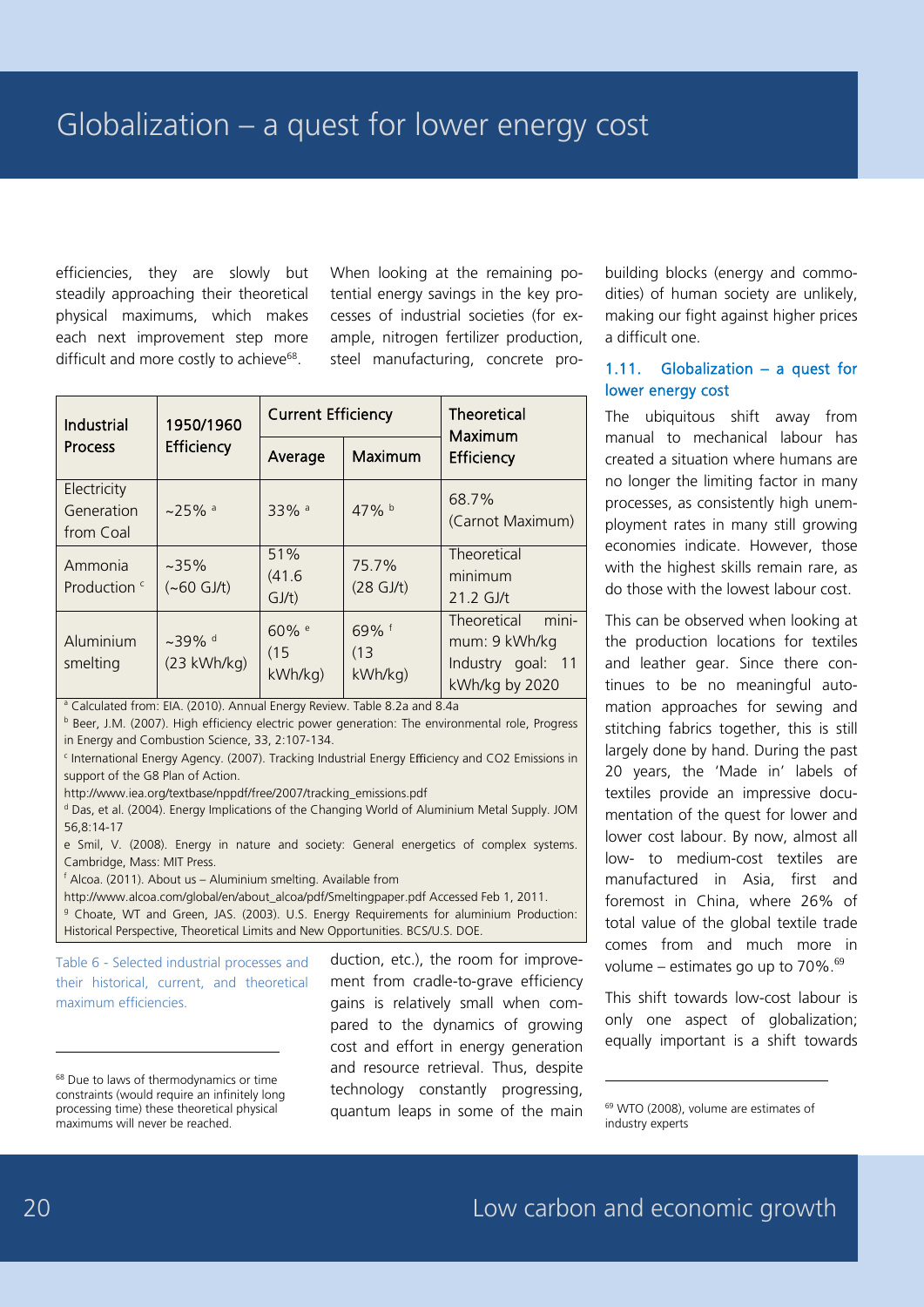lower cost energy. China, now the world's largest manufacturing country, is a very good example for understanding these dynamics. In 2009, China produced between 30

(coal), and thirdly, a strong and determined government actively managing the country's positioning as a manufacturing powerhouse, providing stable conditions for investments.

labour and energy gets substituted by lower priced replacements. This is a continuation of expanding previous productivity gains beyond the simple replacement of human labour with

|                      | Self-sufficiency                           |                               | Energy<br>Intensity                |                  | Global Share (2009)                                                             |       |                                       |  |  |
|----------------------|--------------------------------------------|-------------------------------|------------------------------------|------------------|---------------------------------------------------------------------------------|-------|---------------------------------------|--|--|
|                      | Primary<br>Energy<br>$(2008)$ <sup>a</sup> | Food<br>Calories <sup>b</sup> | $MJ/\$$<br>$(2008)$ <sup>a,c</sup> | GDP <sup>c</sup> | <b>Steel</b><br>Aluminium<br>Production <sup>d</sup><br>Production <sup>e</sup> |       | Fertilizer<br>Production <sup>e</sup> |  |  |
| <b>United States</b> | 77%                                        | 119%                          | 9.2                                | 24%              | 5.7%                                                                            | 4.6%  | 5.9%                                  |  |  |
| China                | 93%                                        | 90-95%                        | 14.2                               | 8.6%             | 44.3%                                                                           | 34.6% | 32.5%                                 |  |  |
| <b>UK</b>            | 75%                                        | 74%                           | 5.7                                | 3.7%             | 0.7%                                                                            | 1.4%  | $< 0.5\%$                             |  |  |

<sup>a</sup> EIA (2010). International Energy Statistics – Total Energy, <sup>b</sup> Multiple sources <sup>c</sup> World Bank (2011). World Development Indicators for 2008 (in 2000 constant US\$). d World Steel Association (2011). Statistics

Archive.http://www.worldsteel.org/index.php?action=stats\_search&keuze=steel&country=all&from=2010&to=2010

<sup>e</sup> USGS (2011). Mineral Commodities Summaries 2011. http://minerals.er.usgs.gov/minerals/pubs/mcs/2011/mcs2011.pdf

and 40% of global output of many industrial goods (Table 7), while the country's GDP only amounted to 8.6% of the global total. This also explains the country's comparatively high energy intensity (14.2 MJ/\$GDP in 2000 constant US\$) - a consequence of taking over many energyand labour-intensive tasks from around the world – supporting a deindustrialization in countries with higher energy and labour cost and their seemingly energy-efficient economies, driven by the hunt for the lowest manufacturing cost.

Three economic factors make China an attractive place for global manufacturing. Firstly, a large, relatively skilled and motivated workforce available at low cost, secondly, a vast base of raw materials and energy

Table 7 - Self-sufficiency, energy intensity, and global share of GDP and manufacturing for selected processes for the US, China, and the UK

Emerging economies (especially China) thus offer an environment of lower labour cost combined with lowcost energy (industrial electricity prices are in the range of 3-4 cents/kWh in China<sup>70</sup> vs. 6-11 cents in most other advanced economies) $71$ . This creates an additional benefit by improving the human labour and capital productivity of advanced economies, as even more expensive

<sup>70</sup> Industrial Countries' Power Cost Comparison. Translated from Taiwan BBC News. http://www.aspigroup.com/ news/PowerCost020706.pdf 71IEA Statistics (2009).Energy Prices and Taxes.4th Quarter 2009.

energy, but now the replacement is with even lower cost inputs, without a change in quantity.

There are, however, a number of long-term risks associated with this strategy, particularly because it will slowly shift China's workforce expectations higher. Unfortunately, there can be no "next step" in off-shoring, as no other resource pools for labour and energy exist that can come close to matching the abilities of China. Should labour and energy cost rise significantly, China will lose its competitive edge over other economies (or domestic production in advanced economies), reducing its share of global outputs, and at the same time reversing part of the productivity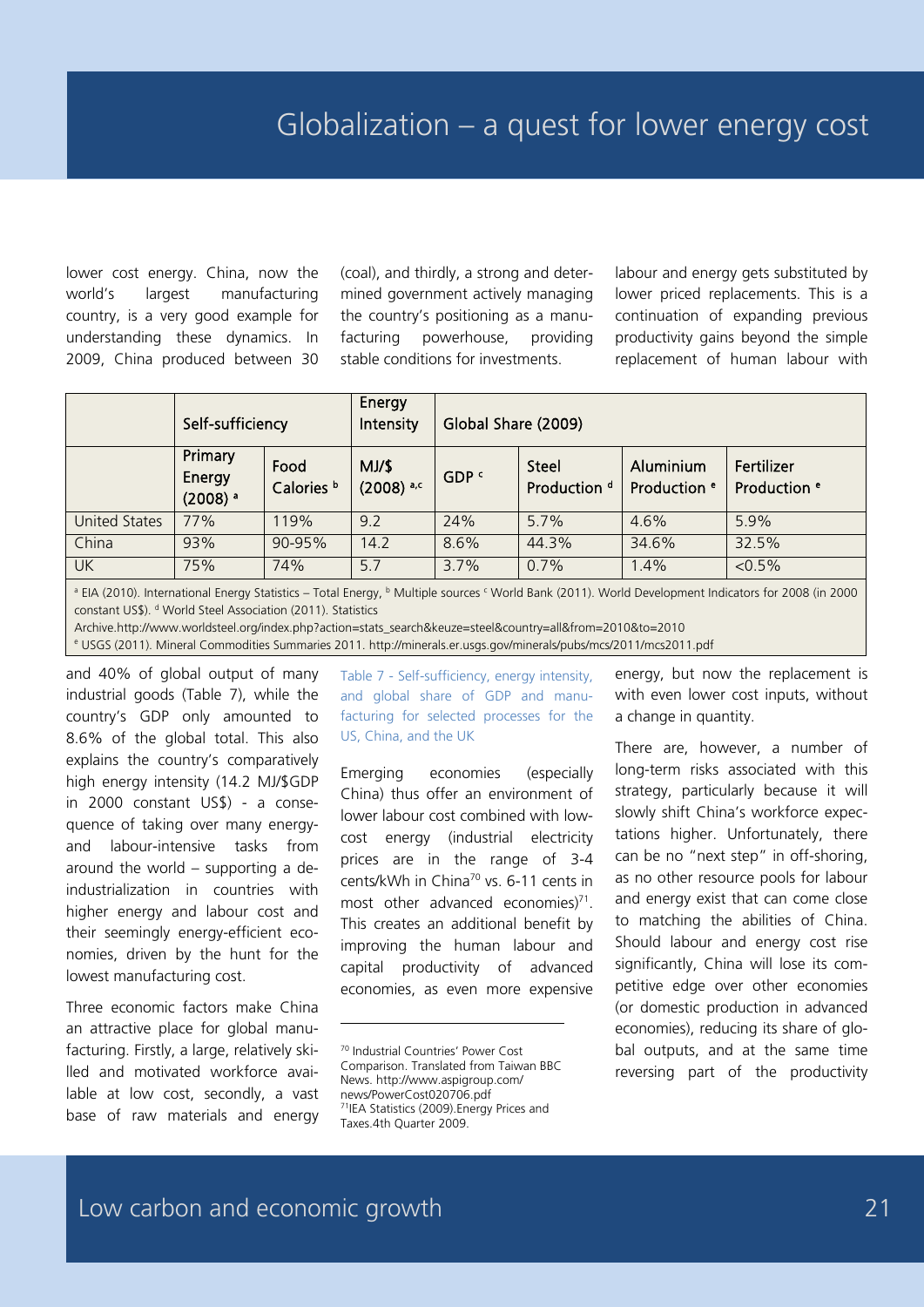gains advanced economies experienced from outsourcing to China<sup>72</sup>.

#### 1.12. Conceptual Summary

After looking at empirical data, we introduce some theoretical concepts. Below, we use a simplification to conceptualize the ideas introduced in the previous paragraphs, describing human and non-human efforts throughout various steps of industrialization. This theoretical model is focused on the limited view of a specific person involved in the manufacturing of one unit of a good. The dynamics take place on three levels:

- Direct labour productivity, e.g. the labour (energy/time) units required directly from humans throughout the production of one unit of the desired good. The values are conceptual, however, there are no major human economic activities where the overall principle does not resemble the one presented here, the only difference lies in the order of magnitude of labour energy replacement with non-human energy
- Energy productivity energy required to produce one unit of a desired good, irrespective of its origin (human labour, other energy sources)

• Cost, measured not in monetary terms, but in an "original labour value unit", which describes how many units of the human's own original time is required to receive one unit of the original good. This is an important distinction as it is independent of inflation or other monetary aspects.

experienced throughout history from those shifts.

Secondly, the energy efficiency view (Figure 12) looks at the energy perspective of the same transaction. With the transfer from the original "human only" to a tool- (or animallabour)-supported approach to indus-



Figure 11 - Direct labour productivity growth per unit of output (theoretical)

As soon as technology advances set in, large productivity gains take place (Figure 11). Human time (and energy) investments significantly go down as mechanical labour is introduced. Offshoring further reduces domestic labour use. Ultimately, the "original" person is leveraging other energy sources, which frees up time for other activities, for more production of the same good, for new inventions, more leisure time, etc. In short – this enables all the benefits humans have

trial efforts, total energy input almost always grows by orders of magnitudes, often 2 or even 3 (1,000%, up to  $10,000\%$ <sup>73</sup>) per unit produced. Outsourcing to foreign locations grows energy consumption further, as transportation is added. When energy efficiency measures or new and better technologies are introduced, this reduces energy consumption, but rarely by orders of magnitude. It is more likely these improvements are in the range of 10-  $30^{74}$ % of the original energy consum-

<sup>73</sup> See section 1.6

-

 $72$  At a small scale, outsourcing to Vietnam, and other South East Asian nations has been increasing due to more favourable tax laws for foreign corporations and rising labour costs in China, but this is not a scalable approach given the size difference of populations: China: 1.3 billion, Vietnam 87 million, Thailand 67 million, Cambodia 15 million.

<sup>74</sup> See section 1.10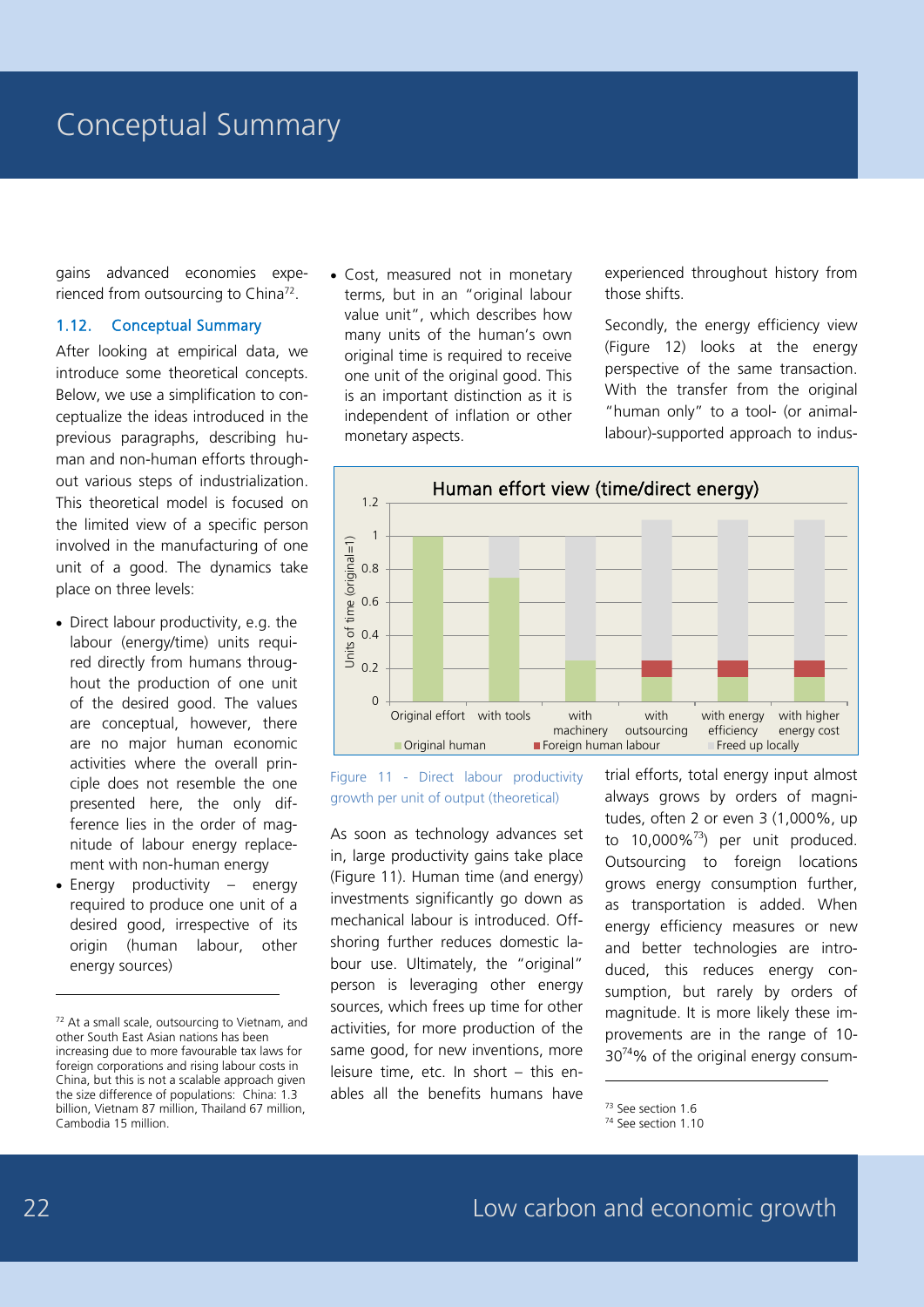### Conceptual Summary



ption. In many cases, this is accompanied by a shift from consumption throughout the process to upfront (energy) investment and more complex and demanding technology<sup>75</sup>. Europe's introduction of energy taxation was a key driver of this shift away from consumption to upfront use. This becomes particularly attractive if the upfront energy comes at a much lower price<sup>76</sup>.

Lastly, the aspect of replacing human labour with technology is related to cost, which in this context answers the question: how much of the

-

 $76$  If energy going into a product is provided at 4ct/kWh (China industrial electricity), reducing consumption of end-user electricity sold at 20ct/kWh, the benefit of even a net energy loss could be financially attractive.

original human's own effort is required to pay the entire cost?<sup>77</sup>

Despite an orders of magnitude difference in energy consumption, the reduced involvement of the most expensive energy source – humans – significantly lowers the price per unit. This benefit can be (and was) used in many ways: to grow wages in human societies, lower the price of a product, or raise profits for investors.

Figure 12 - Energy consumption in a process after structural changes, energy efficiency and increased energy costs

Globalization introduced yet another factor, because it added even cheaper energy into the mix (relatively abundant and with fewer environmental controls) and replaced the still required human effort with hours at lower cost from emerging economies.

This final combination created the highest benefit for the "originator", as the largest possible percentage of effort was shifted to the place of lowest energy and labour cost, while all labour that could be meaningfully replaced was substituted with mechanical energy.

Figure 13 - Price view of productivity shifts (theoretical)



<sup>77</sup> We purposefully stay away from financial currencies, as they are of limited importance.

<sup>&</sup>lt;sup>75</sup>: A good example are cars: here, European fuel taxes have driven significant efficiency improvements (mpg) of cars, but often at the cost of complex and energy-consuming technology and materials in the vehicles themselves. For example, the use of aluminium, a highly energy-intensive material, increased significantly over the past decades, to reduce weight and improve mileage.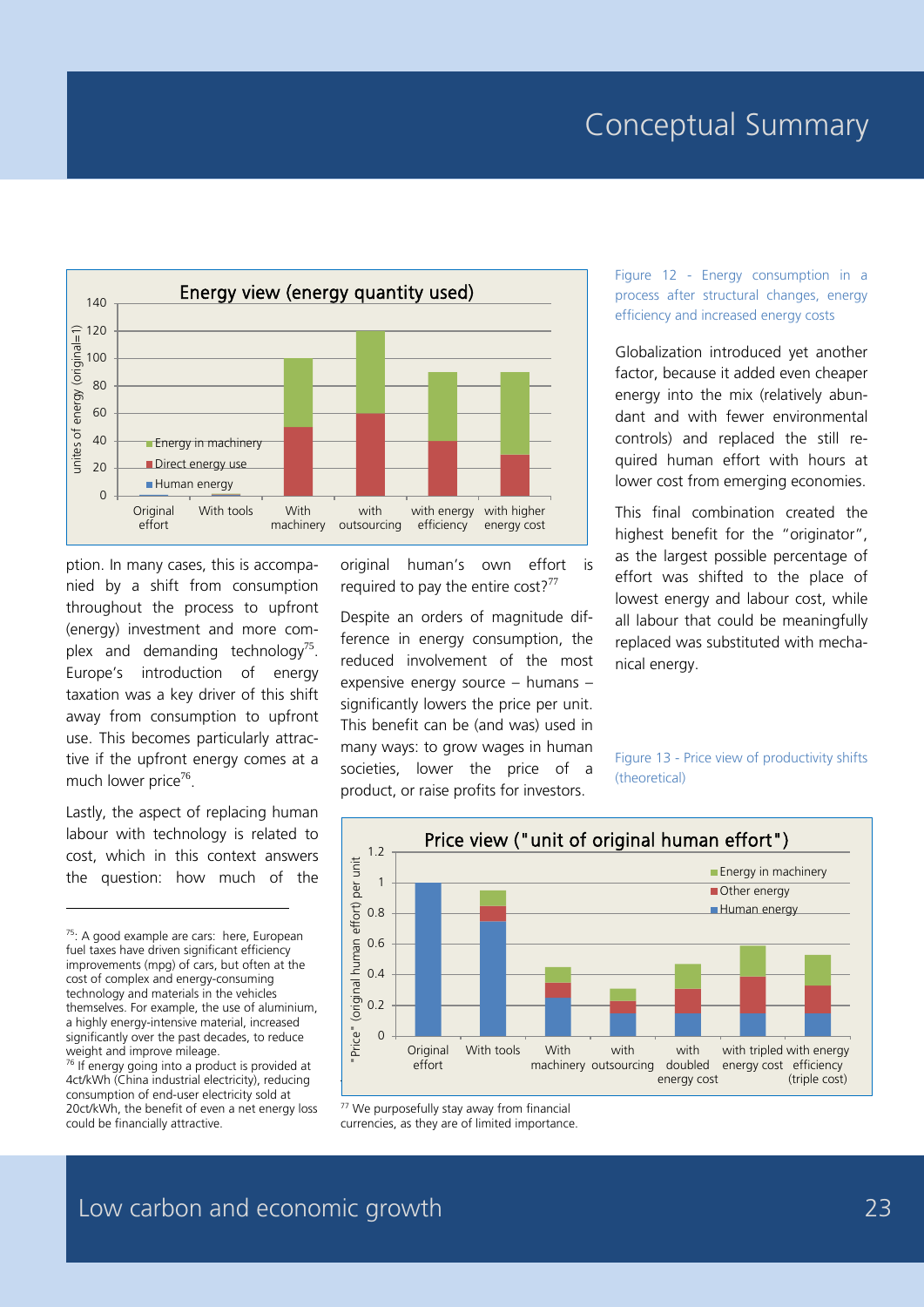At the point where substituted inputs (mechanical energy and off-shored labour) become more expensive, the benefits of those shifts slowly reverse for the original beneficiaries. This lowers labour productivity as measured by traditional economic models.

Figure 14 demonstrates the summarized effect of labour and energy productivity increases for an equivalent output quantity. The main step is the one towards industrialization, often involving multiple sub-steps, followed by outsourcing, and energy efficiency improvements. As soon as energy cost rises, cost curves rise along with it, and for most processes, no technology change can make this undone. In the graph this looks harmless, but it effectively means doubling or tripling prices.

#### 1.13. The effects of growing energy cost on productivity

More recently, as increased effort to extract resources and energy has led to growing costs, the previously established trend breaks down. With doubling or tripling energy cost – a scenario that isn't far away from reality<sup>78</sup> - many industrial processes become unviable, unless a low-price substitute for increasingly expensive fuels becomes available. There the fundamental notion that energy is only poorly substitutable for capital through biased technical change is of large importance. Otherwise, as assumed in traditional economics, energy could easily be substituted for capital and labour inputs through a general equilibrium adjustment, easily offsetting any energy cost increase.



-

Figure 14 - Energy and cost for industrialized processes over multiple phases (theoretical)

<sup>78</sup> Oil prices currently (January 2010) are at about 4 times their historic average

However, there is an increasing body of literature – as discussed in section 1.5 – that supports our perspective in that capital and energy substitution is fairly limited and can only take place over long periods of time, if ever. In absence of substitutes an energy price increase leads to reduced energy consumption and a reduction of overall global output.

For each economy or segment of an economy, the levels of meaningful substitution between human and mechanical energy can be determined if the rate of substitution between human labour and mechanical labour is known. On an aggregate level, if we assume an average rate of substitution of approximately 1:100 for most industrial processes, i.e. one human energy unit is typically replaced by 100 mechanical energy units (including energy embedded in infrastructure), we can examine the effects of current or future energy prices to determine whether industrialization efforts remain viable. If the cost ratio between human labour and mechanical labour falls below that threshold, a process is no longer economically feasible for this particular economy (or a subset of the economy performing those tasks).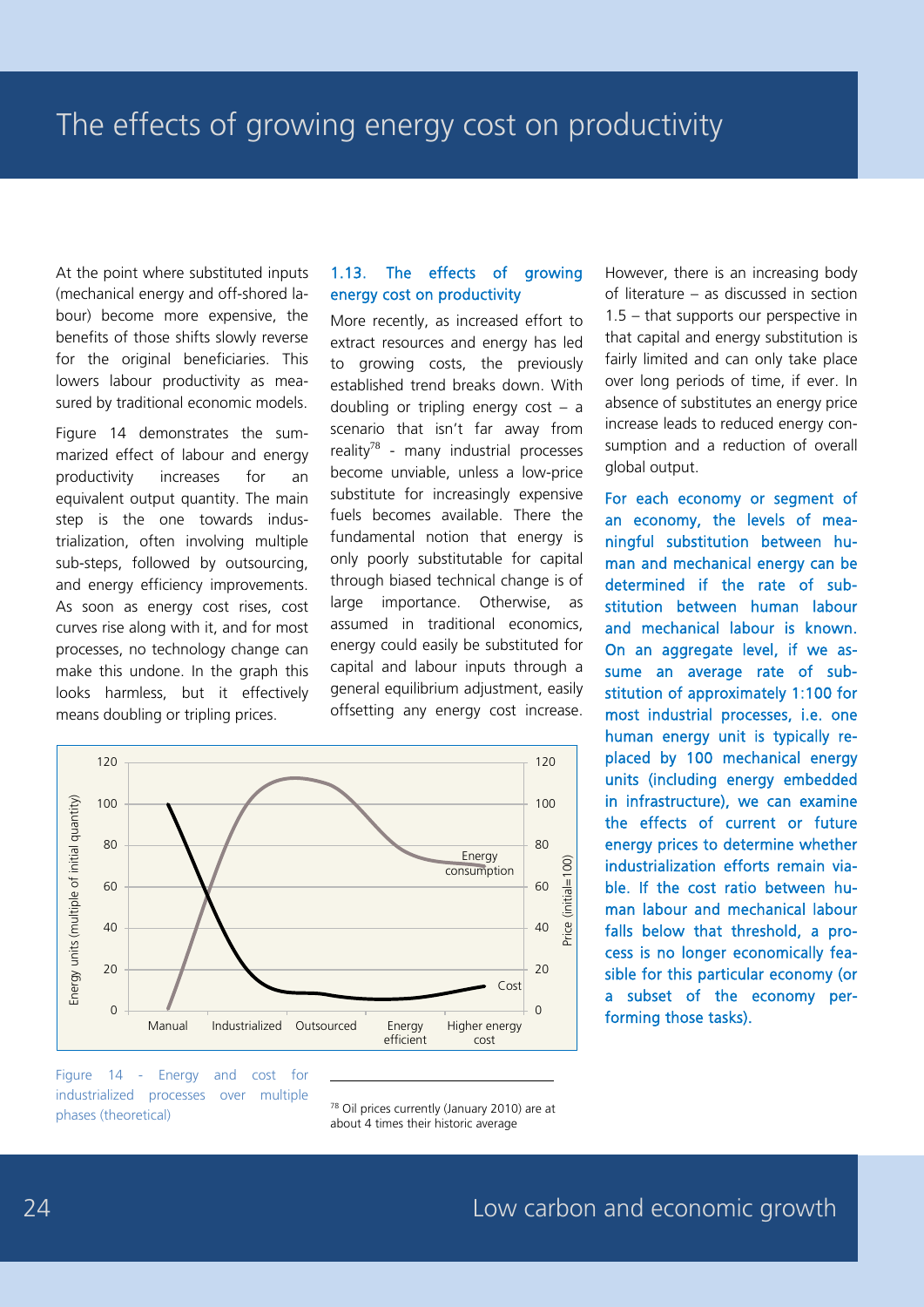

One example: Indonesia has a cost of approximately \$12 per human generated kWh (UK: \$299, world average: \$56). Using the approximated substitution ratio of 100:1 for mechanical versus human labour as our guide, any energy source with a price above 12 cents/kWh (representing gasoline at \$4/gallon) becomes limiting, as it is no longer able to provide productivity improvements, and therefore economic benefits to the country. This explains why higher energy costs will become inhibitors of industrialization trajectories and present planning hurdles that are difficult or nearly impossible to overcome.

Figure 15 - Effect of rising prices after efficiency gains of 25%

At the least, this effect leads to a reversal of past gains by either reducing wages, raising prices of goods, or destroying profit margins of companies and investors. This isn't immediate, as buffers do exist. These include the ability to extend the depreciation period for infrastructure or reduce maintenance, by optimizing inputs, including energy efficiency improvements of processes. However, in the long term it is highly unlikely that those efficiency gains can offset an energy price increase of 100 or 200% (see Figure 15).

As soon as the pace of energy price increase outpaces the rate of efficiency gain – and this point has long been reached in most supply chains – it leads to a de-facto de-industrialization of societies. As long as large suppliers of low-cost inputs are available (China, India, etc.), negative effects are not significant. Once those manufacturing "hotspots" also become subject to higher energy costs, the entire value-chain loses its advantage over much less industrialized efforts.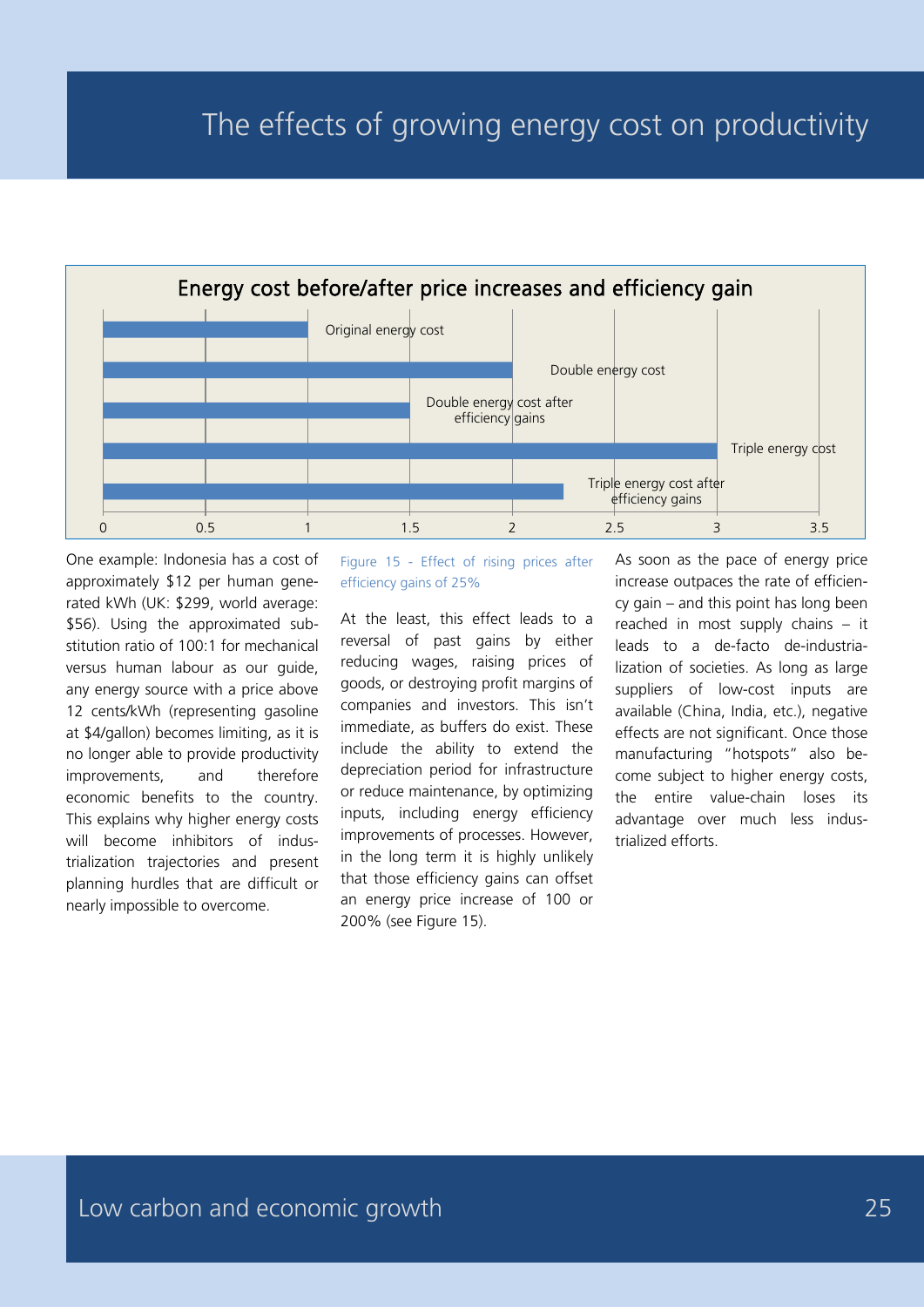# 2. Consequences for low-carbon efforts

The dynamics described in chapter 1 have significant consequences for carbon mitigation efforts, irrespective of them being focused on renewable energy technologies, on carbon capture and sequestration, or on approaches to save energy. At this point in time, it is difficult to see a way of globally reducing carbon emissions by decreasing inexpensive fossil fuel consumption while sustaining economic growth or even stability. An integrated view on this topic leads to the conclusion that the two objectives might be largely incompatible. We will further analyse this below, using the example of China and other emerging economies, and expanding on the potential for fossil fuel mitigation technologies to become cost-neutral.

We are aware of the fact that this finding contradicts many existing models. In order to understand the reason for these differences, we have completed a thorough review of a number of often-used models, which can be found in Appendix A of this report.

#### 2.1. Energy cost requirements in industrial processes

In the models presented we explained how industrialization became successful – by replacing human labour with significant quantities of non-human (mostly fossil) energy, a dynamic which can only be partly reverted by technology advances. The largest recent factor in this process has been China, which was the single biggest contributor to fossil fuel consumption in the last ten years. Increased coal, oil, and natural gas inputs were used to rapidly increase industrial capacity, while at the same time keeping labour cost low<sup>79</sup>. Today, most primary energy inputs into basic manufacturing processes come at a cost between 1 and 4 US\$ cents per kWh of available process energy. In order to arrive at the same benefits in the future, economies would need the same cost levels (in inflation corrected terms) to build and maintain their infrastructure (industrial, but equally transportation-related). At the top end of this scale, the global benchmark for large-scale industrial electricity is approximately 4 dollar cents per kWh.

If energy cost grows significantly, the feasibility of many processes is

-

challenged, and the overall benefits to societies decrease. Table 8 shows the feasibility of processes at a price of 4 cents/kWh for a number of economies, assuming an exchange ratio between human and mechanical labour of 1:100, e.g. one human energy unit is replaced with an average of 100 mechanical energy units. The colours show the feasibility depending on different prices of electricity (total cost for generation, distribution and management). The approach uses an average mechanical to human replacement ratio of 100:1 for electricity found in many processes we analysed. In this case, as soon as 1kWh of human labour becomes cheaper than 100 kWh of electricity, substitution no longer makes economic sense (denoted in red). In reality, we assume that much higher ratios are required to release sufficient labour capacity to enable a self-sustained industrialization process. This upper threshold was defined at 300:1, as this condition begins to significantly reduce benefits (dark green above 300:1, gradient from light green-yellow-light red between 300:1 to 100:1).

<sup>79</sup> The Chinese economy contributed 92% to the growth in global coal consumption, 12% to the growth in global natural gas consumption, and 54% to the growth in global oil consumption between 2000 and 2009.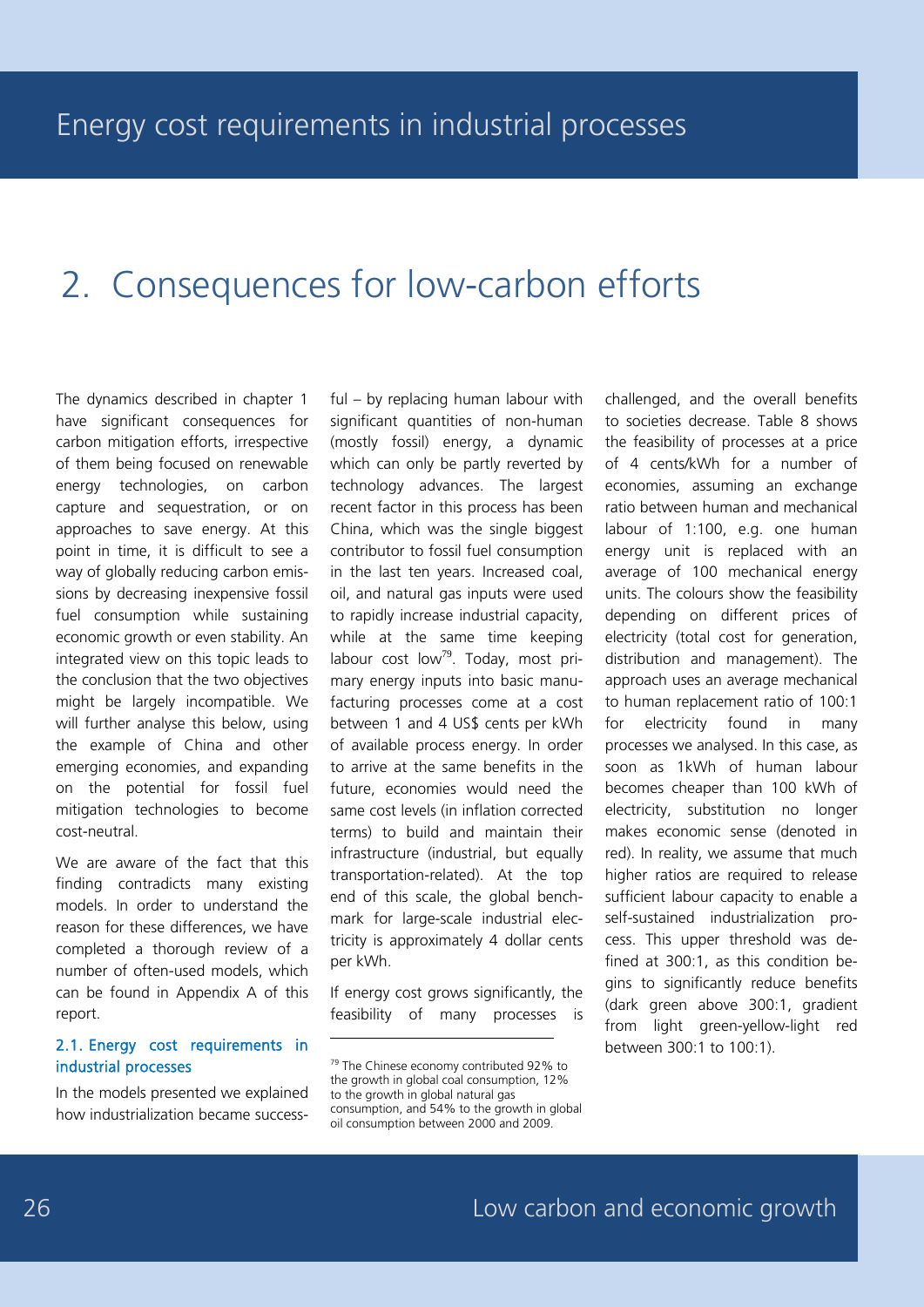Table 8 demonstrates that with higher energy costs a continuation of industrialization is only feasible for countries with high labour cost, whereas the number of economies that undergo negative benefits increases as electricity (or other energy) cost grows. It is important to say that the above analysis looks at the average cost in an entire economy, if the focus is on low-income labour – the one typically replaced in manufacturing – effects become even more pronounced. For example, if applying the U.S. federal minimum wage of US\$ 7.25 per hour, and assuming an 8 hour day, a kWh in the U.S. would be priced at 58\$. At this level, human low-cost labour becomes unattractive to replace by mechanical energy much earlier even in advanced economies.

At this point in time, no scalable lowcarbon alternatives exist to provide electric power at a lower rate than the coal-based electricity available in China and some other low-energy cost economies. Figure 16 shows the current price expectations for a number of energy generation technologies. Here, it is important to say that not only the cost of generation matters, but equally the cost required to mitigate variability and availability issues.

| Country              | \$/kWh of<br>human | <b>Exchange ratio for various</b><br>prices for electricity (\$/kWh) |       |       |       |  |  |
|----------------------|--------------------|----------------------------------------------------------------------|-------|-------|-------|--|--|
| labour               |                    | 0.04                                                                 | 0.08  | 0.12  | 0.16  |  |  |
| <b>United States</b> | 310.99             | 10,366                                                               | 5,183 | 3,455 | 2,592 |  |  |
| United Kingdom       | 299.08             | 9,969                                                                | 4,985 | 3,323 | 2,492 |  |  |
| Mexico               | 65.37              | 2,724                                                                | 1,362 | 908   | 681   |  |  |
| <b>World Average</b> | 56.80              | 2,367                                                                | 1,183 | 789   | 592   |  |  |
| Brazil               | 48.63              | 2,026                                                                | 1,013 | 675   | 507   |  |  |
| South Africa         | 38.37              | 1,599                                                                | 799   | 533   | 400   |  |  |
| China                | 19.93              | 831                                                                  | 415   | 277   | 208   |  |  |
| Indonesia            | 12.28              | 512                                                                  | 256   | 171   | 128   |  |  |
| Guyana               | 9.48               | 395                                                                  | 198   | 132   | 99    |  |  |
| Nigeria              | 7.65               | 319                                                                  | 159   | 106   | 80    |  |  |
| Ghana                | 7.52               | 313                                                                  | 157   | 104   | 78    |  |  |
| Sudan                | 7.32               | 305                                                                  | 152   | 102   | 76    |  |  |
| India                | 7.07               | 294                                                                  | 147   | 98    | 74    |  |  |
| Zambia               | 6.27               | 261                                                                  | 131   | 87    | 65    |  |  |
| Pakistan             | 6.15               | 256                                                                  | 128   | 85    | 64    |  |  |
| Vietnam              | 5.62               | 234                                                                  | 117   | 78    | 59    |  |  |
| Kenya                | 4.77               | 199                                                                  | 99    | 66    | 50    |  |  |
| Cambodia             | 3.98               | 166                                                                  | 83    | 55    | 41    |  |  |
| Bangladesh           | 3.40               | 142                                                                  | 71    | 47    | 35    |  |  |
| Tanzania             | 3.00               | 125                                                                  | 63    | 42    | 31    |  |  |
| Uganda               | 2.75               | 115                                                                  | 57    | 38    | 29    |  |  |
| Rwanda               | 2.68               | 112                                                                  | 56    | 37    | 28    |  |  |
| Nepal                | 2.62               | 109                                                                  | 55    | 36    | 27    |  |  |
| Mozambique           | 2.48               | 103                                                                  | 52    | 34    | 26    |  |  |
| Ethiopia             | 1.83               | 76                                                                   | 38    | 25    | 19    |  |  |
| Malawi               | 1.70               | 71                                                                   | 35    | 24    | 18    |  |  |
| Liberia              | 1.12               | 47                                                                   | 23    | 16    | 12    |  |  |
| Congo, Dem. Rep.     | 0.98               | 41                                                                   | 20    | 14    | 10    |  |  |

Table 8 - Ratio of energy inputs (human vs. mechanical labour) for various econo-

mies, feasibility of human-for-mechanical labour exchanges at a 1:100 ratio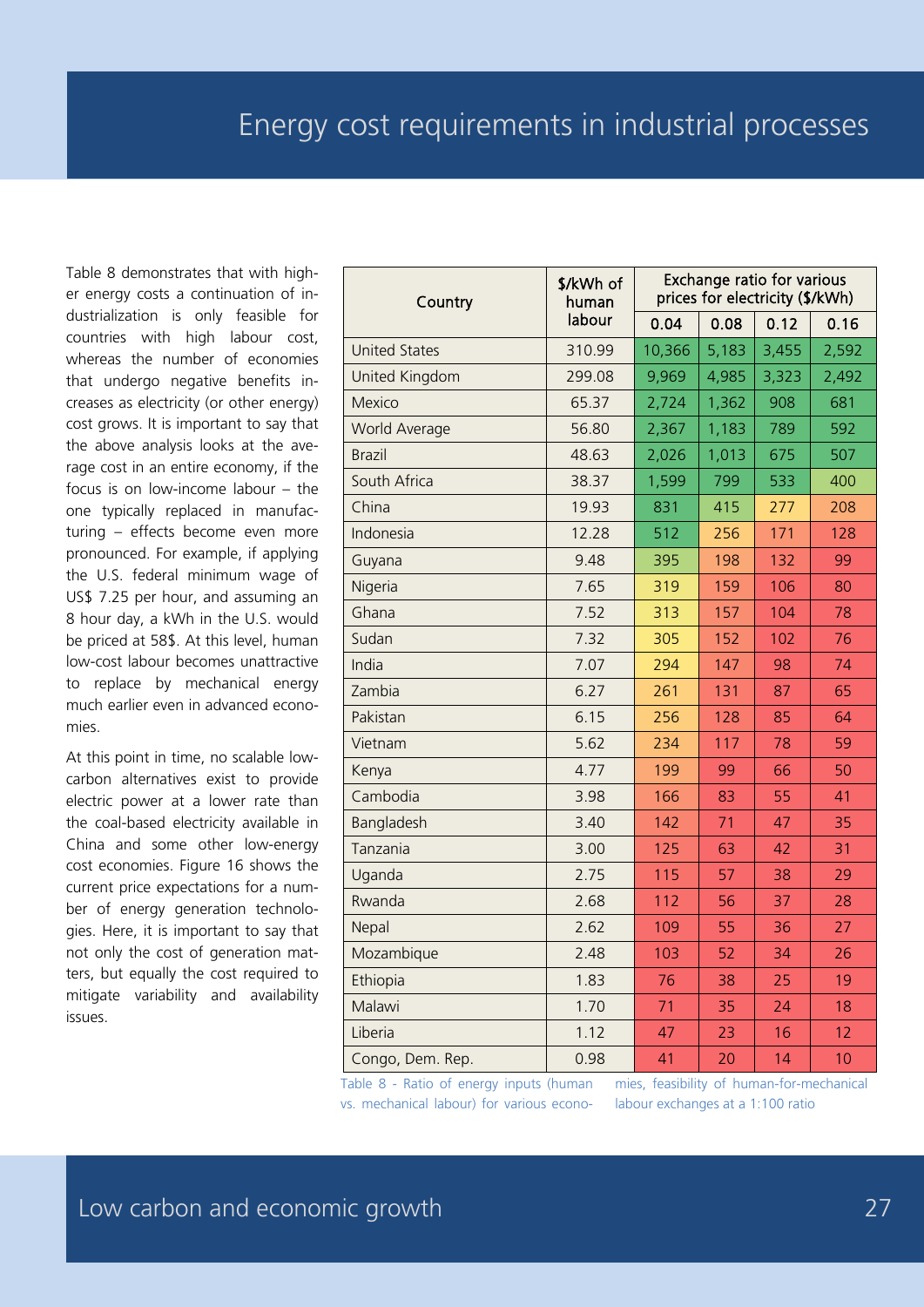### Energy cost requirements in industrial processes



#### Figure 16 - Delivery cost for stable electricity from various sources<sup>80</sup>

In order to make renewable sources bearable in an industrial society without the need to outsource to places where energy costs remains low, their costs would have to be brought down to a comparable level. If this cannot be accomplished, the current economic growth trajectory cannot be continued on a global scale.

One of the main challenges is the fact that a significant portion of the differences in the energy intensity of various countries is related to the type of contribution they make to a globally interlinked system. For those which have successfully moved towards high-tech or service based economies, their energy intensity is be-

80IEA/NEA (2010).Projected Costs of Generating Electricity. Paris, France. OECD. EIA (2009). Levelized Cost of New Generation Resources, 2016.http://www.eia.doe.gov/oiaf/ aeo/electricity\_generation.html \*Kunz H, Hagens NJ, Balogh SB (2010). Net Energy and Variability. In review.

low the global average, whereas those which have become the manufacturing or resource powerhouses show significantly above-average intensities, e.g. they produce less output per unit of energy when compared to other countries (Figure 17).

Instead of seeing this as documentation of developed countries' success in using less energy for the same amount of economic output, it is rather proof of their ability to outsource most of their heavy industrial activities to the second group.

Unfortunately, when economies aspire to industrialise, the average energy intensity per unit of GDP is the highest at the point of industrialization, which turns this into an almost insurmountable hurdle as long as energy prices are too high.

Figure 18 shows the effects of higher energy prices for various activities in an economy. While subsistence farming approaches are – as long as they are not heavily dependent on



Figure 17 - Energy intensity in MJ/\$ for various countries (MJ/  $$$  - PPP)<sup>81</sup>

<sup>81</sup> GDP data: World Bank – WDI, Primary Energy data: EIA International Energy Statistics.

-

fertilizers and fuels – relatively unaffected by higher input cost, industrial societies (including mechanized farming) are most severely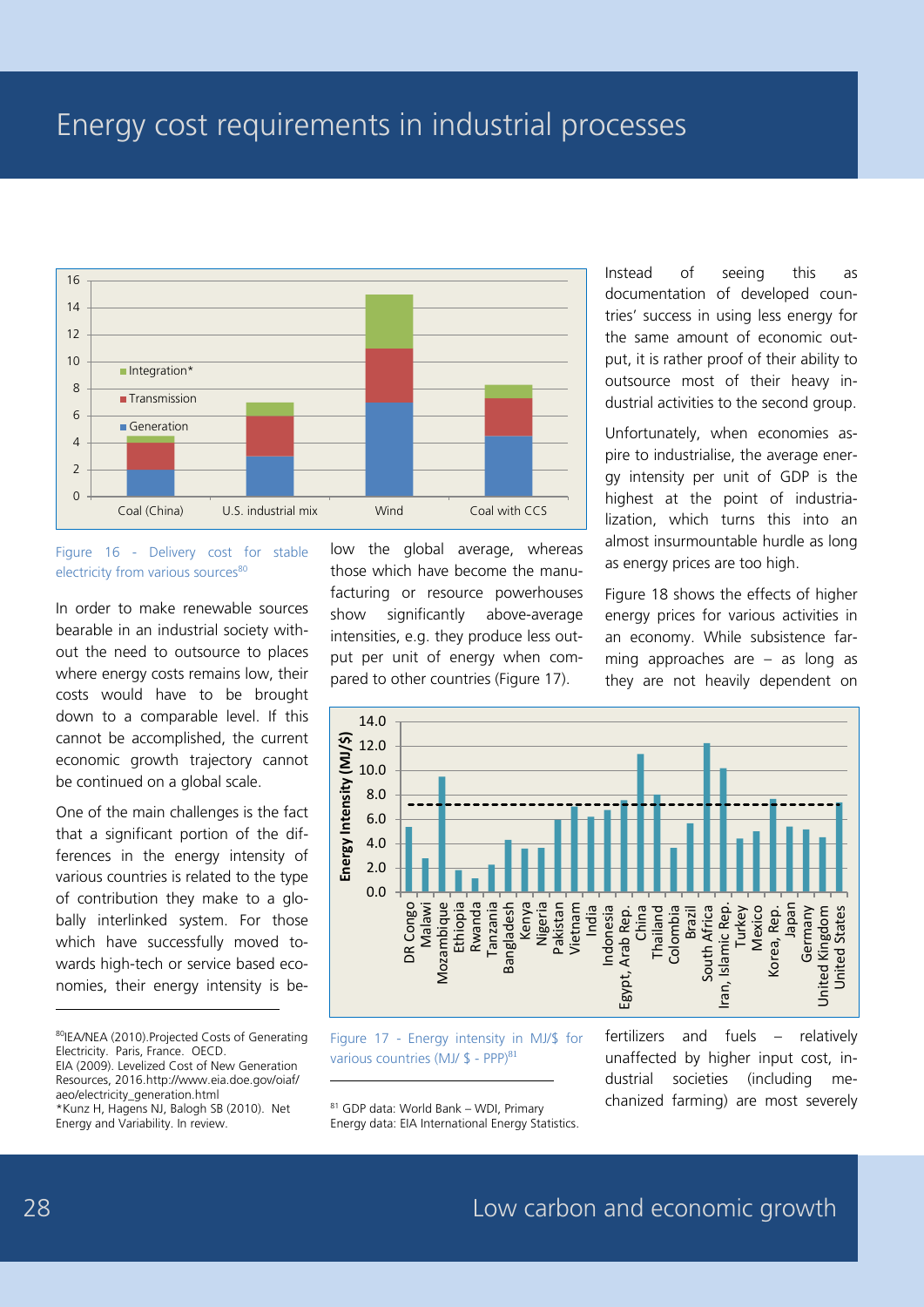affected. Once societies become more consumer and service sector driven (like most advanced economies), they are less susceptible to direct energy price increases, but instead indirectly under pressure from growing cost of imports (or devaluation of their currency).

able geological and meteorological situation supports a generation strategy that is based up to 100% on hydropower, China produces 75% of its electricity from coal, 16% from hydro, 6% from natural gas and 2% using nuclear  $(2009)^{83}$ . Other alternative energy technologies do not play a

#### **Negative effects** of higher energy cost



-

Figure 18 - Implications of higher energy cost by type of society

#### 2.2. China - the main source of low cost energy

Industrial energy in China is currently delivered at very low prices, which is also true for electricity, where large industrial customers operate with final cost of approximately 3-4 ct per  $kWh^{82}$ . With that price, the country offers the lowest cost industrial energy available at a significant scale. Compared to another low-cost energy supplier, Norway, where a favourThe cost of large scale industrial energy in other economies often ranges between 6-9 ct/kWh<sup>84</sup>, more than twice that of China . Already this price has led to a reduction of standard industrial production in most advanced economies over the past decades, shifting their focus to higher value industrial goods (like Germany and Japan), or almost completely de-industrializing (like Britain). A telling example for the importance of low-cost energy (as well as low trade and commodity prices) is the smelting of Aluminium – where countries like Norway are becoming producers despite their lack of resources of the raw material Bauxite<sup>85</sup>

China's focus on coal is not likely to end anytime soon, despite publicity about renewable energies. Total coal capacity (operated with a load factor of approximately 50%) is forecast by the Chinese government to grow by another 350 GW until the year 2020<sup>86</sup>, bringing total coal based power output to approximately 4,300 billion kWh. At the same time, the country is pushing other energy sources, such as nuclear, hydropower, and wind. For wind, the most ambitious estimate is to raise installed capacity from 42 (2010) to  $230^{87}$ 

-

major role. Wind power, for example, had a share of around 1%, despite impressive relative growth rates.

<sup>83</sup>EIA. 2011. Country Analysis Briefs - China. http://www.eia.doe.gov/emeu/cabs/China/Elect ricity.html Accessed Feb 9, 2011. <sup>84</sup> See note 64.

<sup>85</sup> USGS: Norway, despite having 0% of the world's aluminium reserves and a very peripheral position in Europe, has become the 7th largest producer of aluminium with 2.5% of the world's production capacity. <sup>86</sup>EIA. 2011. Country Analysis Briefs – China. http://www.eia.doe.gov/emeu/cabs/China/Elect ricity.html Accessed Feb 9, 2011. 87 Lower and upper range: China Daily (2009). China's wind-power boom to outpace nuclear by 2020. April 20, 2009. Available from http://www.chinadaily.com.cn/bizchina/2009- 04/20/content\_7695970.htm and Shi Jiangtao (2011). Clean Power not always green power. Available from

http://topics.scmp.com/news/china-newswatch/article/Clean-power-not-always-greenpower

Renewable Energy World (2010).China's Wind Power Forecast at 230 GW by 2020.http://www.renewableenergyworld.com/r

<sup>82</sup> See note 63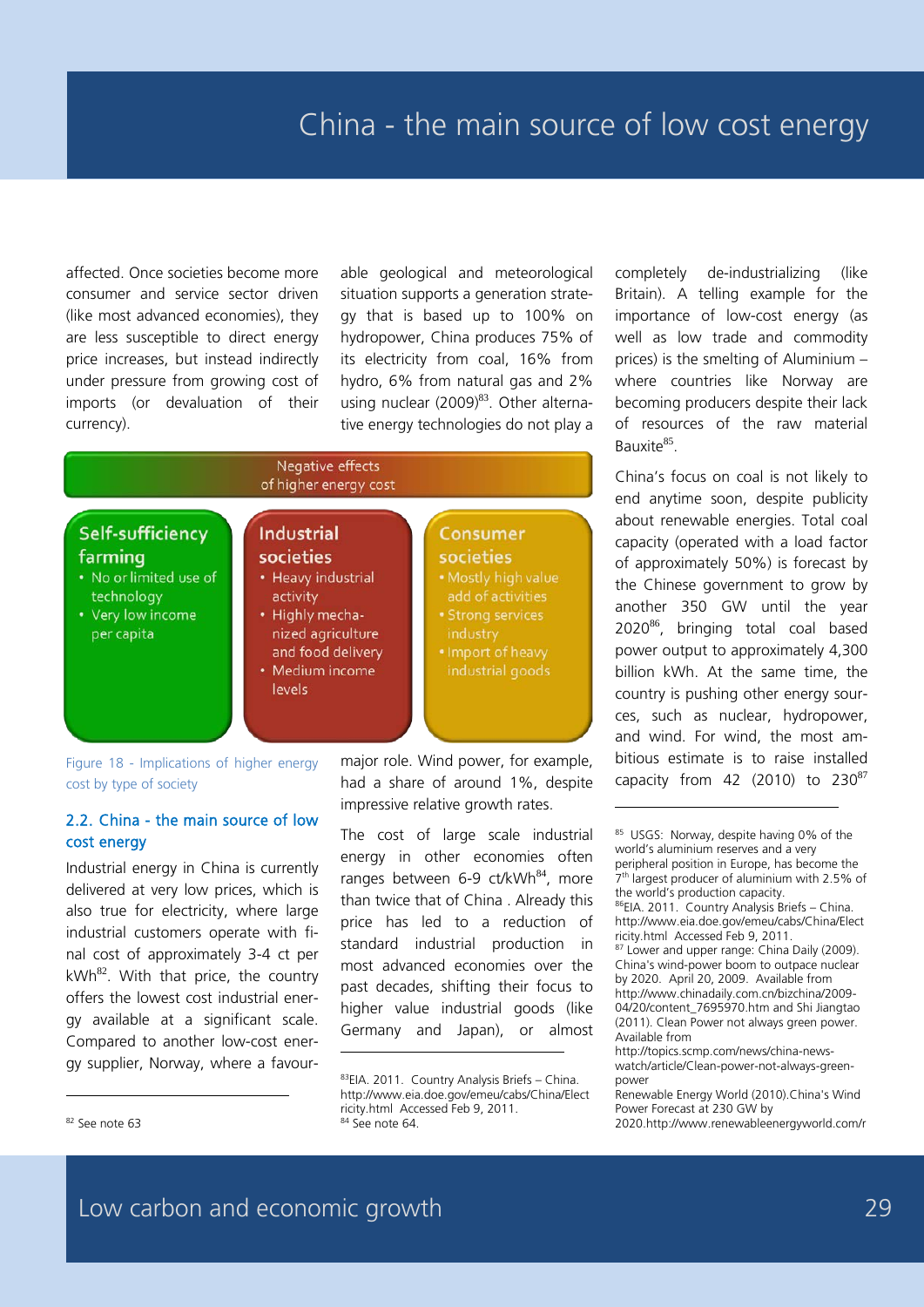(2020) GW. Currently, wind provides 1.1% of China's electricity supply.<sup>88</sup> In the most ambitious scenario and assuming a capacity factor of 20% (today, China's wind plants operate at only 15% due to significant issues with their grid integration), China would produce about 400 billion kWh from wind. Electricity consumption in 2010 amounted to 4190 billion kWh  $89$ 

magnitude of the expansion in carbon-based generation capacity. If the expansion is successful at the planned rate, wind power will have a share of approximately 5% in China's electricity mix by 2020. This does not affect the country's energy and carbon output significantly, nor does it affect the cost-advantage over other economies. The other renewable sources are not likely to change this picture



-

Figure 19 - Load factor adjusted coal and wind capacity for China 2009 and 2020

Figure 19 demonstrates the reality of Chinese planning. The push for massive increases in wind capacity becomes marginalised, relative to the

-

within the time frame to 2020, as under the  $12<sup>th</sup>$  five-year plan (2011-2015) fossil fuel additions to electricity capacity are planned to be equal to renewable energy and nuclear power sources.<sup>90</sup> An exception would be if the investment by China and others in renewable power led to a significant reduction in their price, which could create the potential to increase the share of renewable energy much faster than currently planned, a development that will be addressed in section 3.3 below.

In order to understand the Chinese position in the carbon discussion, it is important to analyse the possible consequences of various developments from international lowcarbon negotiations. We see three scenarios that could develop:

• Global carbon limits are introduced that apply equally to all countries. In this case, China will be forced to withdraw from its expansion of coal power generation at the planned rate and replace this approach with cleaner technologies, or alternatively introduce carbon capturing and storage (CCS). In all these cases, a near doubling of the cost for Chinese electricity $91$  will be the consequence, which leads to a reduction of the country's competitive advantage in international manufacturing. Second, this invariably would lead to increased

ea/news/article/2010/10/chinas-wind-powerforecast-at-230-gw-by-2020

<sup>88</sup> Hou Yujie (2011). Electricity consumption hits 4192.3 bln kWh. Xinhua. Available at http://news.fnchn.com/Electricity\_consumption \_hits\_101473.aspx

<sup>89</sup> See note 88.

<sup>90</sup> Zhang Zhengfu (2011). China adopts 5 year blueprint , aiming for fairer, greener growth. Available at:

http://news.xinhuanet.com/english2010/china/2 011-03/14/c\_13777814.htm

<sup>&</sup>lt;sup>91</sup> If the least expensive option, CCS is chosen -Hamilton, Herzog, Parsons, Cost and U.S. public policy

for new coal power plants with carbon capture and sequestration, Energy Procedia, Volume 1, Issue 1,

Greenhouse Gas Control Technologies 9, Proceedings of the 9th International Conference on Greenhouse Gas Control Technologies (GHGT-9), 16-20 November 2008, Washington DC, USA, February 2009, Pages 4487-4494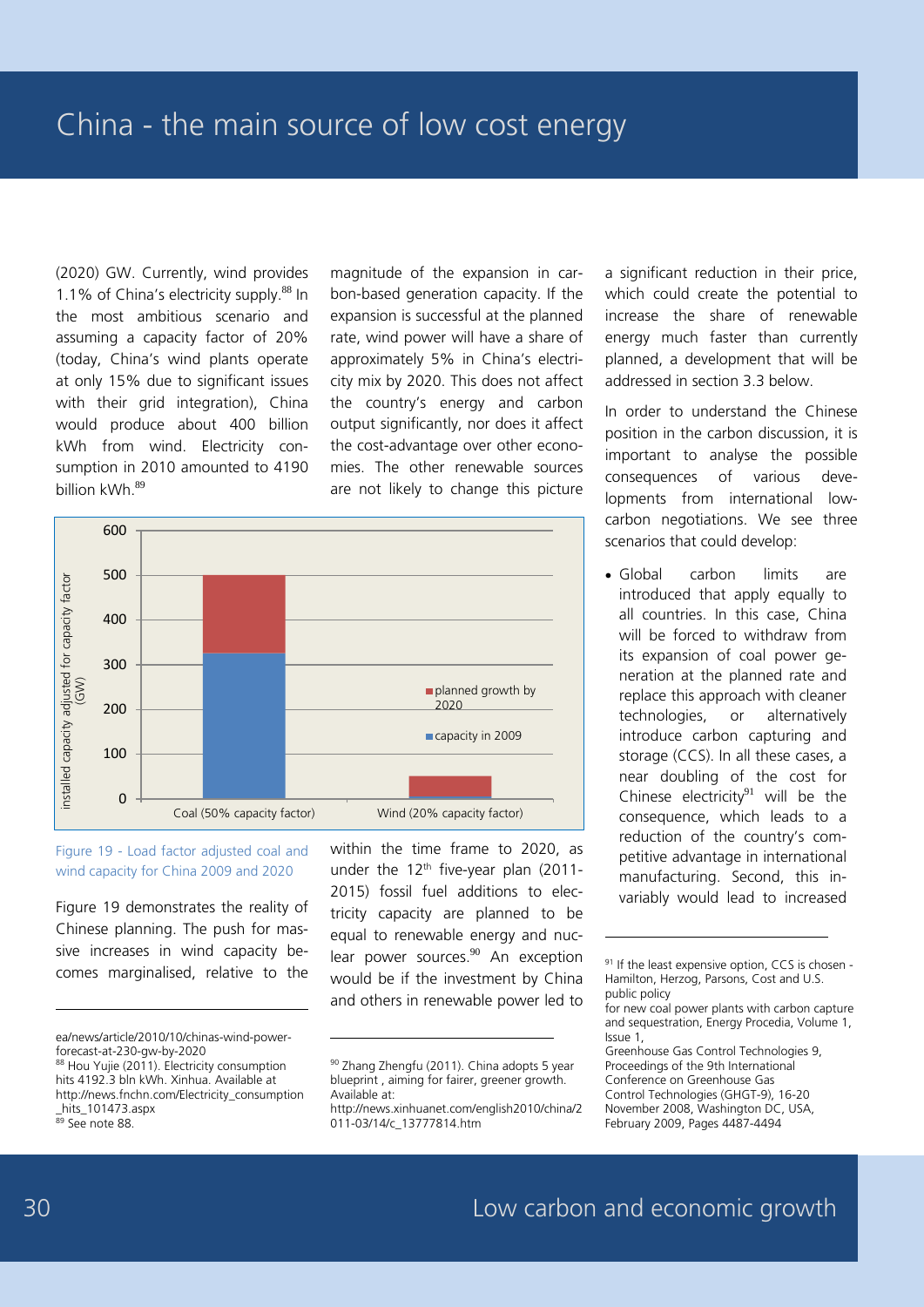cost for the goods exported to advanced economies, reducing the purchasing power of those economies, which in turn will lead to less consumption of Chinese goods.

- The introduction of global emission standards without limits for emerging economies like China would lead to a further shift towards Chinese low-cost energy, while advanced economies would reduce their energy consumption along with growing energy prices. It would further enable China to benefit from the heavy investment into the manufacturing of renewable energy technologies, as it becomes a major supplier of those technologies being massdeployed (like for wind and solar generation). Ironically, this strategy reduces the cost of those technologies, as they will be manufactured with lower cost labour "dirty" (carbon-intensive) energy.
- The most likely route, which doesn't lead to binding global standards, would continue the status quo, with some countries voluntarily engaging in lower carbon strategies, and thus pushing more work in China's direction, but not to the extent of the second scenario.

One vital aspect of China's competitiveness is the long-term sustainability of low energy prices; something that is presently incompatible with large shares of renewable energy generation or with carbon mitigation efforts. Since China provides both

low-cost energy and low(er) cost labour, this increases the affordability of goods for advanced economies which import Chinese products. But this is only the case as long as China can produce at the current cost structure. As soon as it becomes affected by significantly higher prices, the country – and the world along with it – will be negatively affected. In the case of China, "Low Carbon" immediately translates to "lower global industrial output".

#### 2.3. Why renewable energy likely will remain too expensive

China's current price for low-cost energy sets the benchmark for a future change in energy pricing. For electricity, there is only one renewable energy source which is competitive in this range – large hydropower that benefits from natural (or easily dammed) reservoirs. Unfortunately, many developed countries have already exhausted their potential for meaningful and cost-effective hydropower<sup>92</sup>, which in most locations is only seasonal and cannot be used as a base for an industrial society alone<sup>93</sup>. Other renewable sources currently produce electricity at significantly higher cost and/or with less

-

favourable properties of the energy delivered.

During the past 20-30 years, alternative generation technologies have become cheaper, along with a continuously growing installed base (Figure 20). In particular, photovoltaic solar panels cost (per kWpeak) shrank 40% between 1998 and 2009, and a further reduction of \$1.00 to \$1.20/W installed (US) by 2010 (estimated) $94$ . The most rapid reduction took place in recent years as Chinese production has increased. Today, approximately 50% of all photovoltaic panels are produced there<sup>95</sup>.

This fact that China has taken over a significant portion of panel manufacturing confirms a mechanism described in 1.11. Shifting the production away from advanced economies reaps the same benefits described in our productivity model – replacing expensive and relatively clean inputs from advanced economies with cheaper and "dirtier" inputs from emerging countries.

<sup>92</sup>IEA (2002).Renewables Information 2002. Available from http://www.oecdilibrary.org/energy/renewables-information-2002\_9789264099531-en

<sup>93</sup> Norway with its relatively steady flow of hydro is the rare exception, most hydropower nations in more moderate climates have a high seasonality, which makes hydropower-only grids unstable

<sup>94</sup>LBL (2010). Tracking the Sun III The Installed Cost of Photovoltaics in the U.S. from 1998- 2009.http://eetd.lbl.gov/ea/emp/reports/lbnl-4121e.pdf

<sup>95</sup>Mints, P (2010).Solar PV market analysis.http://www.renewableenergyworld.co m/rea/news/article/2010/07/solar-pv-marketanalysis

Translated from German: Durand, D (2010).German manufacturers lose massive market share.

http://www.wiwo.de/unternehmen-

maerkte/deutsche-hersteller-verlieren-massivmarktanteile-445926/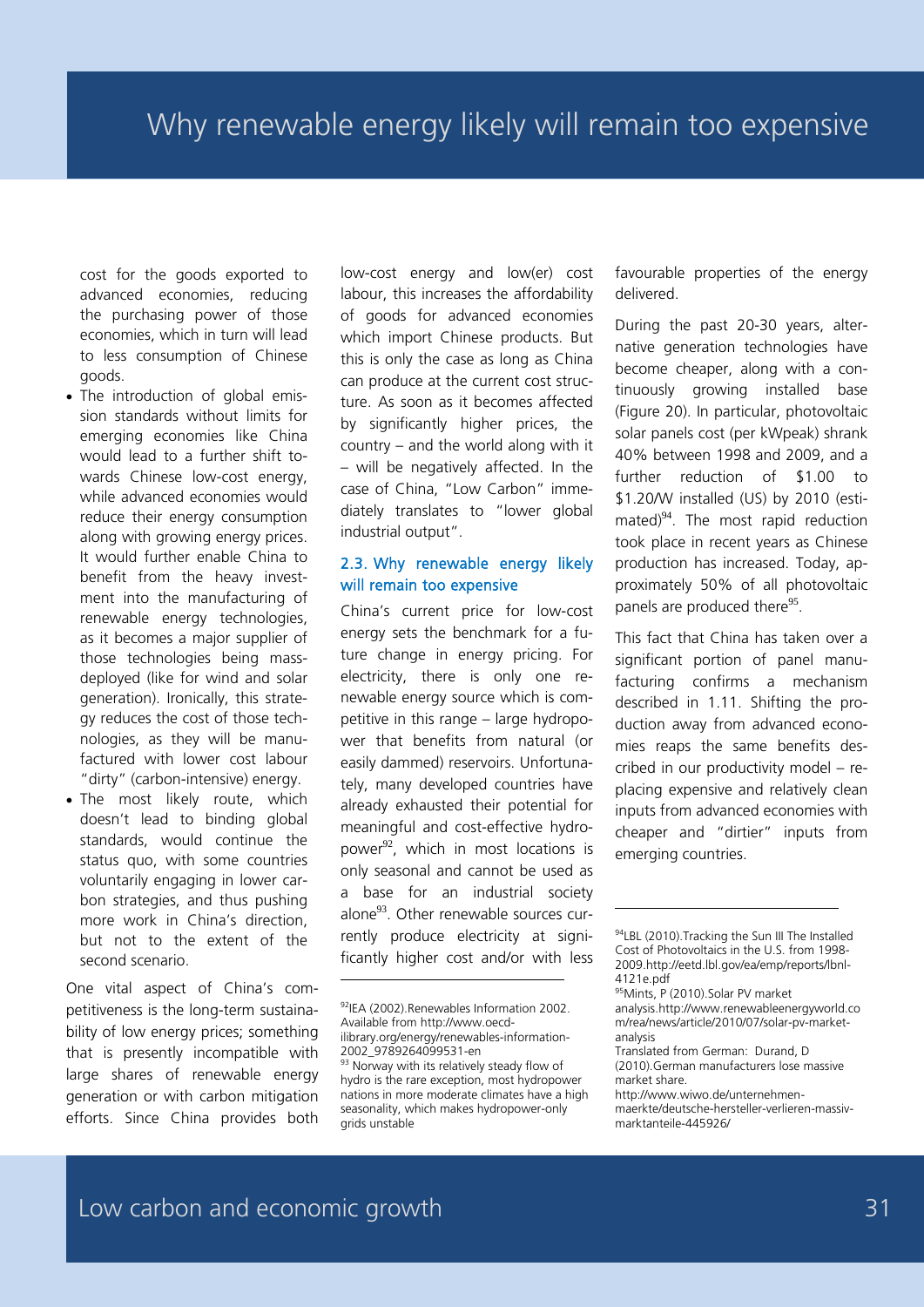# Why renewable energy likely will remain too expensive



Notes: Module costs are equal to the average of the current and prior years' global module price index, developed by Navigant Consulting. Non-module costs are calculated as the reported total installed costs minus the averaged module index.

The price reductions in this case are not technology-driven, but due to this shift. China plans to take a similar role in wind-turbine manufacturing, which likely will support a reversal from the current resource-cost-driven

Figure 20 - Cost trend of solar power in the United States<sup>97</sup>

Irrespective of the potential for installed costs of wind power to decline as soon as China is able to apply its lower cost labour and energy base, the overall trend for newly installed capacity in the wind and solar electricity sector is no longer a clear one. Cost improvements from economies of scale in manufacturing and better technology – for example a reduction in silicon wafer thickness – has been offset by growing input prices for almost all raw materials

and energy inputs, of which at least a partial share is permanent due to higher effort required to obtain these inputs. The continuation of this trend would contradict the expectation of



96Wiser, et al. (2009).2009 Wind Technologies Market Report. http://eetd.lbl.gov/ea/emp/reports/lbnl-3716e.pdf

97 Barbose et.al. (2010). Tracking the Sun III, The installed cost of photovoltaics in the U.S. from 1998-2009, Berkeley Lab, Berkeley

many industry experts: that in the long run, with rising cost of fossil fuels, renewable energy sources will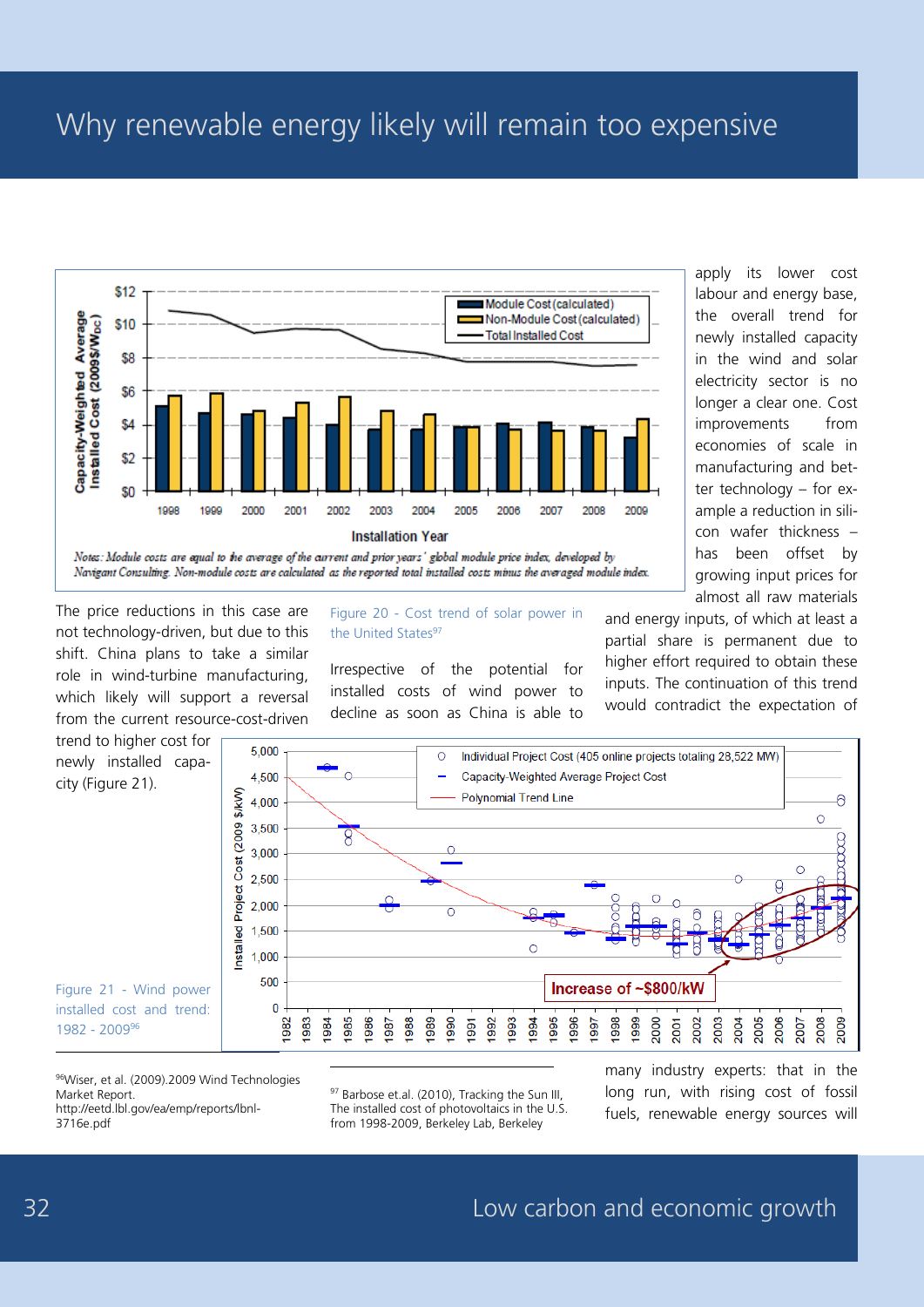### Why fossil fuels are cheaper

suddenly become competitive. We don't consider this likely. As described above, almost all renewable energy technologies are at the end of a chain which almost exclusively contains fossil fuel inputs that cost only a fraction when compared to the final output cost of those renewable technologies. Input energy, mostly in the form of electricity, but equally natural gas and diesel, is required in mining and refining raw materials, and in fabricating, transporting and installing the technologies (Figure 22). As soon as the cost of fossil fuels rise, this will lead to higher cost for renewable technology and thus a higher price for their energy outputs. So unless new and currently unproved technologies come into play – an overall rise of energy cost is to be expected both in the non-renewable and renewable sector.

#### 2.4. Why fossil fuels are cheaper

The key reason why fossil fuels – as long as their extraction isn't overly complex – are almost always cheaper than renewable technologies can be explained when looking at the underlying process. Mostly, renewable sources are at a clear disadvantage when compared to fossil fuels from a strict perspective of obtaining a joule of useful energy. One example: liquid fuels from crude oil and from biomass both are based of solar flows that were converted by plants and other primary producers into biomass.



-

Figure 22 - Influence of higher energy cost on renewable electricity generation

In both cases, their chemical properties and physical attributes need to be changed to provide useful fuel with appropriate densities. In order to convert biomass to a meaningful combustion fuel, water and oxygen need to be reduced, and molecules with higher volumetric energy density created. While fossil fuels were condensed and enriched by geological forces (heat and pressure) and converted into highly energy-rich and versatile molecules, the biomass currently grown comes in a relatively unattractive form, contains moisture

and has a low energy density. In order to turn it into comparably powerful fuels, significant efforts need to be undertaken, efforts which themselves require energy and technology inputs and thus reduce overall net benefit (EROI) of the final fuel. <sup>98</sup> Figure 23

<sup>98</sup> There are two major approaches for determining the net benefit of an investment in energy procurement: EROI is the ratio of energy out over energy in, or, energy extracted to energy invested. Net energy assessments, though the methodology may vary, subtract the energy investments needed to produce a fuel from a given resource, or calculate the gross production needed to net a given amount of fuel. The equation is [(EROI – 1)/EROI)  $\times$  100]. For example, for oil, if the EROI is 10:1, 90 net barrels of oil would be available from every 100 barrels pumped (10 percent, or in this case, 10 barrels, would need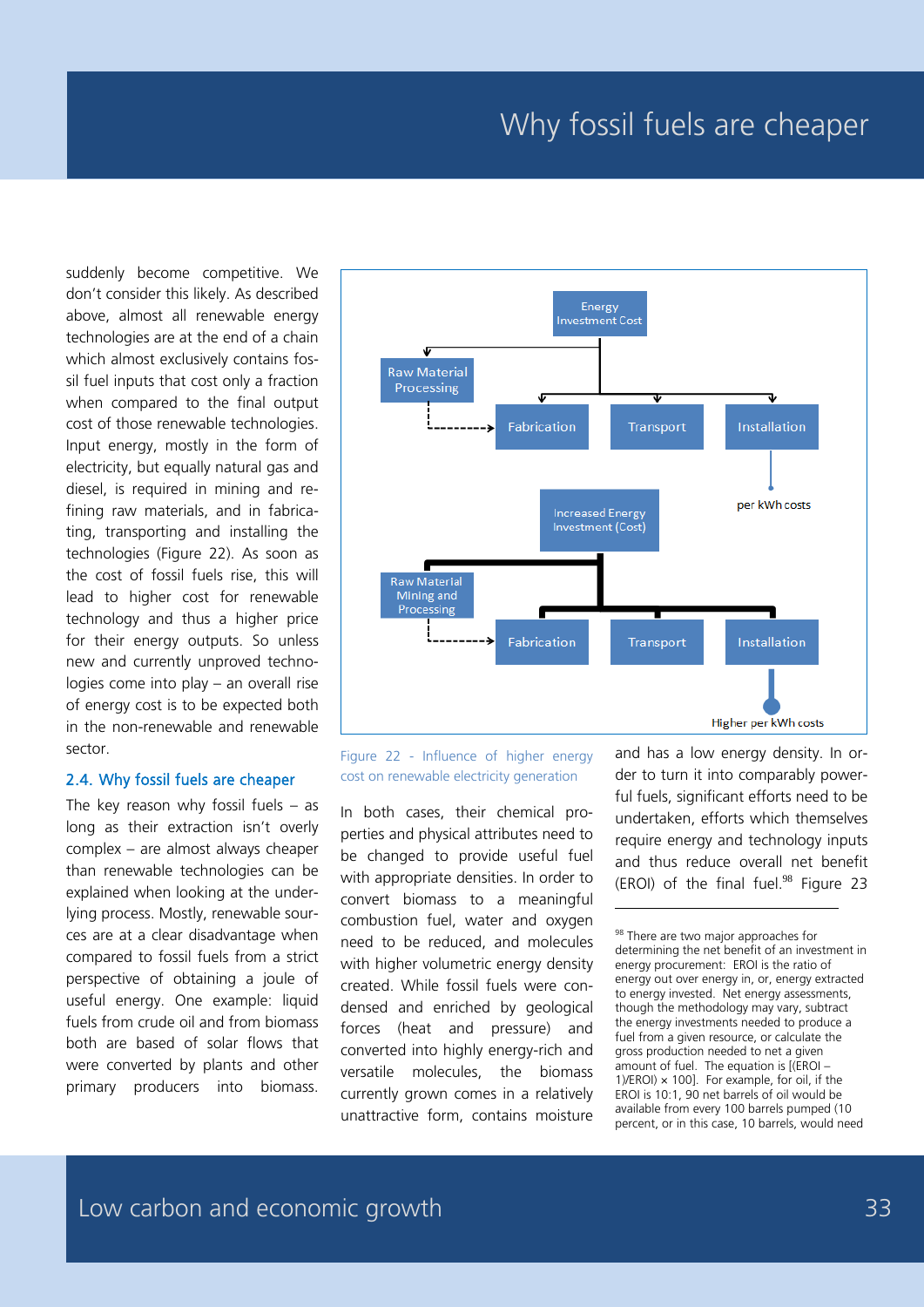shows this difference conceptually for liquid fuels, which mainly lies in the time horizon of when useful augmentation takes place.

The same is true for electricity. While the combustion of fossil fuels with high energy density (coal, natural gas) can be easily transported to a power plant near consumers, and burnt at the time of demand, renewable sources deliver in much less favourable ways and – before being useful – need to be transported and/or stored to match demand, with significantly higher effort. There are exceptions to this rule, for example in geologically favourable locations where large scale hydropower and geothermal power is possible, but those are not scalable and available everywhere<sup>99</sup>. More detail on the subject of delivering stable energy is supplied in appendix B.

Important: this does not include externalities of energy use, but rather the cost that is paid today by consumers of fossil energy $100$ .

<sup>100</sup> Thus, this view does not include currently unpaid environmental damage, potential future negative implications from global warming, and other externalities, since current economic systems operate without those. If we were to include the cost of those externalities in the cost of fossil fuels, their new total cost would



Figure 23 -Comparing fossil fuel energy to biomass

A large number of climate change related studies show a different perspective, where the costs of fossil fuels rise over time, while renewable energy costs decrease as technical progress continues.<sup>101</sup> By combining these expectations with an assumed large decrease in energy intensity over time, these studies demonstrate that the global economy can switch to a major share of low-carbon energy sources by 2050.<sup>102</sup> We find the assumptions behind these results unsupported (please also see appendix A for a close review of some key studies). As discussed in section 1.5, the extrapolation of past efficiency

-

102 Ecofys, WWF, (2010). "The Energy Report: A fully sustainable and renewable global energy system is possible by 2050". Utrecht: Ecofys Group. Available at: http://www.ecofys.com/com/publications/The-Energy-Report-Ecofys.htm. European Climate Forum (2009). "Roadmap 2050: A Practical Guide to A Prosperous, Low Carbon Europe" Potsdam: European Climate Forum. Available at: http://www.roadmap2050.eu

improvements observed in advanced economies, is not based on a global assessment because it does not take into account the shifts of energy intensive activities to emerging economies.

Our worries about overly optimistic assumptions regarding the ability to reduce  $CO<sub>2</sub>$  and energy intensity while continuing economic growth are mirrored in a recent report by the New Economics Foundation<sup>103</sup>. The authors observe that over the past decades, industries requiring large energy inputs and generating correspondingly huge amounts of carbon emissions have been mostly outsourced to developing nations, creating the illusion of decarbonisation in developed regions. The report concludes that this move towards high-end service economies can, of course, not be replicated globally – the physical goods that are to be consumed have to be produced somewhere. As the report states, over five billion tonnes of  $CO<sub>2</sub>$  were embodied in the international trade of goods and services in 2001, the vast

-

to be invested to get the next 100 barrels out of the ground). For ethanol, this equates to 13 barrels of net fuel production for each 100 barrels produced. The remaining 87 barrels worth of energy would need to be re-invested to get the next 100 barrels of ethanol production.

<sup>99</sup>Iceland, Philippines, Norway, Switzerland, Canada East, etc.

be equally prohibitive to many industrial processes.

<sup>101</sup> IPCC (2008). Climate Change 2007: Mitigation of Climate Change. Contribution of Working Group III to the Fourth Assessment report of the Ingergovernmental Panel on Climate Change. Cambridge: Cambridge University Press

<sup>103</sup> Simms A, Johnson V, Chowla P (2010). "Growth isn't Possible". New economics foundation.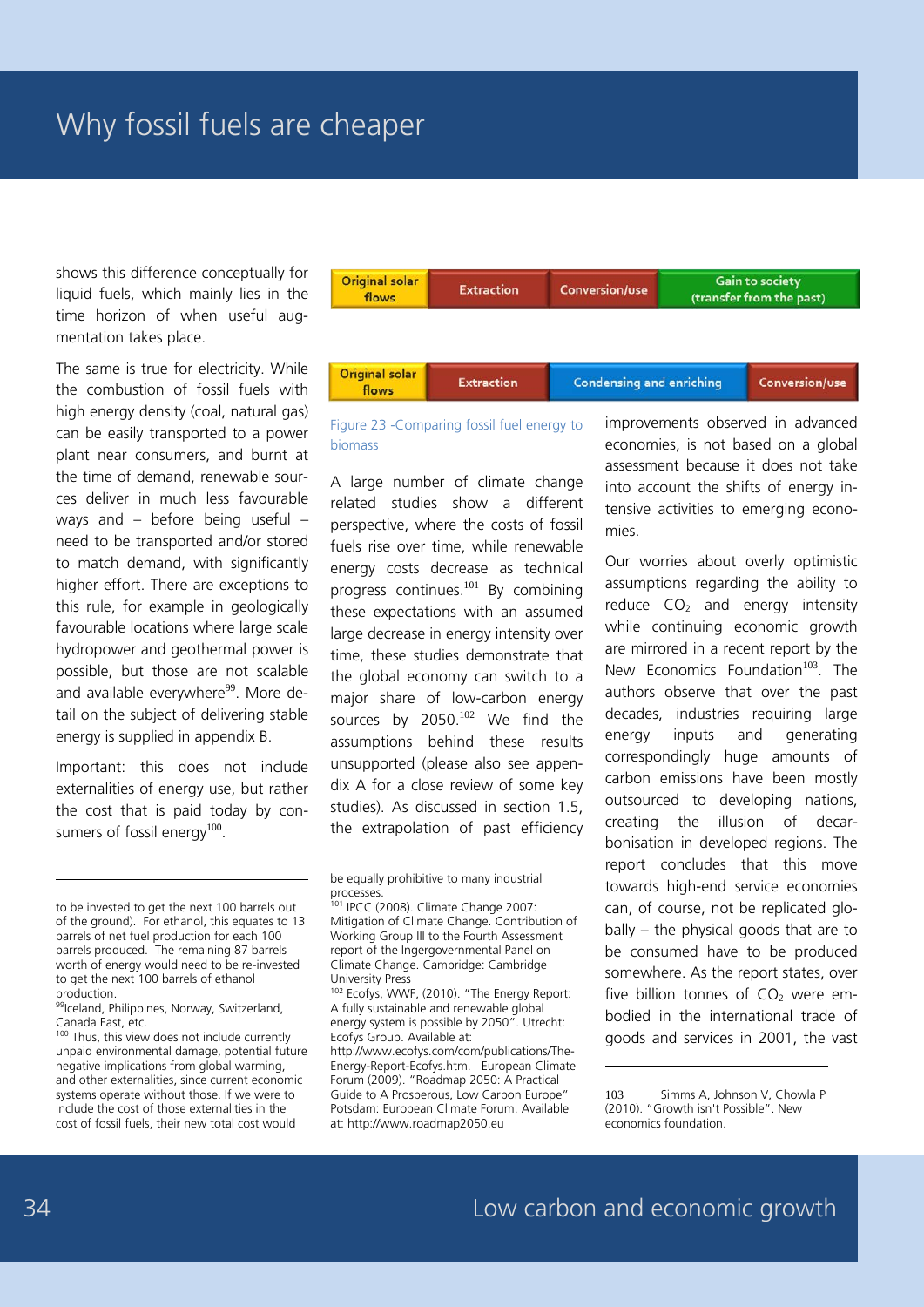majority flowing from developing to developed nations. This amount is greater than the total annual emissions from all EU25 nations combined, but is not accounted for in regional assessments of  $CO<sub>2</sub>$  and energy intensity. The authors label this a form of "carbon laundering".

Even worse, this externalization process actually considerably increases global emissions. Taking a closer look at the UK and China, the report points out that 555 million tonnes of  $CO<sub>2</sub>$  were embodied in trade from the latter to the former in 2004. While this reduces the UK's apparent emissions by 11%, it actually increases the country's real emissions by 19% because of less efficient industrial processes in China compared to the UK. In addition, the shipping of goods itself creates another 10 million tonnes of CO2. Globally, the UK may be responsible for six to eight times the amount of carbon emissions that are officially accounted for.

The authors go on to point out that historically, annual improvements of  $CO<sub>2</sub>$  and energy intensity have never been enough to offset emissions increases caused by economic growth – not even in developed nations that are heavily outsourcing their energy use and carbon discharge. Thus, in absolute terms,  $CO<sub>2</sub>$  output has always risen. In addition, global  $CO<sub>2</sub>$ intensity has actually increased by 0.33% annually between 2000 and 2007 due to an increasing use of coal

(mostly in China). As the report observes, coal use can be expected to rise even further due to increasingly severe constraints on other fossil sources of energy, mainly oil and natural gas. Please note that this does not only relate to production rates in absolute terms, but also to the quality of the resources that can still be exploited – declining EROIs (net energy gains) directly translate into rising energy intensity. On top of this, as discussed before, the potential for further technological improvements of  $CO<sub>2</sub>$  and energy intensity is very limited for mature industrial processes which have mostly been operating near their practically achievable optima for decades.

#### 2.5. Specific issues for emerging economies

The above issues are relevant to all economies. However, some emerging countries are under heavier pressure because these are already pursuing an industrialization strategy to increase economic growth. They may also be further affected by higher energy cost and/or a shift to renewable technologies in two further ways:

• Their labour cost is significantly lower, e.g. the replacement between human labour and mechanical labour becomes unattractive much earlier than in advanced economies, unless they manufacture for others – with the consequence that they reap only marginal benefits from becoming

industrialized (e.g. China)

• Their financial interest rates are high. This not only stands in the way of investments into industrialization efforts, but equally when trying to introduce renewable technologies. One of their key properties is that most of the investment is due upfront, whereas fossil fuel technologies incur a larger share of the cost during operations. This is less challenging for a low-interest environment, but can destroy the economics of renewable investment where risks and thus interest rates are significantly higher (See Box 1).

#### Box 1: Influence of interest rates on wind power cost

Example: a wind turbine costs 1500\$ per MW of nameplate capacity and produces at a capacity factor of 25% for 20 years, produces one kWh at a cost of 8.2 cents/kWh, with 2% maintenance cost per annum and an interest rate of 5%. If the interest rate to be paid rises to 10%, one kWh suddenly costs 11.4 cents, at 15% interest, each kWh has a price of 15 cents.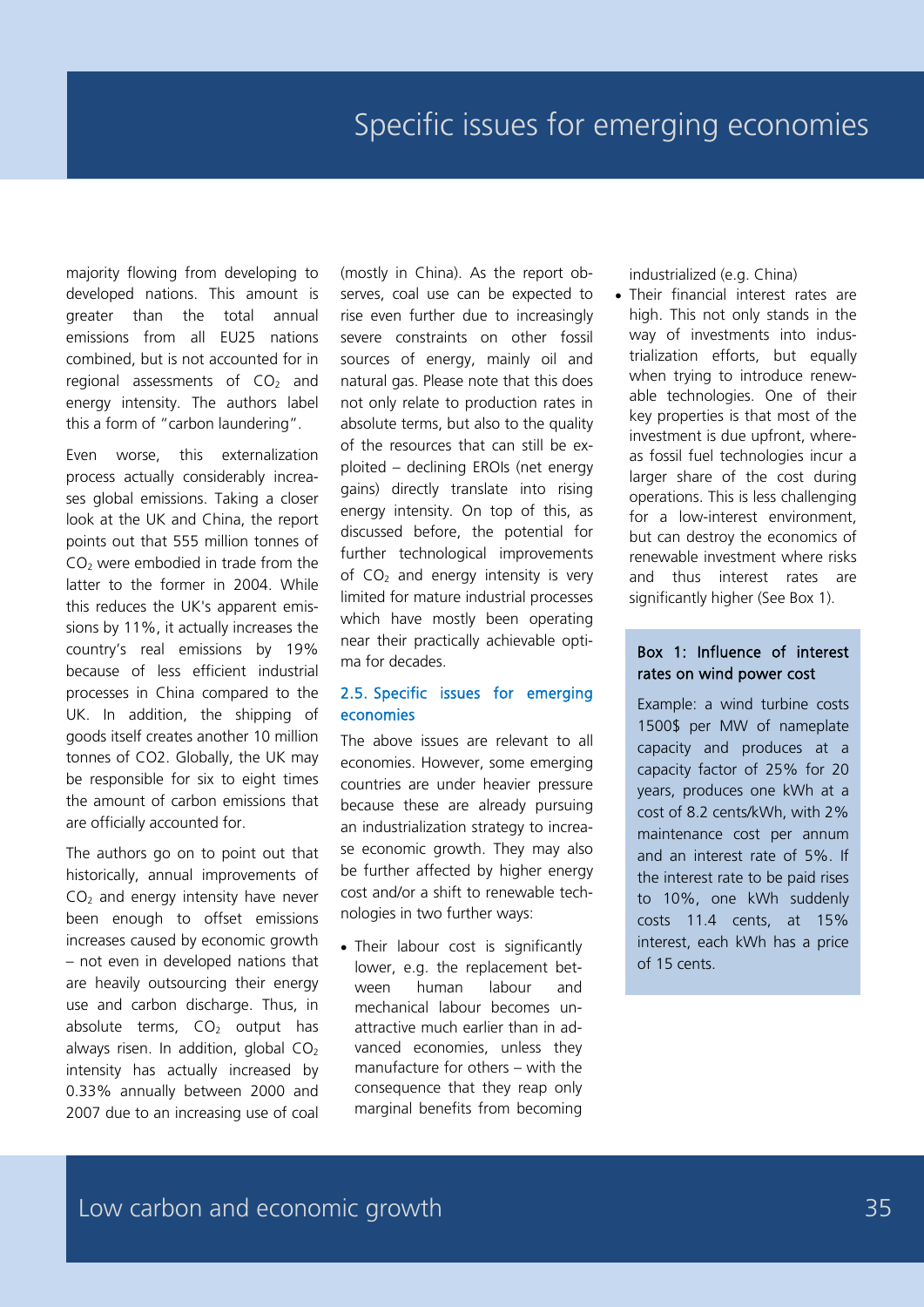### Conclusions

Thus, in a situation with growing fossil fuel costs it becomes very difthus are less susceptible to the downsides of higher energy  $cost^{104}$ .



-

ficult to industrialize a country, or maintain an industrial infrastructure. This is even more the case with renewable technologies as long as these remain at far higher cost levels then fossil fuels.

Figure 24 shows the consequences of the above analysis and the feasibility of using renewable sources (mostly from solar flows). While intelligent use of technology (relatively low-tech) can indeed enhance quality of life and wealth for the poorest groups and countries, industrial activity (including industrial farming) is fully dependent on a favourable ratio between the cost of human labour and energy inputs. For more advanced societies, this effect is somewhat relaxed, as they import most energy-intensive goods from locations with low-cost energy and

Figure 24 - Feasibility of using solar flows for wealth and life improvements

#### 2.6. Conclusions

While this report doesn't question the need for reducing carbon and other greenhouse gas emissions, it seriously questions the generally accepted notion that this is possible without disrupting the current industrialisation based growth paradigm. It therefore questions the idea that emerging economies could develop an industrial society without using carbon-intensive fuels.

One key driver of the past 250 years of human development has been to find new and innovative ways to use more low-cost energy. Despite a continuous push for energy efficiency, we find that so far efficiency gains have by far not been able to offset the effect of doubling or tripling input prices for energy and raw materials into human processes. If this cost trend continues, this will lead to lower economic output.

The only way to avoid this is one of inconsequence: if advanced economies aspire to accomplish low-carbon targets while outsourcing their energy-intensive industrial processes to places without such standards. It seems obvious that this would not benefit an objective of reduced greenhouse gas emissions.

Thus, the most likely trajectory for all economies wanting to reduce their carbon emissions – and not just export them – will ultimately be to lower economic output. For emerging economies it likely means to stop trying to industrialize and urbanize, but instead to improve lives of rural populations who still lead lives with a low carbon footprint. The next chapter will look at some of the implications related to this suggestion.

<sup>104</sup> Some of those countries actually offer proof to our theory. In Germany, for example, a number of energy-intensive industries are exempt from energy taxes and subsidies for renewable energy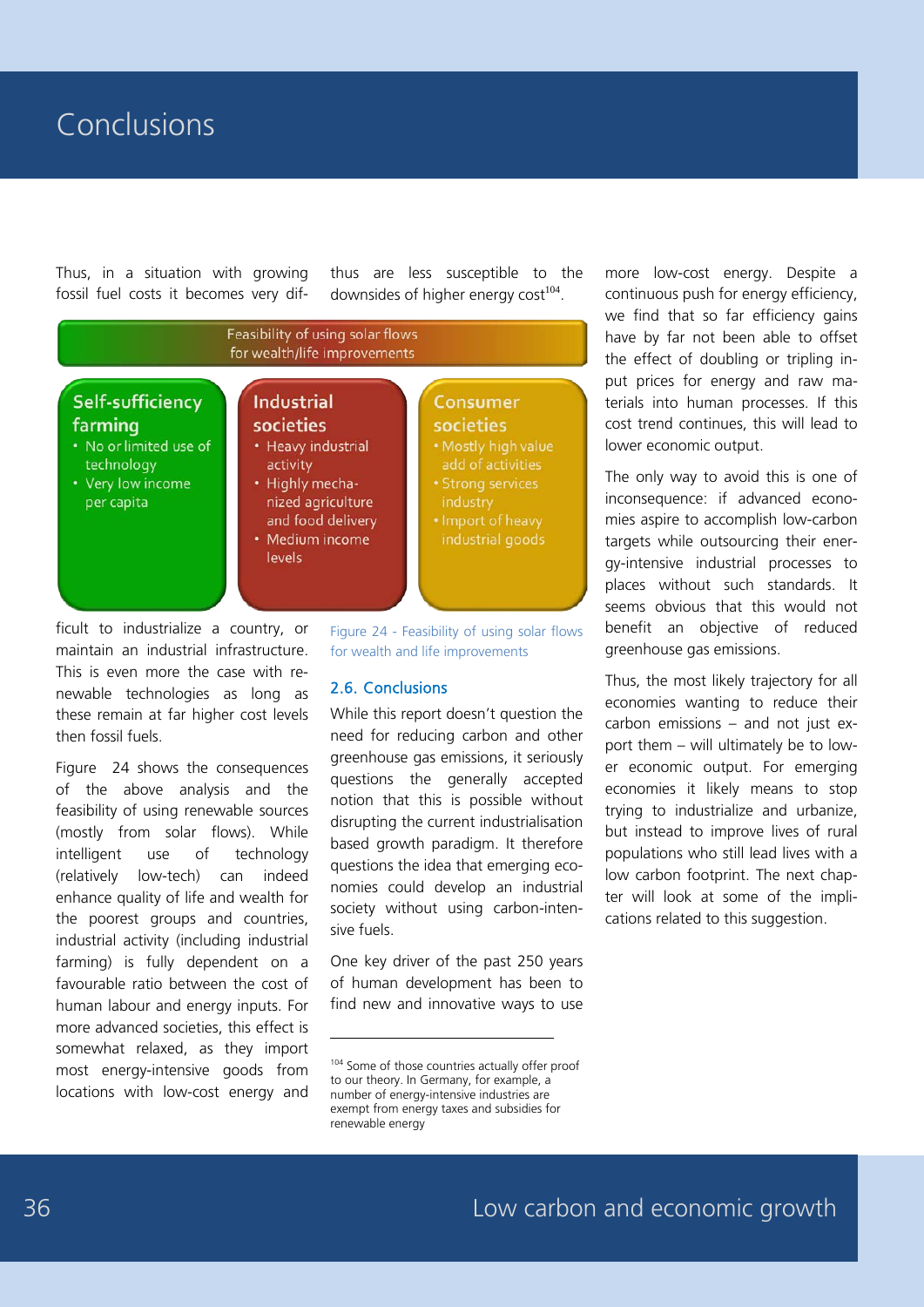# 3. Low carbon in emerging economies

Based on the above findings, it is important to analyse the potential of certain countries to continue (or even begin) a desired growth path. Below, we will look at various types of economies from the perspective of their potential to grow while limiting or reducing carbon emissions. We do not include a review of carbon compensation approaches (such as REDD), but focus on core economic activities.

#### 3.1. Types of economies

If countries are managed under the assumption that they have to sustainably provide for themselves with mostly balanced trade and current accounts, they either have to be independent or capable of setting up exchange with other economies to complement their bundle of services to the population not provided internally. Thus, it is feasible to establish a low-energy and low-carbon economy which is mostly focused on services (like for example the U.K. or Switzerland), but as demonstrated above that requires another country to pick up the gap, as even those economies still require energy, building materials, food and other commodities or processed goods. The same is true for emerging countries: whatever part of the entire value chain they do not provide internally has to be imported. If the cost of those imports increases due to higher input cost at their origin, without a concurrent increase in exports, it will reduce the purchasing power and thus the wealth of the importer.

When trying to understand lowcarbon potential, this actuality must be kept in mind. As long as other locations offer energy services and other inputs at a lower cost, one economy can become less polluting, at the cost of their pollution being shifted elsewhere.

In the analysis of low carbon potential below we distinguish between a number of key properties of countries which have a significant influence on their possible future trajectory, both concerning their ability to develop and grow, but equally related to their ability to reduce carbon dioxide emissions. The qualifications are often not exclusive, as countries might show the properties of more than one category:

• Resource Suppliers: These countries export significant quantities of minerals, ores, energy or other primary inputs into industrial processes. They do not necessarily run a trade surplus, as they sometimes lack the ability to process the resources extracted, and thus receive only limited benefits from them. Depending on the ownership structure, those countries derive part of their economic output from the margins between cost and market price of extracted goods. Typically, a significant majority of resource extraction efforts are fossil fuel based and can only marginally be changed due to the sensitivity of all supply chains to higher input cost.

- Manufacturers: In this case, a country provides significant share of their workforce to process goods for export, mostly based on low-cost labour or low-cost energy (like China). Switching to less polluting fuels would increase the cost of energy inputs and thus reduce their competitiveness
- Consumers/Recipients: These countries are the poorest, as they neither produce nor supply to the global economy in significant quantities, but rather have a domestic economy with additional inputs from international aid and/or remittances of expatriates. Those countries typically run trade deficits and significant current account deficits. On the other hand, they may have the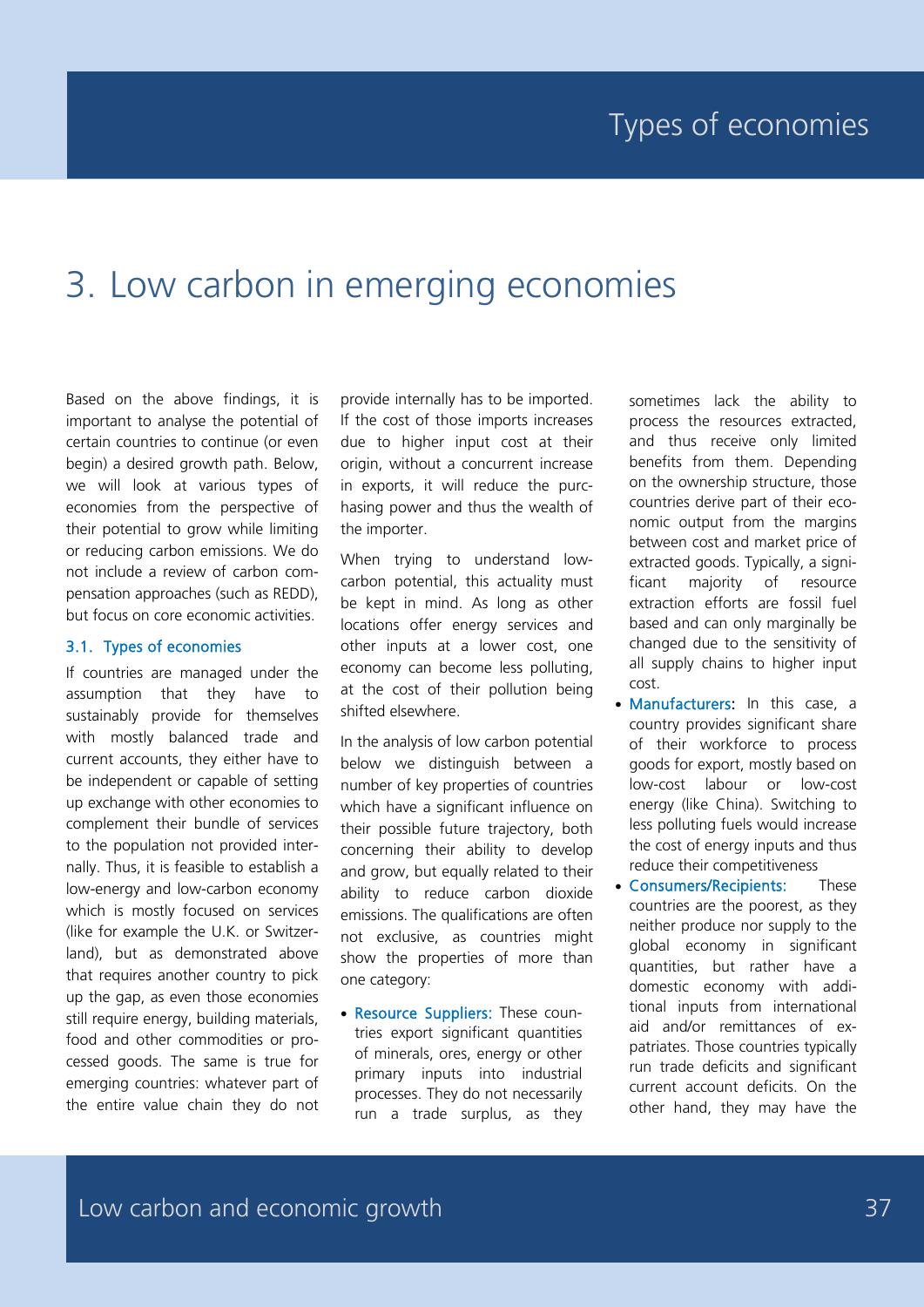highest potential for lower carbon emissions from improving their own capabilities based on renewable technologies.

#### 3.2. Sector-specific energy use and carbon-intensity

When discussing the implications of lower carbon emissions and higher energy cost on manufacturing processes (see sections 2.1 and 2.2), the fact that almost all industrial processes replace small quantities of manual labour with significantly larger amounts of mechanical labour makes those processes particularly susceptible to higher energy costs. The same is true for extraction and primary energy generation processes – the higher the input cost for labour and energy into that particular process, the lower the benefits from selling those natural resources or resulting products at market prices, which are typically driven by forces outside the control of one individual country.

Figure 25 demonstrates this situation for aluminium production. If only the input cost for electricity changes from the lowest available price (\$0.03 per kWh) to the median price for industrial electricity (\$0.08/kWh), the margin of the producer is heavily affected, reducing the benefits. This is only looking at direct energy use in the electrolytic process; indirect energy cost will further affect the other components.

In this context, it is important to understand the ability of various sectors to respond to higher energy cost. Table 9 provides an overview of sector-specific energy use. From the data, it becomes clear that Industrial and related economic activities such as mining and manufacturing are the most energy-intensive (per \$ of produced GDP). For most countries, the energy intensity of these sectors is double or triple as large as in the transport, residential, or service relaties when compared to the service sector. The only exceptions are countries which have not developed in any industrial manner at all, such as Tanzania, Nepal, and Ethiopia. In these countries very few energy intensive activities take place. Because of this, the energy intensity values are comparable across the two sectors.

This observation is in agreement with the data in Figure 24, which places the highest hurdle for replacing lowcost fuels with more expensive ones in countries dependent on industrial processes. As one might expect, the carbon intensity differences among nations and economic sectors are very similar to those for energy intensity. Table 9 gives the sector-specific carbon-intensity values for many of the researched countries The weighted average for carbon intensity is nearly six times larger for industrial related sectors then for service related sectors  $(1.57 \text{ vs. } 0.28 \text{ tons } CO<sub>2</sub>/$).$ 



Figure 25 - Aluminium production cost for various electricity price points<sup>105</sup>

<sup>105</sup> Metal trader, 02/2009

ted sectors. The discrepancy becomes even more apparent when looking at the weighted average of countries. Industrial and mining sectors show at least five times larger energy intensiOnce again, only countries which are still at a subsistence level show similar carbon intensities across the industrial and service related sectors, simply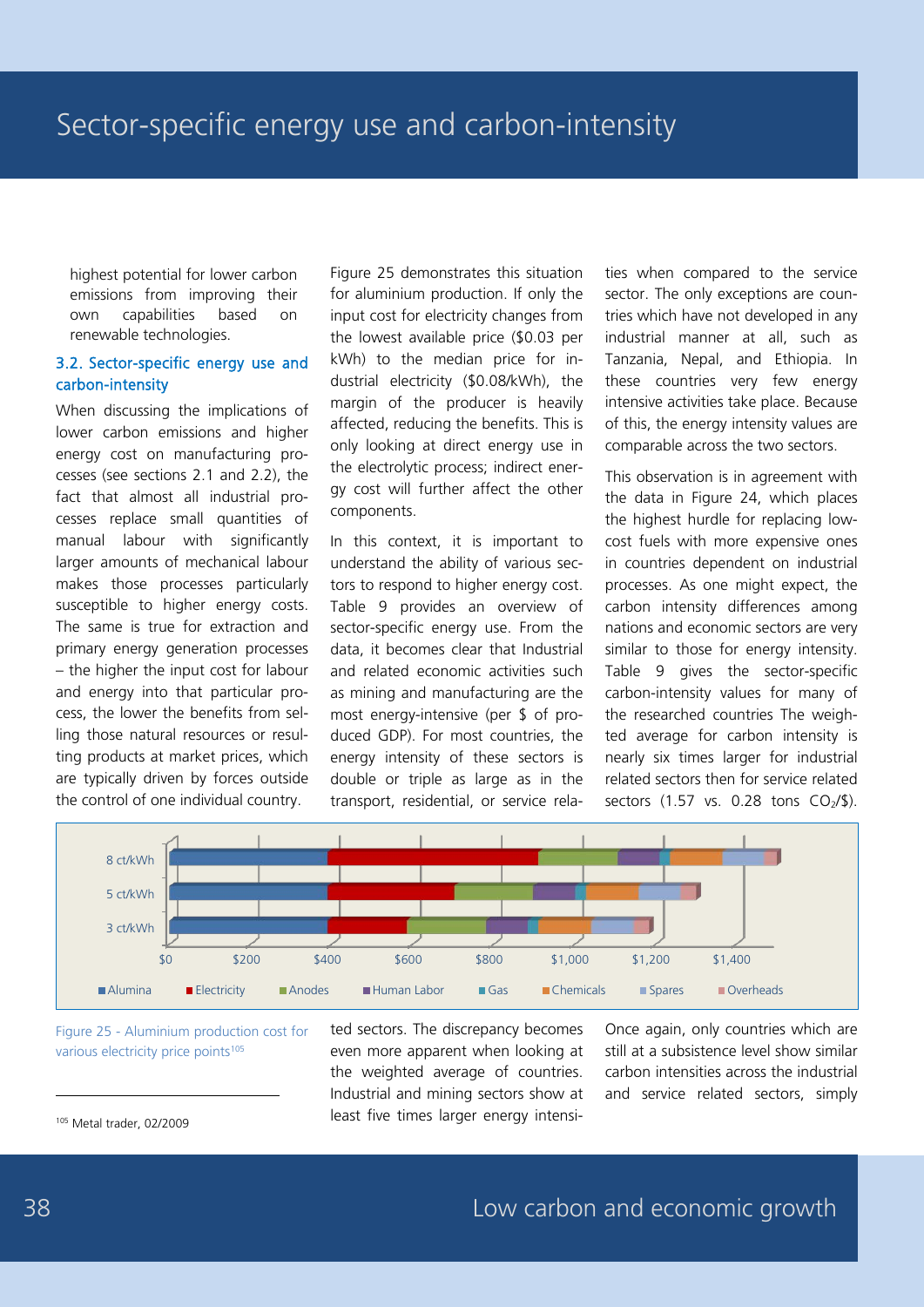| Energy Intensity in<br>MJ/2005\$ GDP PPP<br>Carbon Intensity in t | Overall value |                 | Mining, Utility, Indu-<br>stry, Manufacturing,<br><b>Construction Sectors</b> | <b>Other Sectors</b> |        |                 |
|-------------------------------------------------------------------|---------------|-----------------|-------------------------------------------------------------------------------|----------------------|--------|-----------------|
| CO <sub>2</sub> /2005\$ GDP PPP                                   | Energy        | CO <sub>2</sub> | Energy                                                                        | CO <sub>2</sub>      | Energy | CO <sub>2</sub> |
| <b>United States</b>                                              | 6.7           | 0.51            | 19.1                                                                          | 1.54                 | 3.6    | 0.25            |
| United Kingdom                                                    | 4.3           | 0.30            | 11.4                                                                          | 0.85                 | 2.8    | 0.18            |
| China                                                             | 11.5          | 1.07            | 19.7                                                                          | 1.89                 | 11.6   | 0.98            |
| Indonesia                                                         | 72            | 0.59            | 10.4                                                                          | 0.86                 | 4.1    | 0.33            |
| South Africa                                                      | 13.2          | 1.43            | 33.4                                                                          | 3.83                 | 3.5    | 0.28            |
| Nigeria                                                           | 4.7           | 0.53            | 4.7                                                                           | 0.66                 | 4.6    | 0.43            |
| <b>Brazil</b>                                                     | 4.3           | 0.35            | $\overline{9}$ .3                                                             | 0.80                 | 2.5    | 0.19            |
| Vietnam                                                           | 6.8           | 0.58            | 10.2                                                                          | 0.90                 | 4.5    | 0.37            |
| Mozambique                                                        | 11.0          | 1.20            | 14.1                                                                          | 1.63                 | 10.1   | 1.07            |
| Ethiopia                                                          | 127           | 1 36            | 8.9                                                                           | 0.80                 | 13.3   | 1.44            |
| Tanzania                                                          | 5.6           | 0.55            | 6.7                                                                           | 0.61                 | 5.2    | 0.53            |
| Kenya                                                             | 4.7           | 0.49            | 10.4                                                                          | 1.21                 | 3.3    | 0.32            |
| India                                                             | 7.6           | 0.77            | 20.2                                                                          | 2.15                 | 2.6    | 0.22            |
| Pakistan                                                          | 6.4           | 0.44            | 15.0                                                                          | 1.00                 | 3.2    | 0.24            |
| Bangladesh                                                        | 5.5           | 0.56            | 11.9                                                                          | 1.34                 | 3.0    | 0.25            |
| Zambia                                                            | 5.7           | 0.58            | 6.9                                                                           | 0.69                 | 5.1    | 0.53            |
| Ghana                                                             | 11.3          | 1.25            | 14.4                                                                          | 1.83                 | 10.0   | 1.01            |
| Nepal                                                             | 4.2           | 0.43            | 3.1                                                                           | 0.31                 | 4.5    | 0.45            |
| Cambodia                                                          | 4.6           | 0.42            | 4.7                                                                           | 0.36                 | 4.6    | 0.44            |
| Sudan                                                             | 3.7           | 0.33            | 4.5                                                                           | 0.42                 | 3.2    | 0.29            |

-

#### 3.3. Finding feasible applications

To best understand the ways in which energy applications and technology can be applied most feasibly in emerging economies, the factor of exchange between human labour and energy in processes becomes the crucial element. At low per capita income levels, the feasibility of replacing human labour with mechanical processes is limited to those processes or technologies that offer significant societal benefits at a low exchange ratio, i.e. where relatively little mechanical energy is needed to replace human labour. In this respect, the following aspects matter:

• Direct ratio of energy application between human labour and its

because there is so little industrialization present in these nations.

We summarize the output of our energy intensity calculations in Table 10, including areas of potential mitigation, and associated hurdles per sector. Countries in the "middle" of the development spectrum, i.e. those which have evolved away from subsistence-related activities, but haven't matured to be mostly focused on services, are most susceptible to higher energy cost and less capable of migrating away from fossil fuels.

Table 9 - Overview of sector-specific energy use and carbon intensity for countries of interest<sup>106,107</sup>

<sup>106</sup> Own Calculations based on 1) International Energy Agency (2010). "Energy Statistics of Non-OECD Countries 2010 Edition" Paris: IEA Publications, 2) Wood fuel production data [internet]. Forestat, Rome: FAO; Wood Fuel – accessed February 26, 2011 . Available from http://faostat.fao.org/site/626/default.aspx#anc or, 3) Gross Domestic Product PPP Data [internet]. World Economic Outlook Database, IMF: Washington; GDP based on PPP valuation of country in current prices U.S. Dollars – accessed February 20, 2011 – Available from http://www.imf.org/external/ns/cs.aspx?id=28, 4) GDP sector breakdown [internet]. National Accounts Main Aggregates Database, New York: UN; GDP and its breakdown at constant

2005 prices in US Dollars – accessed February 20,2011 – Available from

-

http://unstats.un.org/unsd/snaama/dnlList.asp. <sup>107</sup> IIER Calculations based on 1) International Energy Agency (2010). "Energy Statistics of Non-OECD Countries 2010 Edition" Paris: IEA Publications, 2) Wood fuel production data [internet]. Forestat, Rome: FAO; Wood Fuel – accessed February 26, 2011 . Available from http://faostat.fao.org/site/626/default.aspx#anc or, 3) Gross Domestic Product PPP Data [internet]. World Economic Outlook Database, IMF: Washington; GDP based on PPP valuation of country in current prices U.S. Dollars – accessed February 20, 2011 – Available from http://www.imf.org/external/ns/cs.aspx?id=28, 4) GDP sector breakdown [internet]. National Accounts Main Aggregates Database, New York: UN; GDP and its breakdown at constant 2005 prices in US Dollars – accessed February 20,2011 – Available from http://unstats.un.org/unsd/snaama/dnlList.asp,

5) Cement and Gas Flaring emissions data [internet]. Fossil-Fuel CO2 Emissions, Tennessee: CDIAC; Preliminary 2008-09 Global & National Estimates by Extrapolation – accessed February 22, 2011. Available from http://cdiac.ornl.gov/trends/emis/meth\_reg.html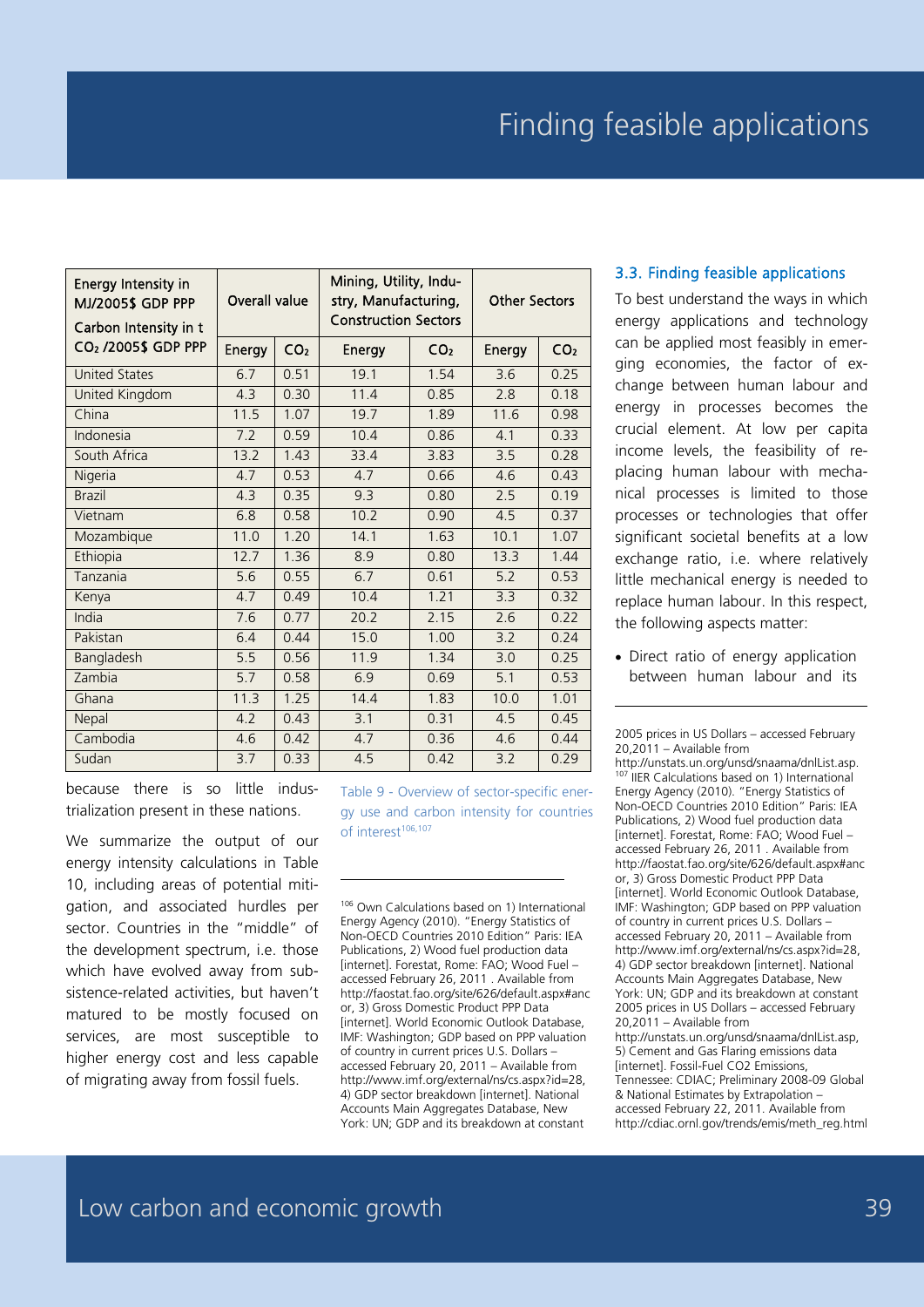replacement with mechanical labour (accounting for total energy in infrastructure and consumption)

- Cost of inputs into infrastructure and consumption
- Flexibility in energy use, e.g. share of upfront investment vs. operating inputs, and the ability to store and use energy upon demand
- (Societal) discount rate for investments, determining the feasibility and risk of investment

For each economy, we believe we have demonstrated that only exchanges where the equation:

#### [cost of mechanical energy] x [ratio of replacement] < [cost of human labour]

holds true, will make sense. Since human labour costs remain low due to an abundance of available workers, we must focus on the left side of the equation. For this equation to hold then, a nation must have either a source of high quality mechanical energy available at very low prices (i.e. early industrialization in China fuelled by inexpensive coal and some hydropower), or have select technologies that possess a lower ratio of mechanical energy replacement for each unit of human labour.

The size of the advantage required is also dependent on the split between upfront investment and operational cost, e.g. the smaller the fixed

(upfront) investment and the larger the flexible cost of use, the larger the advantage (see example below in Box 2). Further, local risk (expressed in societal discount rates which also are reflected in financial discount rates) is relevant, as it further discourages upfront investment.

The same applies for machinery, tractors, generators, and transportation equipment. Their use does not become attractive until they provide a benefit that frees up more value in the form of human labour than it consumes in cost for the replacement equipment and energy.

For most of the countries in question, standard industrial processes are much less feasible, or only feasible at very low energy input cost, as their replacement rates often exceed 100 times the human energy initially required for a task. The higher energy cost becomes, the fewer benefits to society arise from such an exchange (see Table 8). At very high energy prices, most economic advantages are lost. Due to this, renewable sources of energy – or fossil fuels burdened with carbon taxes or the cost of sequestration, no longer offer the benefits required for industrialization, and, unless there are unforeseen technological breakthroughs, are unlikely to do so in the foreseeable future.

#### Box 2: Mobile phones

Example: the use of mobile phones by rural societies in very poor countries. The brief use of a (often shared) phone replaces long distances of walking or messenger use, eliminates insecurity and speeds up processes significantly. Thus, even though the cost of labour may be very low, humans are limited by speed and transportation infrastructure. The value of being able to instantaneously transfer information is much higher than that which takes hours or days to arrive.

Also, the upfront investment for final users is relatively small when compared to fixed line phone networks, and handsets are often subsidized. Because the investment is often made by foreign companies operating at their rates of capital cost, this option is even more attractive.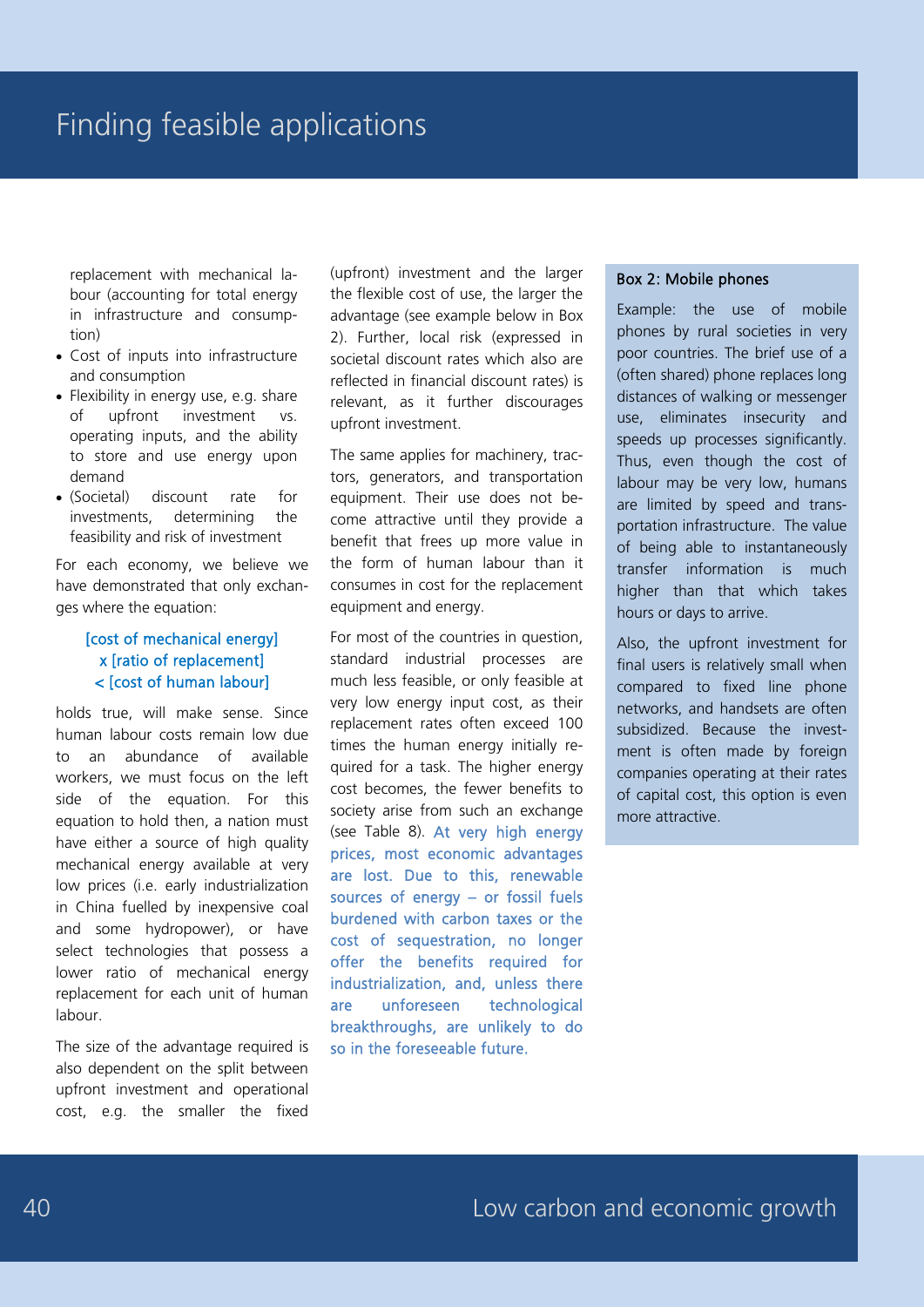# The special role of electricity

|                                         | Relative<br>energy<br>intensity | <b>Energy units</b><br>MJ per<br>\$/output | CO <sub>2</sub><br>mitiga-<br>tion po-<br>tential | <b>Hurdles</b>                                                                                                                                                       | Comments                                                                                                               |
|-----------------------------------------|---------------------------------|--------------------------------------------|---------------------------------------------------|----------------------------------------------------------------------------------------------------------------------------------------------------------------------|------------------------------------------------------------------------------------------------------------------------|
| Subsistence<br>farming                  | Low                             | $3 - 6$                                    | High                                              | Low available capital to invest in new<br>technologies. Little financing available.                                                                                  | High share of human and par-<br>tially animal labour                                                                   |
| Industrial<br>agriculture               | $High -$<br>large<br>input      | $15 - 25$                                  | Medium<br>to low                                  | Yield dependent on application of fossil<br>fuel derived fertilizers/ pesticides, as<br>well as biotech engineering                                                  | Fuel for operating tractors and<br>combines typically a small<br>portion of annual energy costs                        |
| Mining                                  | High                            | $20 - 40$                                  | Low                                               | As resource quality declines, more ma-<br>terial must be extracted at higher cost<br>to achieve a constant level of output                                           |                                                                                                                        |
| (Manual)<br>manufac-<br>turing          | High                            | $7 - 12$                                   | Low                                               | This "manual" sector (for example in<br>textiles or manual food processing) is<br>less affected by higher energy prices                                              | If energy cost rises on a global<br>scale, less                                                                        |
| <b>Industrial</b><br>manufac-<br>turing | High                            | $15 - 20$                                  | Low                                               | Large embodied energy and capital in-<br>vestment required. Requires steady<br>supply of electricity/energy for<br>production                                        | Incompatible with variable pro-<br>duction from renewable sour-<br>ces of electricity without<br>modulation or back up |
| Construc-<br>tion                       | High                            | $15 - 20$                                  | Low                                               | With large embodied energy content in<br>building materials and high suscep-<br>tibility to interest rate rises, this sector<br>is at risk from rising resource cost |                                                                                                                        |
| Trans-<br>portation                     | Moderate<br>to high             | $8 - 15$                                   | Medium                                            | Investment in electrification of<br>transportation systems (car, rail, e.g.)<br>requires large scale energy intense<br>infrastructure investments                    |                                                                                                                        |
| <b>Services</b>                         | Relatively<br>low               | $2 - 6$                                    | High                                              | In many cases requires goods and<br>materials produced at low energy and<br>labour costs.                                                                            | Only feasible to focus on servi-<br>ces when countries can out-<br>source industrial activities                        |

Table 10 – Energy intensity, carbon mitigation potential and potential hurdles for various economic sectors

The key challenge becomes to identify those technologies and processes where an energy investment and subsequent investment in fuel consumption can replace human

labour with mechanical labour, at the lowest replacement energy ratio possible. Using this method of analysis, one would be able to determine more accurately which aspects are feasible with high- cost (and effort) renewable energies, allowing societies to benefit from

lifestyle and wealth improvements without adding carbon emissions.

#### 3.4. The special role of electricity

Electricity and oil availability seem to be two key drivers of industrial success. Above, we demonstrated that the correlation between electricity consumption and economic output is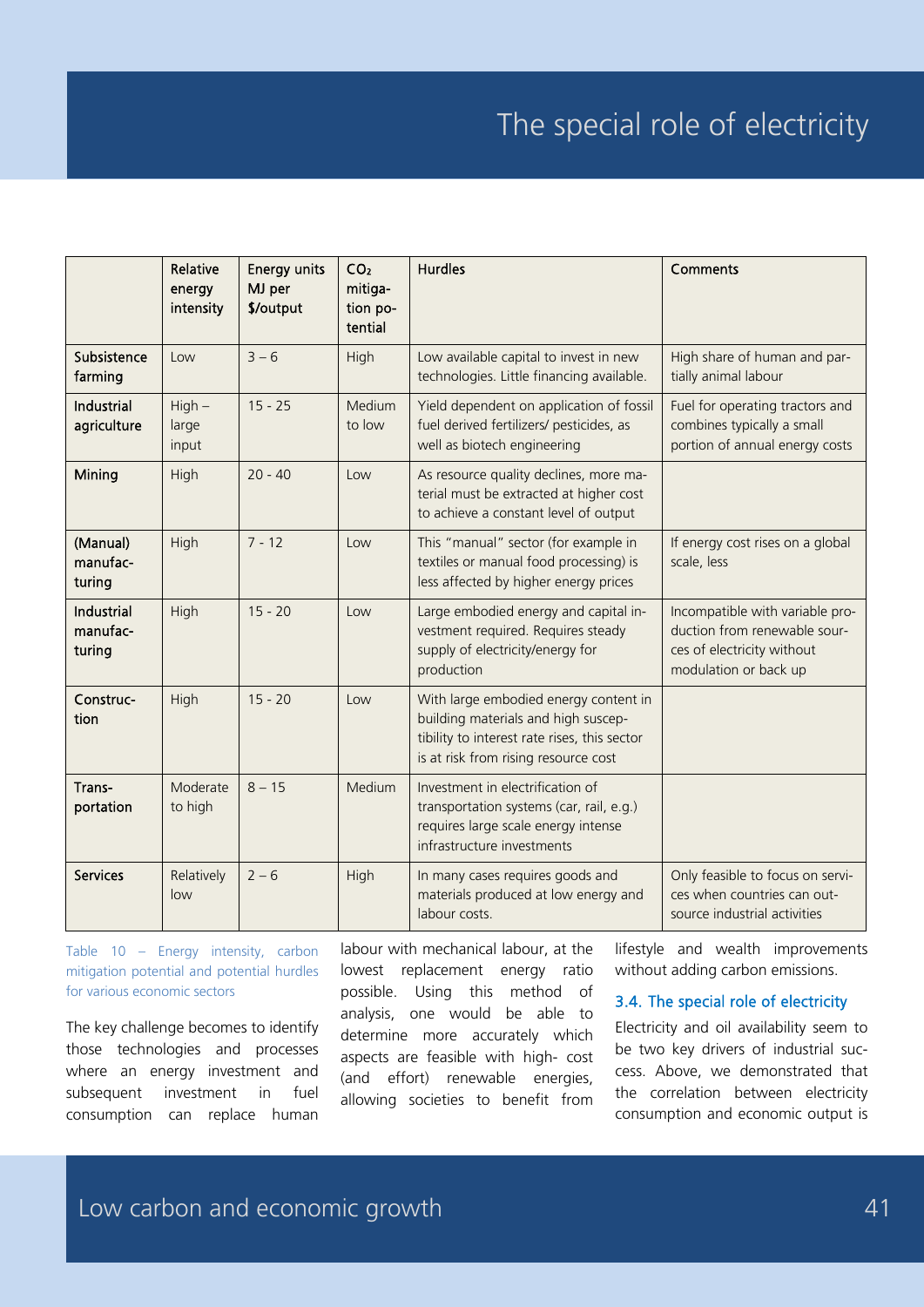extremely high, which – in our view – relates to the fact that almost all key economic processes today require stable electric power at some point – for example, all processes that are microprocessor-driven cannot function without electricity. However, there is one very important difference between the two $108$  in most processes. Electricity is a flow of energy, whereas oil is a 'stock' and thus more easily stored. In order for a proper functioning of the electrical grid, production and demand must be maintained in perfect balance (less than a 1-2% margin of error).

Within a modern economy, stable electricity is a key contributor to smooth operation of almost all advanced processes, yet it is very complex to accomplish. We have developed a metric for electricity availability, the Electricity Availability Index (EAI). It is calculated by multiplying the percentage of a country's population with access to electricity and the percentage of hours in a year that there is uninterrupted electrical service. Figure 26 plots the EAI compared against GDP/capita (purchasing power parity adjusted) for 99 countries. It shows that stable electricity is key to producing economic activity significantly above 10,000 US\$ per capita (PPP). The fact that no country with electricity availability below 98% exceeds a per capita GDP of US\$

20,000 suggests that electricity seems to be the prerequisite for high output, and not the inverse. One of the

economies. Please see appendix B for a more detailed analysis and expla-



most important takeaways is that the value of steadily available electricity at all times seems to far exceed the value of situations that experience regular blackouts, irrespective of the total amount of energy available.

Of all the developing countries researched for this project, only three (China, Brazil, and Vietnam) have managed to accomplish the objective of a mostly stable electricity grid. All other countries rank low or very low regarding their EAI. (Median  $= 35\%$ , average  $= 41\%$ ). With the introduction of certain renewable technologies $^{109}$ , the objective of having reliably available electricity becomes even more challenging, even for advanced

-

nation of this issue.

Figure 26 - IIER Electricity Availability Index vs. GDP/Capita (PPP) for 99 Countries<sup>110</sup>

Electricity can be available in multiple ways, with different properties.

• Patchy local electricity: in this situation, local sources are available sporadically or intermittently, from either generators or renewables. These sources don't offer high quality power and typically are only able of powering -

<sup>110</sup> European Bank for Reconstruction and Development. Business Environment and Enterprise Performance Survey (BEEPS): http://www.ebrd.com/pages/research/economic s/data/beeps.shtml; IEA World Energy Outlook. The Electricity Access Database: http://www.worldenergyoutlook.org/database\_ electricity10/ electricity\_database\_web\_2010.htm; Enterprise Surveys. Infrastructure: http://www.enterprisesurveys.org/ ExploreTopics/?topicid=8 Accessed March 30, 2011.

<sup>108</sup> Or any other combustible fuels like wood, coal, natural gas etc.

<sup>109</sup> All stochastically available renewables, mainly solar and wind, are posing challenges for their grid integration which might – at larger penetration rates – even challenge most advanced societies (see appendix)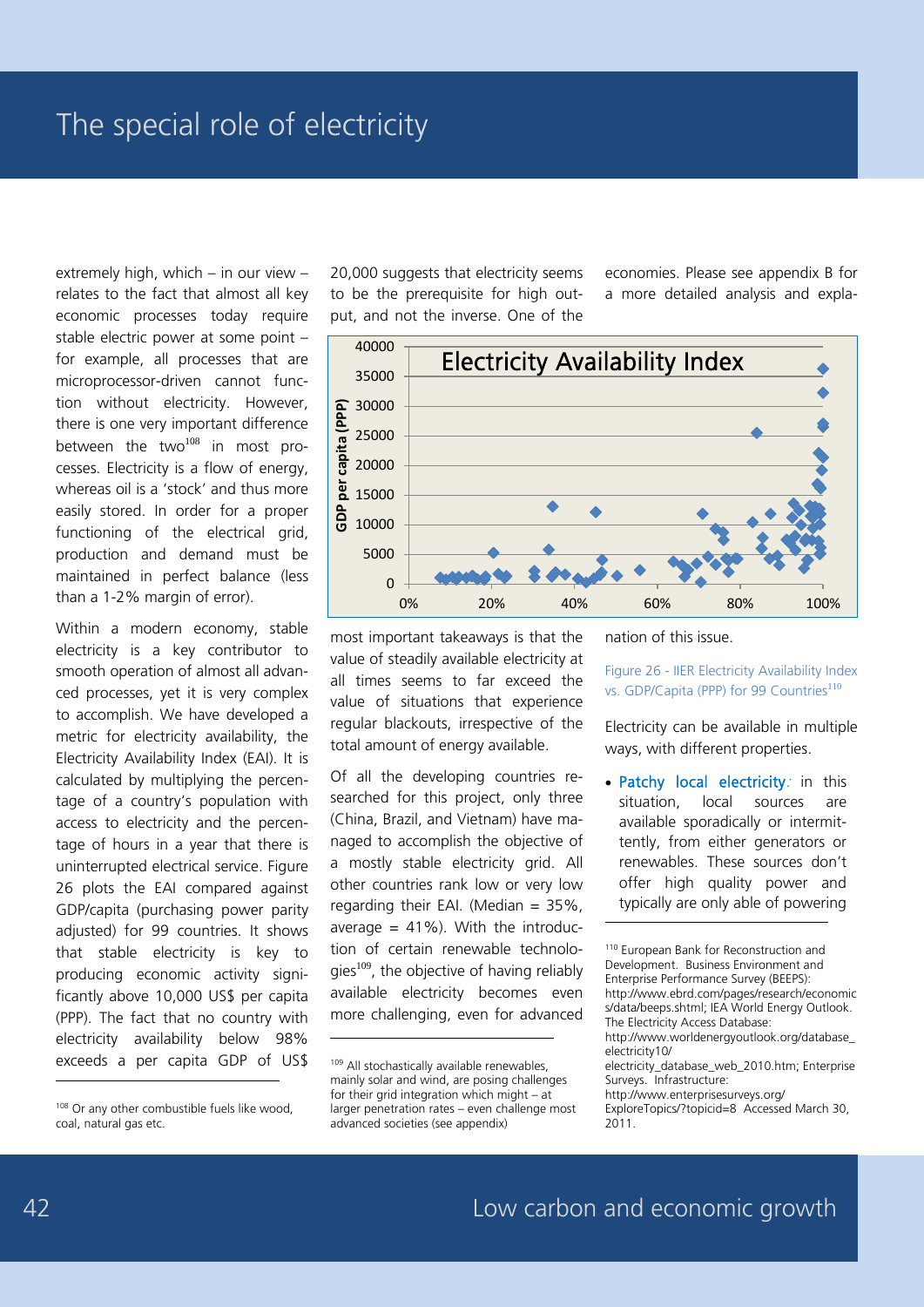simple devices not susceptible to frequency or voltage shifts. This includes lighting, or chargers for mobile devices such as laptops or phones. Often, the power in this case is expensive, but only used in small quantities for high-value applications. No major processes are directly dependent on it.

- Stable local power: a small grid, a hydropower plant, or a wellmanaged fossil fuel driven system powering a house, a compound, an industrial complex or even a small town is able to establish reliable "islands" in environments without overall electricity availability. In many developing countries, some parts of large cities are very much following that approach, or some industrial compounds with their own power generation capabilities
- Stable regional/national grids: a grid system providing electricity to larger regions in a stable and robust fashion. Except for significant parts of China, none of the countries analysed in this paper is even close to accomplishing stable grid situations, which puts further restrictions on the ability to develop industrial societies and even more so to establish service industries

With energy prices increasing quickly, and renewable technologies often adding burdens to electricity grids, we see a rather low likelihood of additional regional or national electrification projects to advance much further in most economies analysed. However,

local pockets of stable electricity may be established, and even more so a more widespread availability of smallscale electricity, which might provide the ability to power important applications.

Given this general problem of implementing stable power grids, which seems unlikely to be overcome, our suggestions put low emphasis on technologies requiring grids and favour those without this requirement, delivering patchy or local services.

#### 3.5. Low-carbon technologies

When taking the above into account, it seems advised to identify potential low-tech solutions that can help reduce a country's carbon footprint while improving the lives of its citizens. Based on our country analysis, the agricultural sectors in many – even middle-income – countries offer a possible avenue for such technologies. In each situation, the local context is of the utmost importance, and the success of a solution in one region does not guarantee success in another.

The aim of the technologies is to improve the quality of life for a significant number of people. A twostep process is suggested to determine whether or not a particular technology has the potential to improve quality of life. First, it is required to assess individual technologies on a qualitative basis, including indicators such as derived direct and indirect labour-hour benefits, input cost, energy use flexibility (share of upfront investment vs. operating inputs), and extent to which materials are locally sourced. Second, we consider the potential ability of these technologies to have a tangible impact on relevant categories of the Human Development Index (HDI) and Multidimensional Poverty Index (MPI), which are generally accepted and widely used measures of wellbeing.

The HDI is a single statistic, calculated by UNDP, which serves as a frame of reference for both social and economic development and is a broad aggregate of national level statistics. The MPI assesses poverty at the household level, and is calculated as the product of the percentage of people who are poor and the average intensity of deprivation. "Health", "living standards," and "education" are the three dimensions common to both $111$ . The health dimension in the MPI has two indicators: nutrition and child mortality. The living standards dimension of the MPI includes six indicators: cooking fuel quality, quality of sanitation facilities, water quality, electricity availability, home floor quality, and assets. Living standards in the HDI, on the other hand are measured by gross national income per capita. Education has not

<sup>111</sup> UNDP 2010. MDI and HDI. Available from http://hdr.undp.org/en/statistics/mpi/ and http://hdr.undp.org/en/statistics/hdi/ Accessed March 18, 2011.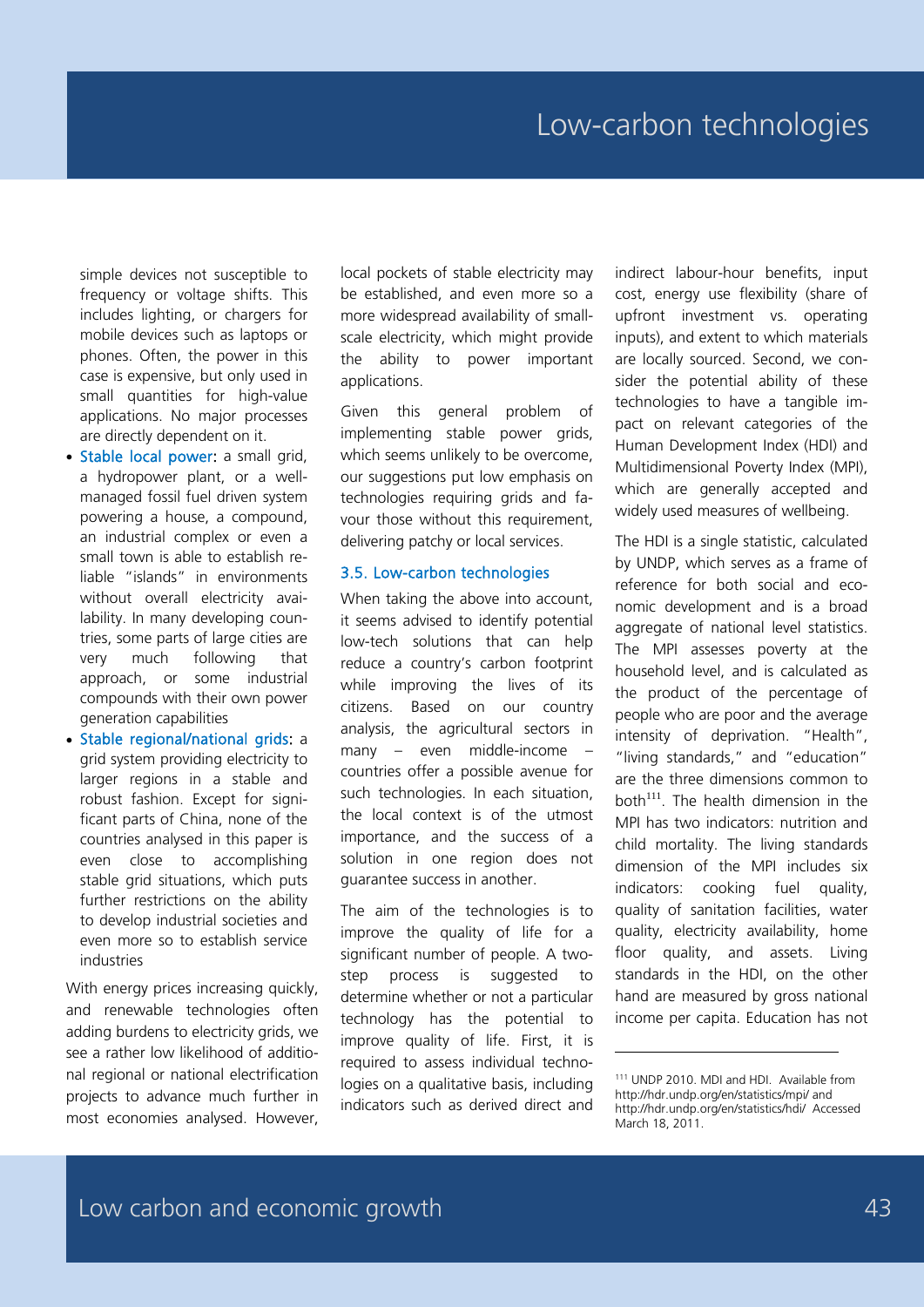been taken into account here, as it lies outside of the scope of this report. We do not discount its importance in developing local skills required for low carbon development.

To summarize, the approach is to look at a broader level of improvements in the quality of life than just a direct rise in income, by means of qualitative indicators and criteria of standardized indices. This aligns well with the fact that many technologies give benefits outside or beyond raising income, via saved labour hours, an increase in assets, or both. For example, a good quality housing floor serves to have a fixed asset that cannot be stolen or claimed by family or neighbours in times of need, and also saves labour time as it is easier to maintain a clean and hygienic environment. Our goal here is not to recalculate potential HDI or MPI improvements based on the implementation of these technologies, but rather to use them as a guideline to structure our preliminary research.

#### 3.6. Criteria for low-carbon technologies

For the selection and assessment of potential low-carbon development technologies (appendix C) the following ten criteria have been applied:

1. The payback period of input energy should be small relative to the overall benefit. This implies small energy inputs for both construc-

tion/initial implementation and operation and function;

- 2. As far as possible, they should be driven mostly by solar and other natural flows. The use of easilyassembled technologies such as water wheels and windmills is preferred over advanced technologies such as solar panels and wind turbines which require high-tech manufacturing capabilities;
- 3. They should not compete with important societal requirements (such as food security, physical and mental health, and environmental protection), but rather support them;
- 4. The support/benefit afforded by any low-carbon solution must be in the form of direct improvements in the societal requirements outlined above, or by additional income or labour-hour savings;
- 5. Low-carbon solutions relying on key technologies from outside the target country should require minimal or no support from abroad;
- 6. Greater than 90% of a technology's components should be sourced within the country of use;
- 7. Solutions and technologies should not be dependent on stable electrical grids, as many of the countries selected for this study are deficient in such infrastructure;
- 8. The implementation of technologies should be flexible in that

advanced skill levels to manufacture or operate are unnecessary. Operations that are not limited to just one source of fuel or natural resource are favoured;

- 9. Successful technologies should have relatively small upfront investment, while a significant share of effort during use is preferred, and have a short monetary payback period;
- 10.Total costs need to be affordable, meaning that the direct ratio of replacement between human and mechanical labour is low – ideally 20-50 units (or less) of fuel supplanting 1 unit of human labour.

#### 3.7. Need for of an in-depth technology analysis

Appendix C shows a small selection of examples of possibly suitable technologies. To make this development path work, well tested methods need to be developed that are tailored to the specific targeted country. The starting point lies in the assessment of local demand together with local representatives to identify specific problems and needs, as well as any other region specific hurdles that need to be overcome for successful implementation. Based on such an assessment a list of technologies can be identified, which combine lowcarbon profiles and clear benefits for emerging economies. It seems important that this effort is brought underway soon.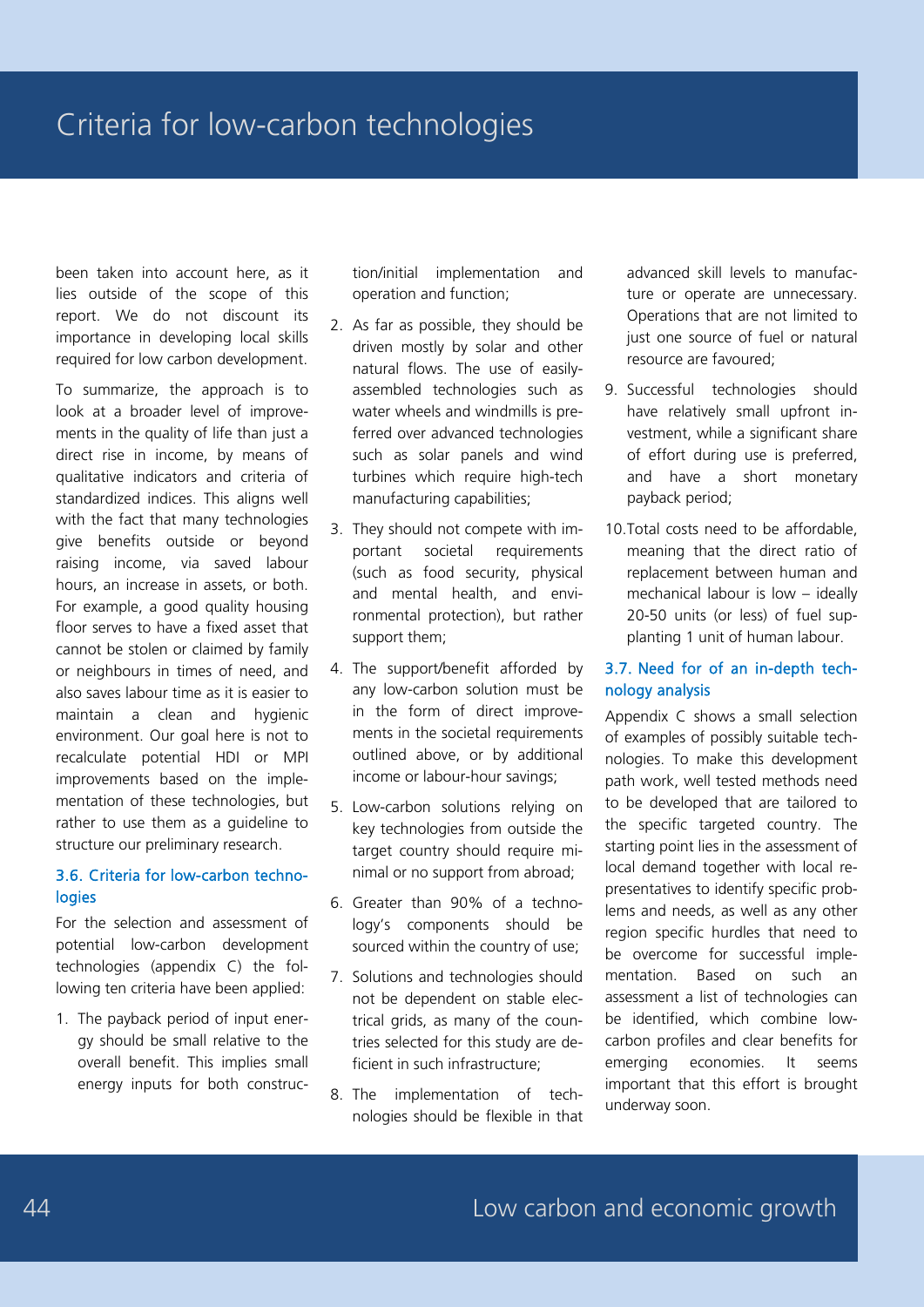# Appendix A – Review of Low-Carbon Literature

The findings presented in this report strongly contradict the general opinion that it is possible to continue an economic growth path and still reduce greenhouse gas emissions from fossil fuel combustion. All the evidence outlined in this document suggests that "Green Growth" is an oxymoron, and that only one of the two is possible on a global scale – growth or reduction in greenhouse gases. We have outlined our evidence, but still want to put some effort into highlighting the specifics of why our findings differ so fundamentally from other people's opinion.

Important: We always refer to "economic growth" using Gross Domestic Product, where growth is measured as "more economic output in real monetary terms". We do not dispute that alternative paths exist to improve happiness and wellbeing in a "greener" world, but so far, all expectations when it comes to political decision-making are geared towards higher output. A large number of papers and studies suggest that exactly this is possible – to grow economies while reducing carbon emissions. Below, we analyse a few key publications that make such a claim, and explain why we think that

they are not correct on this subject. The selected publications discussed are representative of most studies in the field, as the same line of argumentation is used throughout, and only the depth of study and economies analysed differ.

Overall, there are three types of sources we examined:

- studies suggesting that a future with large shares of renewable energy sources is feasible both technically and economically (e.g a number of reports making the case for renewable energy introduction strategies in Germany (published by BWI), the U.K. (DECC), the U.S. (NREL), and equally, the new IPCC special report on renewables;
- integrated assessment models that analyse overall economic impact of massive GHG reductions (e.g. ADAGE, WIAGEM, NEMS, RICE, Nordhaus, et.al.);
- papers describing long-term reductions in carbon-dioxide emissions and energy intensity of advanced economies as mainly technology-driven, seeing the potential for the same kind of development on a global scale;

#### A-1 Renewable energy scenarios

Unfortunately, any closer analysis of reports about the theoretical potential of renewable energy contradict our findings in two ways. First of all, they don't assess the property of energy produced (comparing the cost for a kWh of energy at the power plant irrelevant of the ability to control this output, for example for wind power). From our perspective, uncontrollable outputs (wind, solar) that require transportation or storage need to be discounted, which would raise prices significantly<sup>112</sup>. Please see appendix  $B$ for more detail.

Further, such analyses often claim that some renewable energy technologies are competitive, by comparing highly taxed consumer electricity prices in OECD countries with costs of renewable energy sources that have been financially backed by feed-in tariffs. The recent IPCC Special Report on Renewable Energy Sources (SSREN) is a notable example.<sup>113</sup>

<sup>&</sup>lt;sup>112</sup> Discounting is required because if demand and supply are not in sync, efforts are required to match them, either by storing output, by transporting it over large distances, or by shifting demand. All these efforts require additional energy and incur losses or cost <sup>113</sup> IPCC (2011). Special Report Renewable Energy Sources (SRREN): Summary for Policy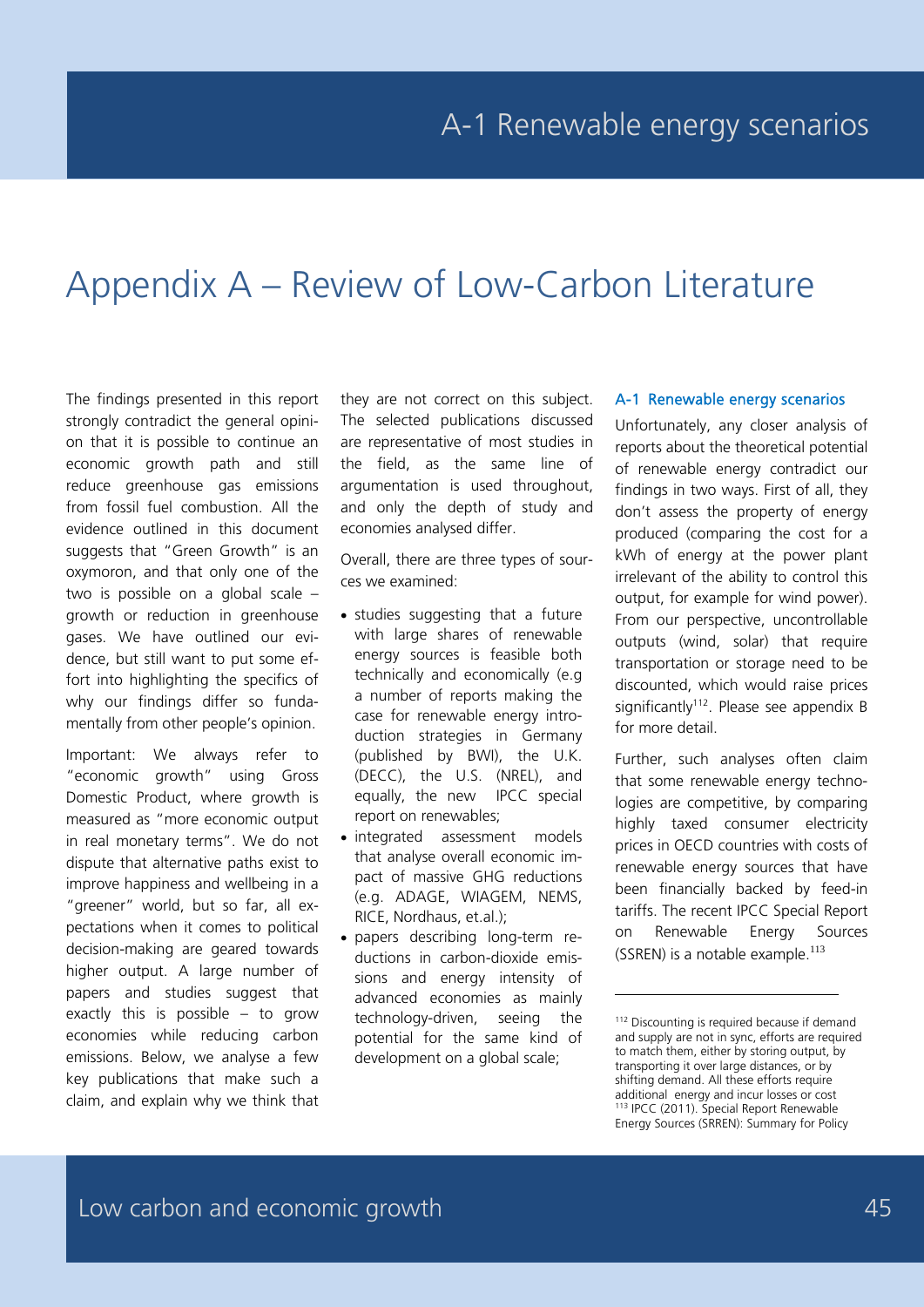The OECD countries consumer price with renewable energy cost comparison ignores the low price required to enable industrialization as described in section 2.1, the price borne by industry. The small segment of high cost electricity consumption at the consumer end in OECD countries only becomes affordable by benefits accrued across the economy from the production process. OECD countries consumer electricity prices are much too high to bear for developing countries, and will likely remain too high, and they are much too high for any industrial production. In addition to this apples to oranges comparison, the average of past cost declines is simply extrapolated instead of extrapolating only the portions caused by R&D efforts and economies of scale. A large portion of past cost declines are due to decreases in input cost, including the shift to locations offering lower cost labour and energy, which cannot be repeated (for example for solar panels).. Further, we observe slowly increasing extraction cost, where for many inputs the historic declining cost trend has already reversed. This is true for labour due to higher cost of living, but equally for energy sources (oil, coal, natural gas) and key metals. Here, unexploited surface mining areas are located in remote and politically less stable regions, while

resources in many existing locations need to be mined deeper, increasing operating and infrastructure costs. In the longer term a permanent increase in cost is also to be expected from a continued decline in ore grades.

#### A-2 Low carbon economy models

Analyses that conclude that only a few per cent of GDP would be necessary to stabilise carbon emissions by 2050 do not necessarily conflict with our conclusions, as these mainly rely on carbon mitigation outside of burning fossil fuels. For example, the Stern Review on the Economics of Climate Change, which concludes that between 1% and 3.5% of GDP is required to stabilise carbon emissions, attributes the largest share of this cost burden to mitigating fossil fuel consumption, which according to the study results in less than 25% of the total emission reductions by 2050. The biggest share of emission reductions comes from a combination of deforestation, reforestation, changing land-management and agricultural practices, reducing gas-flaring, and altering industrial processes.<sup>114</sup> The key challenge however lies in the fact that almost all models expect growth as an underlying assumption.

Over the past decades, several hundred computational models dealing with the economics of climate change

-

and climate change mitigation have been published (for an overview, see Metz et al.  $2007^{115}$ ). While a detailed review of each single model is well beyond the scope of this paper, a discussion of some of the most common basic assumptions shared between models is highly relevant in order to assess the validity of mainstream views on the relation of economic growth, energy availability and CO2 emissions.

One of the most critical issues here is  $CO<sub>2</sub>$  intensity, the amount of  $CO<sub>2</sub>$ emissions generated by each unit of energy consumed. Most models that we are aware of assume that  $CO<sub>2</sub>$ intensity will decrease over the coming decades, either extrapolating past trends or referring to (mostly unspecified) expected technological progress. Describing the influential RICE model, Nordhaus & Yang<sup>116</sup> write: "Uncontrolled emissions are a slowly declining fraction of gross output - a relationship which is consistent with the observed 'decarbonisation' in most countries over this century that is also predicted by more detailed energy models". In the same vein, the IPCC report (Metz et al. 2007, section

-

Makers. [online]. Available at: http://srren.ipccwg3.de/report. Accessed May 24, 2011.

<sup>114</sup> Stern, Nicholas (2008). The Economics of Climate Change: The Stern Review. Cambridge: Cambridge University Press.

<sup>115</sup> Metz B, Davidson OR, Bosch PR, Dave R, Meyer LA (eds) (2007). "Contribution of Working Group III to the Fourth Assessment Report of the Intergovernmental Panel on Climate Change". Cambridge University Press, Cambridge, United Kingdom and New York, NY, USA.

<sup>116</sup> Nordhaus, William D & Yang, Zili (1996). "A Regional Dynamic General-Equilibrium Model of Alternative Climate-Change Strategies". The American Economic Review 86(4):741-765.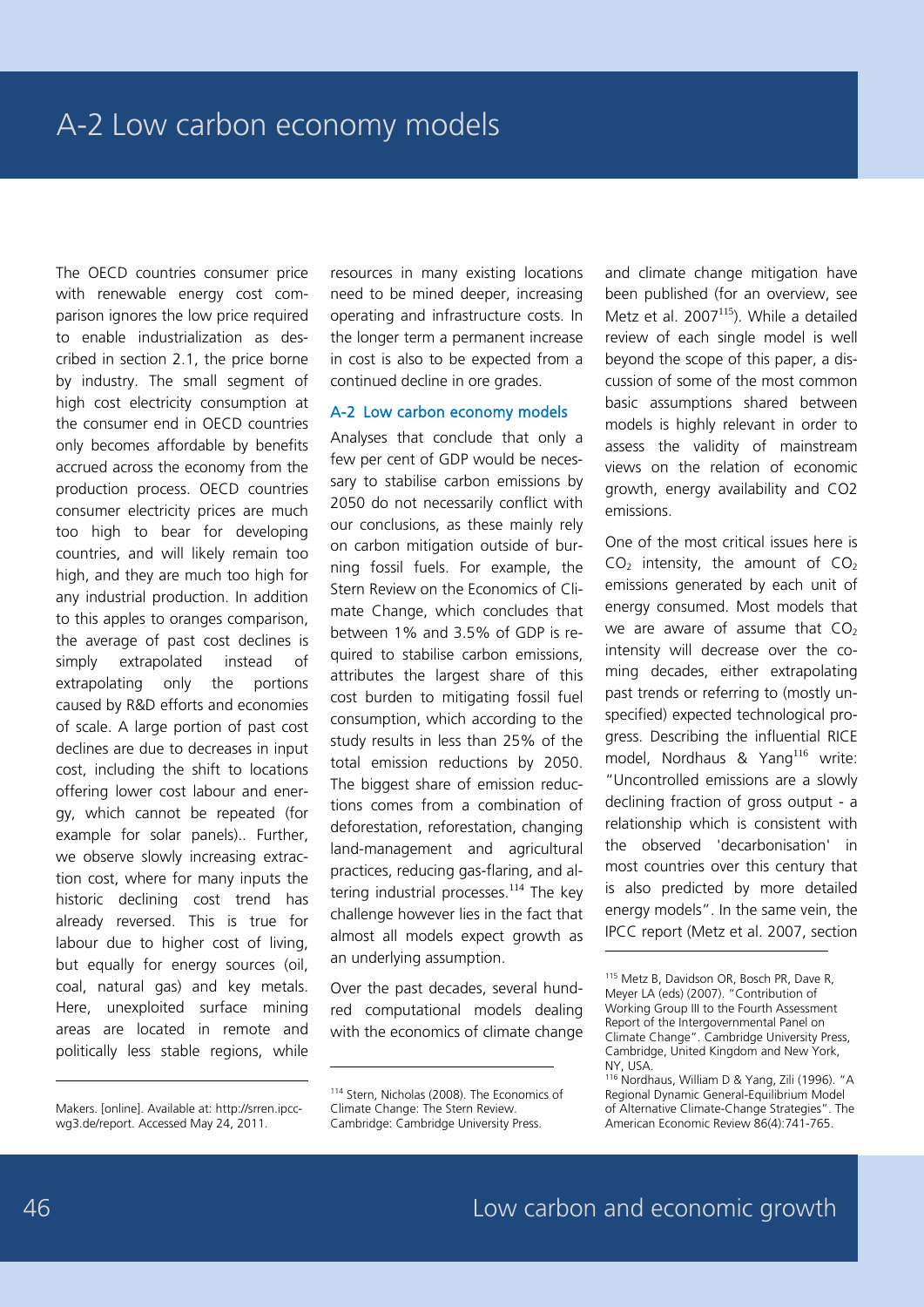3.4.1.1) observes that " The majority of scenarios in the literature portray a similar and persistent decarbonisation trend as observed in the past. In particular, the medians of the scenario sets indicate energy decarbonisation rates of about 0.9% (pre-2001 literature median) and 0.6% (post-2001 median) per year, which is a significantly more rapid decrease compared to the historical rates of about 0.3% per year. Decarbonisation of GDP is also more rapid (about 2.5% per year for both pre- and post-2001 literature medians) compared with the historical rates of about 1.2% per year. [...] This means that towards the end of the century these more extreme decarbonisation scenarios foresee net carbon removal from the atmosphere, e.g. through carbon capture and storage in conjunction with large amounts of biomass energy.". Crucially, the IPCCs overall assessment here is that "Such developments represent a radical paradigm shift compared to the current and more short-term energy systems, implying significant and radical technological changes." (ibid).

In sum, two points are critical regarding model assumptions about carbon and energy intensity: firstly, the extrapolation (or even supposed intensification) of past carbon emission reduction trends to the future, disregarding the fact that these trends have already been observed to be subsiding (Metz et al. 2007, section 3.2.1.5) and are at least partly due to regional externalization of energy-intensive industrial production that cannot be repeated on a global level. Here we refer once again to the study provided by the New Economics Foundation on net carbon transfers between emerging and advanced economies, which concluded that the externalization of carbon actually led to higher carbon emissions for the same economic output $117$ . The size of this effect is significant, approximately 20% of global emissions occurred in the production of a good in one country that was consumed in a different country.118 In case of the UK for instance, carbon emissions would have been 11% higher in 2004 if the goods imported from China would have been produced on UK soil.<sup>119</sup> In absolute terms,  $CO<sub>2</sub>$  output has always risen in line with GDP at an individual country level, as soon as these transfers are accounted for. In addition, global  $CO<sub>2</sub>$  intensity has actually increased by 0.33% annually between 2000 and 2007 due to an increasing use of coal, mostly in

-

China, which contributed with a 77% share of the global increase). This is consistent with 2010 data, where global carbon emissions stood at an all-time high, as reported by the IEA. It strongly supports our position, stating: "The challenge of improving and maintaining quality of life for people in all countries while limiting CO2 emissions has never been greater. While the IEA estimates that 40% of global emissions came from OECD countries in 2010, these countries only accounted for 25% of emissions growth compared to 2009. Non-OECD countries – led by China and India – saw much stronger increases in emissions as their economic growth accelerated"120.

#### A-3 Efficiency extrapolations

Assumptions about technological progress are not only critical with regard to projected changes in carbon intensity, but also with regard to projected economic growth. In most models, regional output is modelled in terms of a Cobb-Douglas type production function that essentially has the form Y=ALK, with Y being output, L being labour, K being capital and A being total factor productivity. Crucially, labour corresponds to population while factor productivity is mostly equated with technological progress (not taking into account exchanges of inputs with similar

<sup>117</sup> Simms A, Johnson V, Chowla P (2010). "Growth isn't Possible". New economics foundation. Atkinson, et al. (2011). "Trade in 'virtual carbon': Empirical results and implication for

policy". Global Environmental Change 21:563- 574.

<sup>119</sup> Li, Y., Hewitt, C.N. (2008). "The effect of trade between China and the UK on national and global carbon dioxide emissions". Energy Policy 36: 1907-1914.

<sup>120</sup> IEA 2011, accessed on June 2, 2011: http://www.iea.org/index\_info.asp?id=1959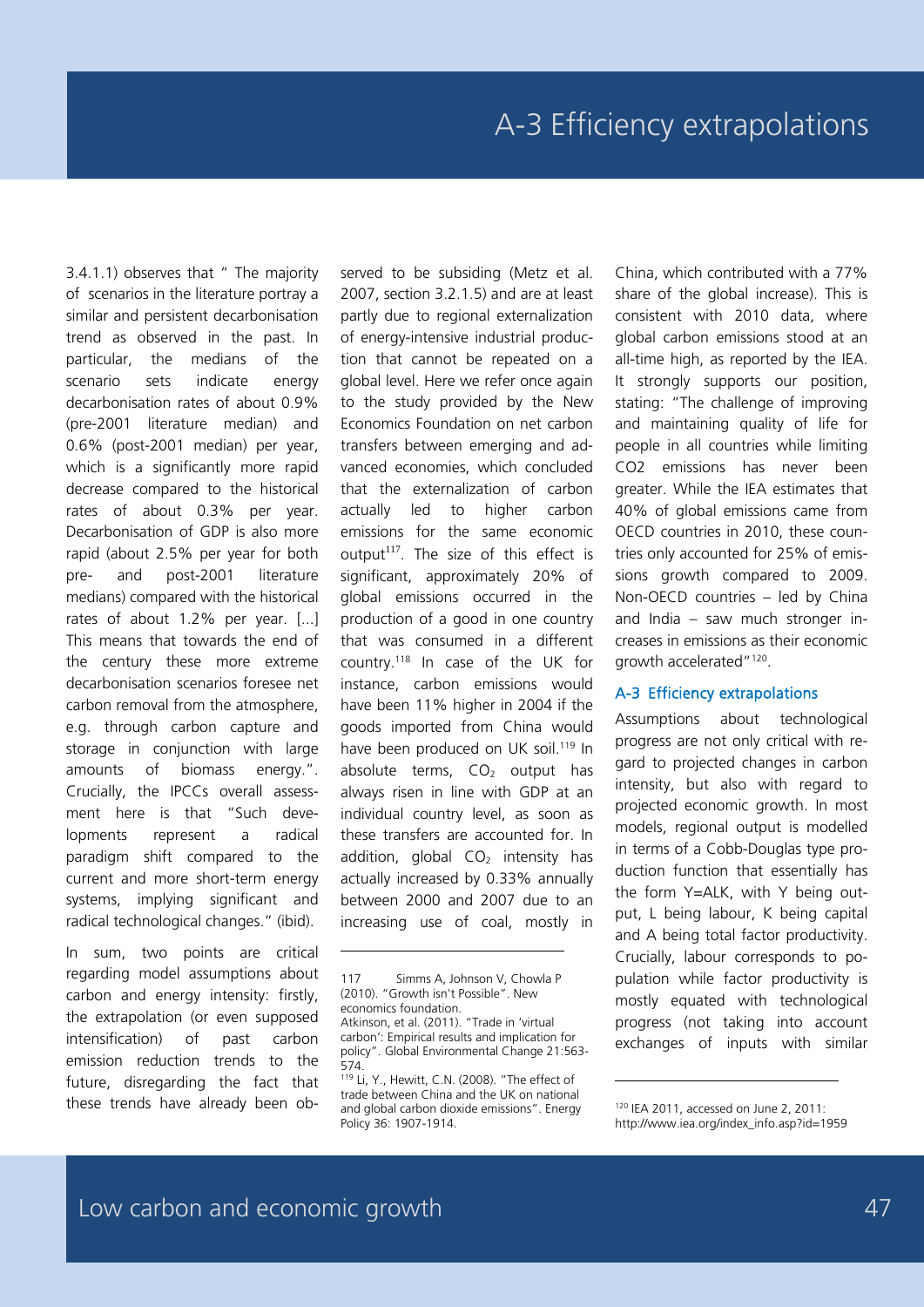properties, but different price), both variables being exogenously introduced into the models. Since both factor productivity and population are generally projected to increase, this introduces an inherent "growth bias", i.e. an increase in economic output that is essentially cost-free since it does not result from interactions within the model, but results from an a priori choice of parameters.

This is particularly relevant for the regionally disaggregated RICE model by Nordhaus (Nordhaus & Yang 1996) which assumes a partial convergence of incomes between subregions: "The major uncertainty in the economic projections is long-run levels of per capita output in the different regions. These projections are based on the assumption of partial convergence of per capita incomes. That is, we assume that the relative differences in regions' per capita incomes decline over time but do not disappear. The extent of convergence is a controversial issue, but to the extent that differences in per capita incomes are primarily based on differences in the extent of adoption of available technologies, productivity differences should largely disappear over the long run." In consequence, Nordhaus notes that "One interesting feature of this approach is that it gives considerably higher estimates of output and emissions than do the

conventional global models [...]" (ibid).

Again, assumptions about future technological progress are critical here. As the IPCC report succinctly puts it, "technological development, however and under whatever policy it unfolds, is a (if not the) critical factor determining the long-term costs and benefits of mitigation." (Metz et al. 2007, section 11.5.2). Also note that in regionally disaggregated models like RICE, there is an even stronger growth bias for developing nations as these are exogenously assumed to approximate the labour productivity levels of developed economies – under these assumptions, it is no surprise that economic growth persists even under relatively rigid  $CO<sub>2</sub>$  curtailment policies. This is not a result of the modelling process, but a feature that was built into the models. We do not think that this reflects reality, particularly for developing countries where such a convergence has not been found in statistical analyses and remains a highly contested view.121

#### A-4 Conclusion

-

In all the studies analysed so far, we cannot find sufficient evidence that contradicts and falsifies our position. This strongly supports our case that the theories put forward in this report should be further reviewed and tested. If they are proved to be mostly correct, meaning that economic growth is not compatible with lowering carbon dioxide emissions from fossil fuel consumption, this should have significant consequences for policymaking, both in advanced and emerging economies. We think that this aspect deserves much closer inspection as it implies a fundamental difference in how feasible many low carbon efforts will be.

<sup>121</sup> Cepni, E., (2010). "Does convergence matter if it takes 100 years? Different scenarios of convergence". Futures. 41:882-894.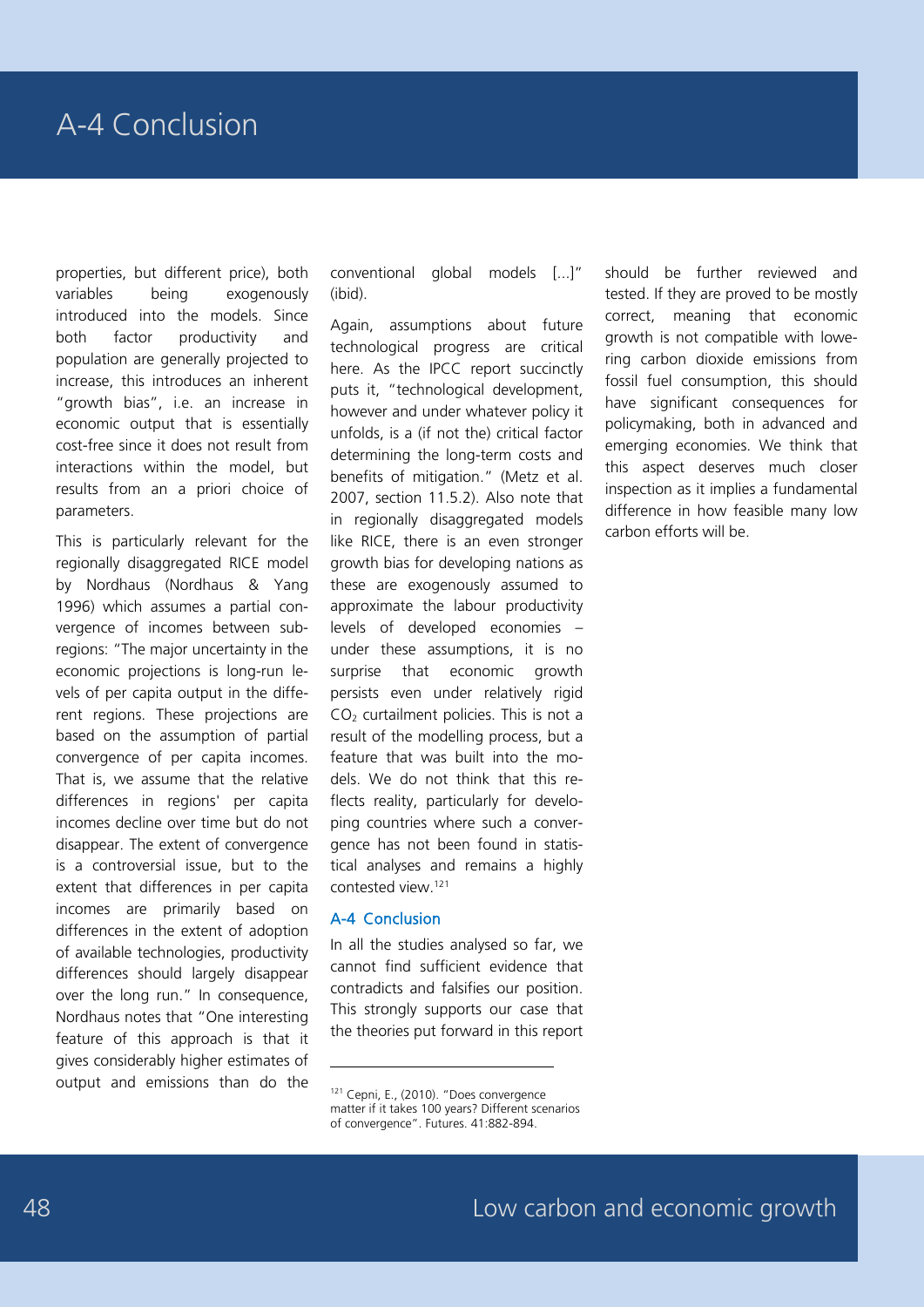# Appendix B – Electrical Grid Review

As electricity grids are themselves complex supply chains, establishing them in a stable fashion is typically beyond reach for emerging economies. The lack of a stable electrical grid precludes these nations from using a large number of more complex industrial applications and service industries, and limits manufacturing to more manual or simple mechanical tasks. It seems important to understand why this is the case, and why this creates an almost insurmountable hurdle for development in the way these countries typically aspire to – towards industrialization and globalization. This hurdle becomes even higher as soon as renewable technologies, mainly wind and solar power, are considered. In this appendix, we want to highlight the issues behind those problems.

#### B-1 How a grid works

-

In order to understand the requirements for grid stability, we introduce a few relevant aspects. Electric grids have a very low tolerance for discrepancies between supply and demand at any given time, as well as for other distortions in delivery<sup>122</sup>.

Typically, grids are organized in regions, within which further subregions are used for management purposes. Europe, for example, is divided into 5 major synchronization areas, of which four are now managed by an integrated grid operating organization (ENTSO-E). Synchronization areas include the IPS/UPS (not part of ENTSO-E, covering Eastern Europe, Russia and other North-East Asian countries), Nordel (Finland, Sweden, Norway and East Denmark), UCTE (23 European countries and West Denmark), and ATSOI/UKTSOA (United Kingdom and Ireland). The North American grid is subdivided similarly, with 3 major interconnections and 8 regional reliability councils.

In order to secure a stable and faultless supply of electricity, stability in high voltage, frequency (50 Hz in Europe, 60 Hz in the North America) and synchronisation (between multiple parts of the network) are the key parameters continuously monitored and managed by grid operators. Typically, electricity frequency is synchronised across one entire grid area.

As in most other regions, the major European grid region (ENTSO-E Continental Europe) defines frequency as the key indicator for overor undersupply. Normal operations are assumed within a range of 49.2 and 50.8 Hz (1.6% tolerance) as defined in existing service quidelines<sup>123</sup>. This range corresponds to the immediate frequency drop or rise related to the sudden loss of approximately 3GW of generation $124$ (causing a drop) or a similar increase in load (causing a rise). This so-called "reference incident" (for UCTE) represents about 0.5% of the total generation capacity (630 GWe), which is equivalent to 0.8% of the peak load (390 GW) observed in the UTCE synchronous area<sup>125</sup>.

The primary grid control, which balances generation-demand-mismatches within the first seconds and minutes, is dimensioned on the basis of the worst-case assumption that 1% of deviation between supply and demand initially translates to an intole-

-

<sup>122</sup> Electric Power Research Institute (EPRI). 2009. EPRI Power Systems Dynamics Tutorial. EPRI, Palo Alto, CA. 1016042.

http://my.epri.com/portal/server.pt?Abstract\_id =000000000001016042 Accessed July 12, 2010.

<sup>123</sup> European Network of Transmission System Operators for Electricity (ENTSO-E). 2009. Operations Handbook Policy 1 – Load Frequency Control.

 $124$  For comparison – the largest power plants (mostly nuclear) have a capacity of slightly above 1GW  $125$  Ibid.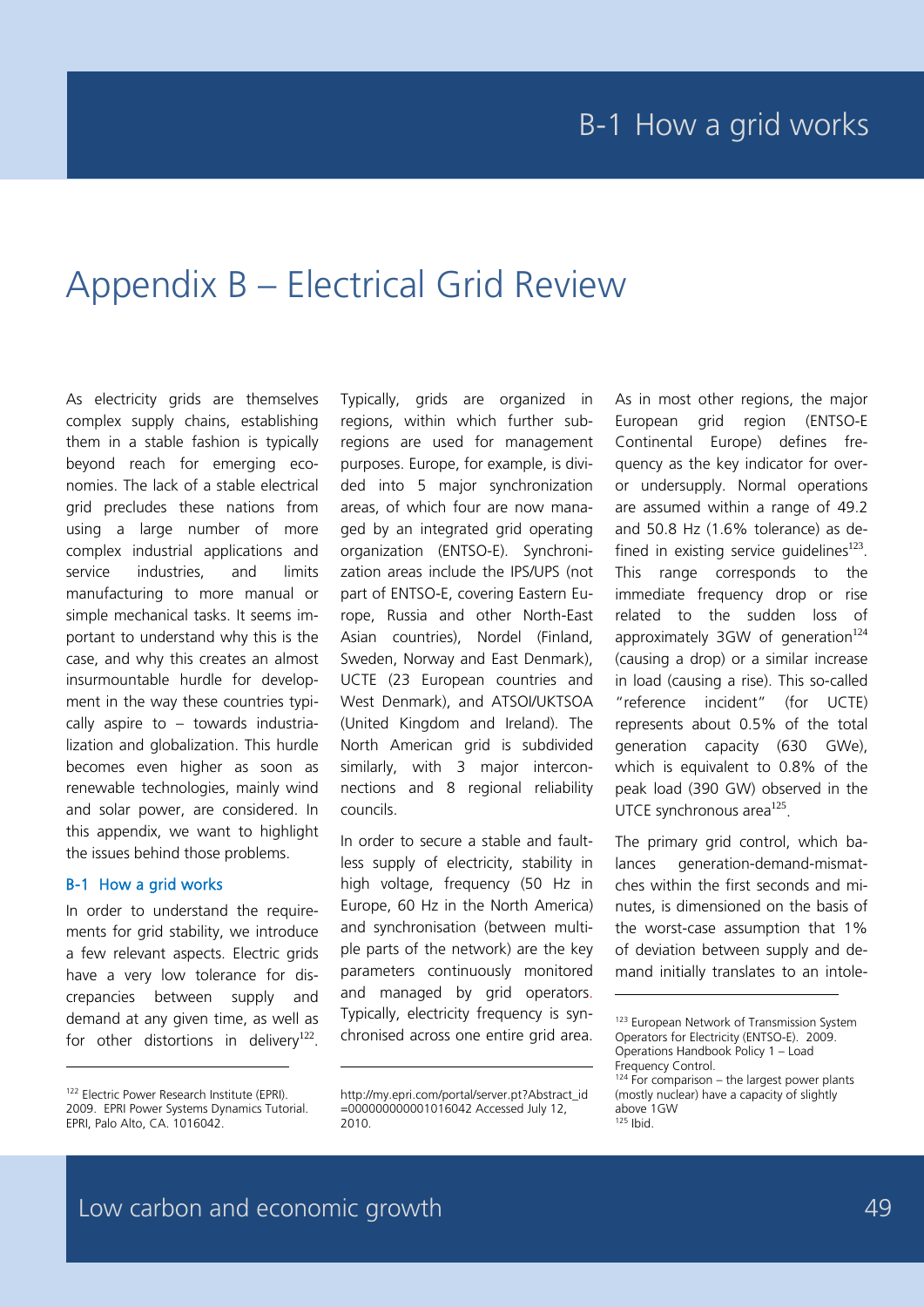rable deviation of 1 Hz in a 50 Hz grid. This frequency deviation is set as the critical threshold below which predefined grid areas are disconnected in order to stabilize the network, leading to local blackouts. To put this into context: At any given time, input into a grid has to match output with an accuracy of >99%.

In most industrialised societies, electricity demand follows relatively stable and predictable patterns, which differ according to season, day of week and time of day. Typically, demand is highest during workdays, particularly from late morning to the early evening, with a peak either around the middle of the day or between 4-6 p.m. The large majority of demand is driven by activities tied to a specific day and time of day, such as industrial uses, machine and computer operations, food preparation and the operation of some household appliances, lighting, and air conditioning. Some activities – typically a relatively small part of demand - are slightly less time-constrained, including the operations of some household appliances, and heating or cooling in systems with storage, and perhaps in the future, charging electric vehicles.

These changes in demand determine a grid's load factor  $-$  e.g. the ratio between lowest and highest load over a period. Typical grids that cover a mix of residential, commercial and industrial consumers usually see a load factor between 1.5 and 2.5, e.g. the highest daytime consumption is 1.5 to 2.5 times higher than the lowest use typically experienced during the night or on weekends. To meet those demand patterns, electricity supplies typically consist of multiple sources, of which each has a specific profile suitable for different needs.

Base load – defined as the long-term minimum demand expected in a region – is usually provided by technologies with relatively low cost, high reliability and limited ability to modulate output. This includes nuclear power plants<sup>126</sup>, lignite coal plants and hydroelectric water mills in rivers. Those plants typically have to operate continuously at relatively stable loads, as otherwise their efficiency is reduced significantly, leading to higher cost per unit of output. Also, re-starting those power plants is relatively time-consuming and inefficient. In most countries, base load capacity is capable of covering approximately 100% of low demand.

-

Intermediate or cyclical load – the foreseeable portion of variety in loads over a day is provided by loadfollowing sources that can modulate to higher or lower output levels – or almost entirely be turned off and on within a relatively short time. However, these sources usually require some lead time to grow or reduce, for example some coal power plants. Further, gas power is used for a significant portion of cyclical load.

Peak load – usually required within very short periods of time for a few hours a day – can be provided only from sources that can be turned on and off within minutes, this typically includes gas and small oil power plants as well as stored hydropower. Peak capacity can be provided by spinning reserve plants (e.g. running plants that can increase capacity quickly) or by non-spinning sources, which can be turned on within minutes.

Beyond technology limitations, one key factor in the eligibility of a technology for the use in peak, cyclical and base load mode is the cost share between investment and fuel cost. The higher the fuel cost share (e.g. natural gas or oil operated power plants), the more suitable a technology becomes to support peak power; the higher the investment share, the more operational hours are required to arrive at an acceptable average price per kWh (e.g. nuclear power).

<sup>126</sup> In France, with an unusually high share of nuclear power, the modulation of nuclear power plants takes place only by season, and not to any significant degree on an hour-tohour or day-to-day basis. While it is technically possible to run newer generation reactors in load-following mode, there is little economic incentive to do so, and this trend appears likely to continue into the future (Pouret et al. 2009). Pouret, L., Buttery, N. and Nuttall, W.J., 2009. Is Nuclear Power Flexible? Nuclear Future 5(6), pp.333-341.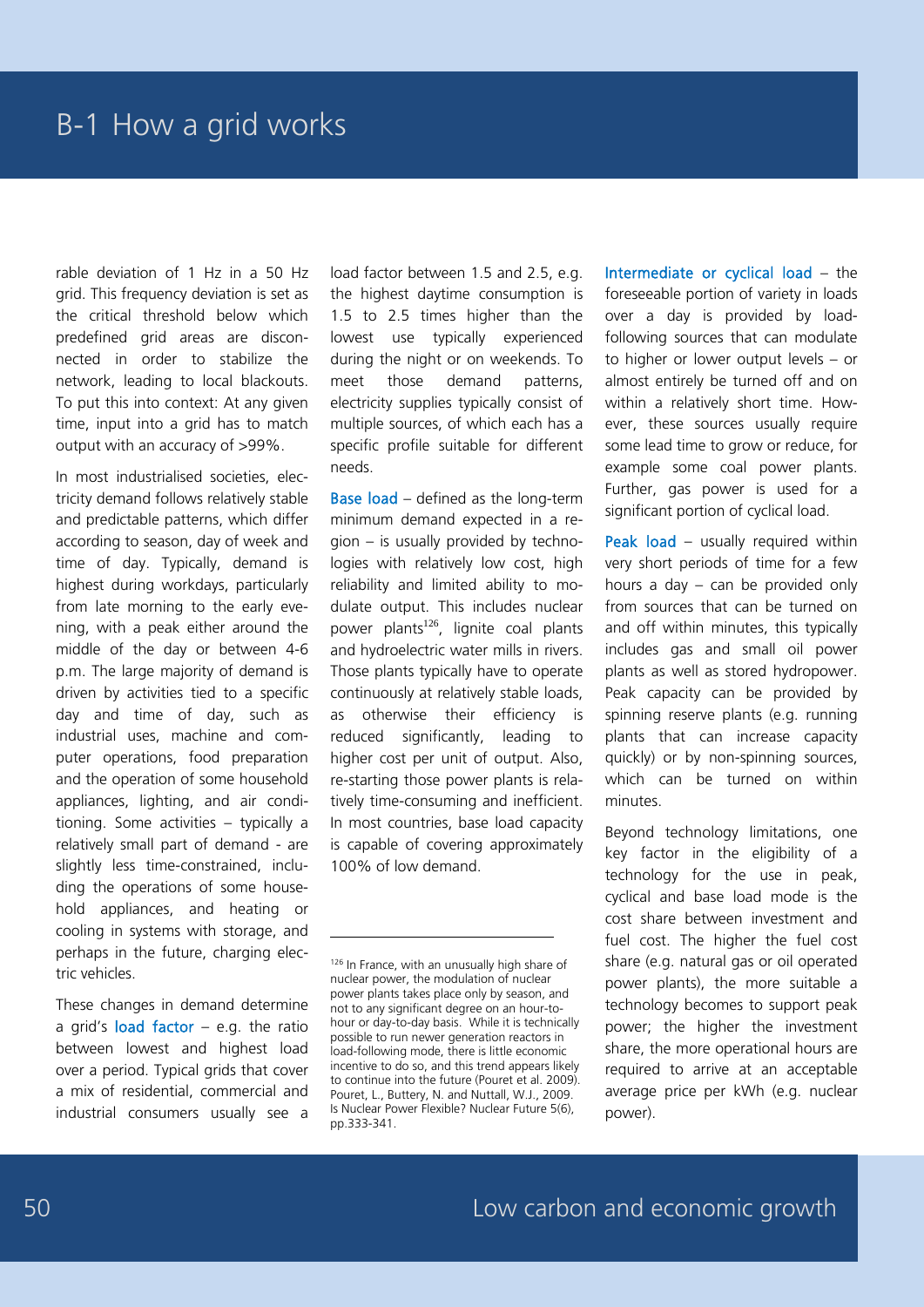In general, energy supply technologies offer very different value to societies depending on how controllable they are. The importance of variability depends on the type of energy demand system. Storagebased energy sources such as oil, natural gas, or coal, (and to some extent hydropower), which are not subject to meaningful degradation, allow suppliers to maintain flows according to demand. They thus provide greater value and lower risk on the supply side. The ability of technologies to reduce production during times of oversupply is less relevant for grid operability, but the dissipation of unusable excess output comes at the cost of destroying otherwise usable electricity, thus influencing electricity cost per net available kWh.

Flow-based energy sources, such as run-of-river hydropower, solar power and wind energy, don't allow for supply-side control without additional investments and storage losses. To a certain extent, the same is true for energy conversion technologies that produce flows from stocks, but require long lead times to switch on or off once they are operational. For example, nuclear power plants and some coal based power plants incur significant efficiency reductions when changing their load. Flows occur mostly independent of demand or prices. Deferral of supply of flow

based energy is possible only with storage technologies, which typically involve a significant conversion or entropy loss, and additional upfront investment.

On the other hand, in electricity production systems, most stock-based conversion technologies (e.g. nuclear, coal, oil and gas generators) produce steady flows. In these situations, inflexibility of supply can be managed. Flow-based inputs with low (and mostly only short-time horizon) predictability like solar and wind power deliver output stochastically as a function of weather conditions. Once the infrastructure for these technologies has been installed (e.g. a photovoltaic panel, a wind turbine or a solar thermal concentrator) it can produce anything from 0% to 100% of nameplate capacity, completely independent of demand. This does not necessarily translate to complete (short term) unpredictability, as weather forecasts are able to provide some limited planning input; however, the overall delivery pattern is fully stochastic.

Similar patterns exist when energy is used. Gas, coal or oil based fuels can be stored at a high energy density for significant periods of non-use with only limited (for natural gas) or no losses (for oil and coal), and then used as needed. Electricity however, once produced, does not have that

feature – it is expensive to store and storage always incurs losses. Electric power not used or stored at the time of its production is no longer usable even a few seconds later.

#### B-2 Stable output technologies

Run-of-river hydropower delivers steady outputs that are not typically easy to alter. This is largely also the case for nuclear and most coal power plants that convert stocks into flows and cannot be modulated easily. Their outputs vary little and are predictable for extended periods of time when considered in aggregate (i.e. while one power plant might fail, the aggregate supply of multiple plants using one technology typically delivers stable returns to a grid system). However, these technologies cannot transition their output either up or down in a timeframe short enough to meet daily demand fluctuations. These output changes are typically associated with energetic (and thus financial) losses. In situations where they supply electricity grids (as opposed to individual industrial facilities), these technologies are not flexible enough to follow all the peaks and lows demanded by society and therefore are of lower overall value. If they are only used against the portion of demand that is stable, their contribution becomes 100% valuable and highly predictable in aggregate.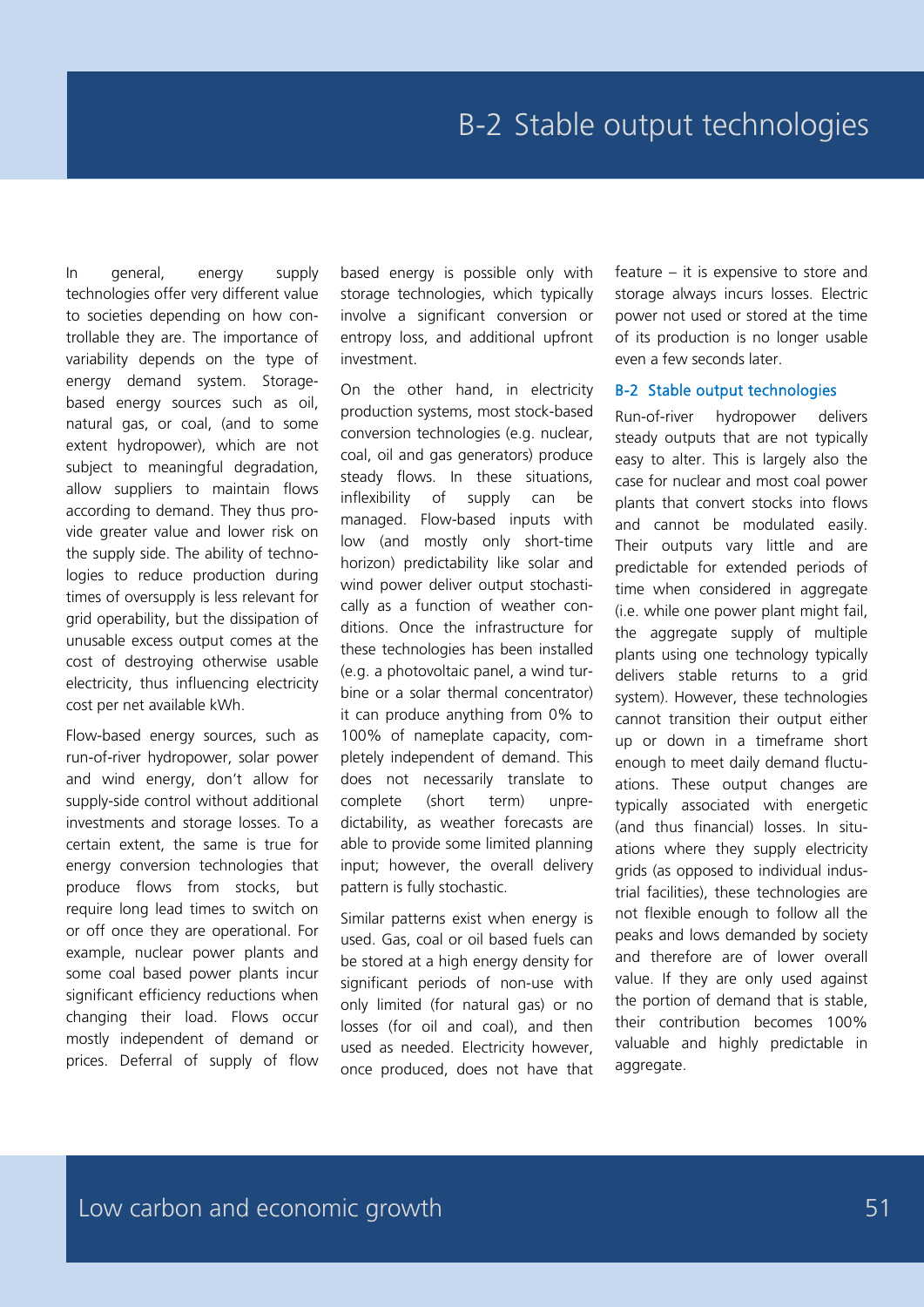### B-3 Flexible technologies



We use a hypothetical example depicted in Figure B1, consistent with most demand curves for electricity for advanced economies of a day of operations of steady output sources in a network with a large proportion of stable outputs, for example France with a high share of nuclear power:

#### B-3 Flexible technologies

Most stock-based technologies, like gas- or oil-fired power plants, or stored hydropower, can be modulated in a way that directly follows demand patterns as they emerge. As such, they bear no demand shortfall risk. However, in some cases, as these fuel types are the most valuable, they produce at relatively high costs (particularly for oil-based generation, but similarly for natural gas).

Figure B-2 - Electricity demand curve plotted against base load power generation coupled with flexible generation capacity

Figure B-1 - Hypothetical electricity demand cure plotted against a steady source of electricity

The example in Figure B-2 illustrates an electricity grid composed of a stable base of steady output technologies (such as nuclear, coal or any combination thereof), supplemented with flexible generation capacity (such as stored hydropower or natural gas). Together, these technologies are able to perfectly match human demand.

#### B-4 Stochastic technologies

Stochastic flow-based power generation techniques often show no or very limited correlation with demand, and deliver their energy outputs based on mostly independent variables like sunshine or wind. These may partly coincide with demand, as with solar power, which is produced during day-time high demand phases, however users have no control over this phenomenon and (depending on weather) output may appear or disappear almost completely across large areas within short periods of time.

The example highlighted in Figure B-3, shows a week of average wind power production and aggregate demand for Denmark from the summer of 2009. In this region, one of the best environments globally for wind power generation, wind supplies

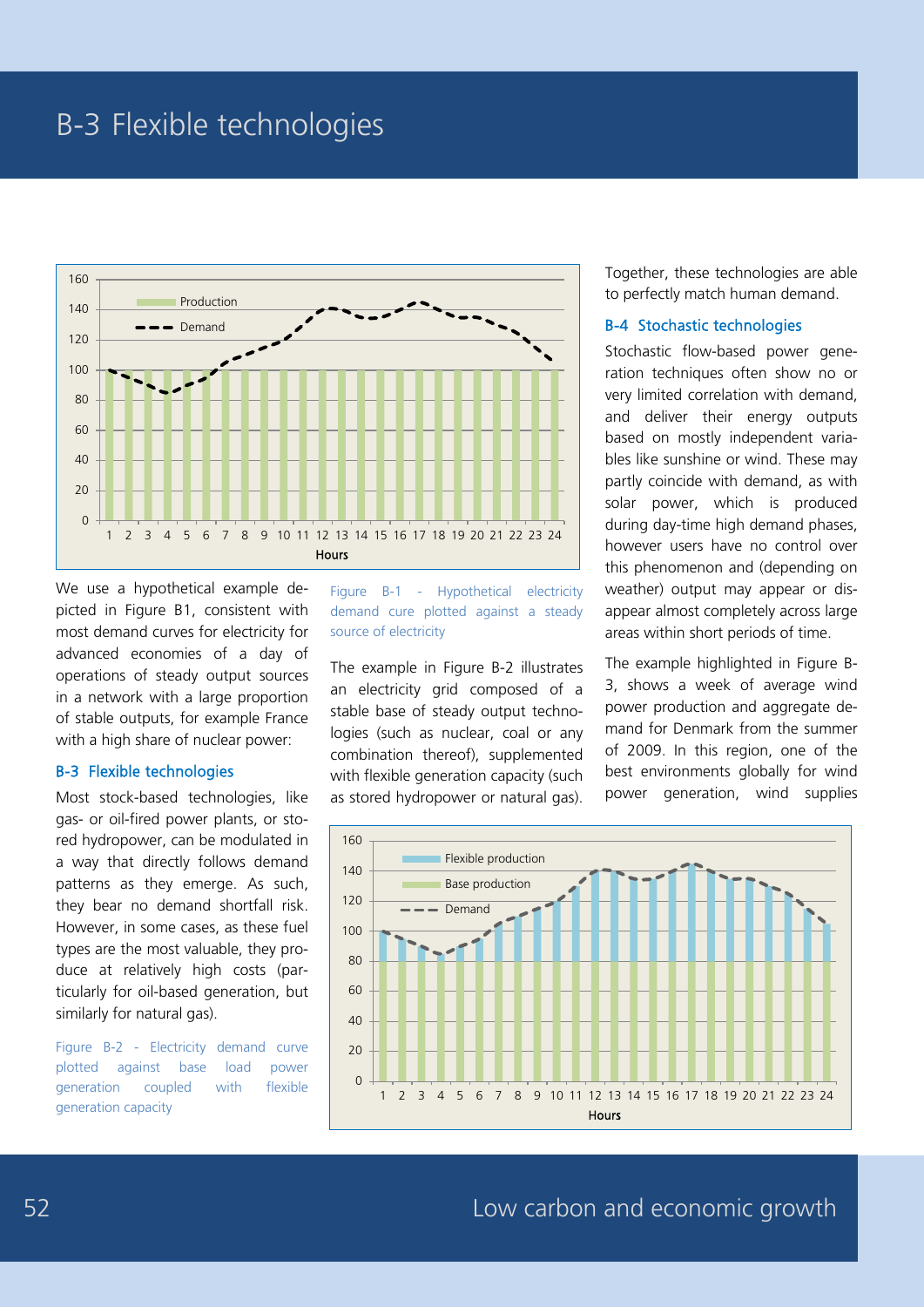

approximately 25% of total annual electricity demand. On an hourly basis, however, this coverage varies from 0% to 120% of total demand, across all hours of a typical vear $127$ .

It is apparent from the above examples that two energy sources that have the exact same net energy output provide different values to society, once their different delivery patterns are considered. Sources that are fully manageable or contribute steadily to on-going demand are preferable to those supplying their outputs mostly uncorrelated to demand, when all other parameters are equal.

-

Figure B-3 - Aggregate electricity demand in Denmark (West) vs. total hourly wind production

As noted above, the current electrical

our own model calculations show. Electrical generation in developing nations varies greatly. Some nations (especially in West Africa, e.g.) rely on hydropower systems fed by intermittent periods of rain. During the dry seasons, these plants must reduce output, and grid stability cannot be maintained. Other countries rely mainly on diesel-powered electrical generation, either on a small scale (in rural areas) or on a large scale (Cambodia, Somalia, Liberia, e.g.). While these are stock-based systems, they operate on the available flow of fuel to that nation – which may be interrupted due to supply chain break downs, or at times of high prices electricity generation may no longer be economically feasible.

seen by current plans, as a number of



grid in developed nations is powered mainly by stock-based forms of energy, but there are plans to increase the amount of solar and wind energy generating capacity in many of these nations (see Figure B-4). This is likely to pose greater challenges than foreFigure B-4: Current and projected future proportions of stock or steady flow electricity generation vs. stochastic generation (solar and wind power).

Some of the more developed nations in our research project, Pakistan,

<sup>&</sup>lt;sup>127</sup> Danish Electricity Market Data [Internet]. Fredericia, Denmark: Energinet; c2010 – accessed November 24, 2010. Available from http://www.energinet.dk/EN/El/The-wholesalemarket/Download-of-marketdata/Sider/default.aspx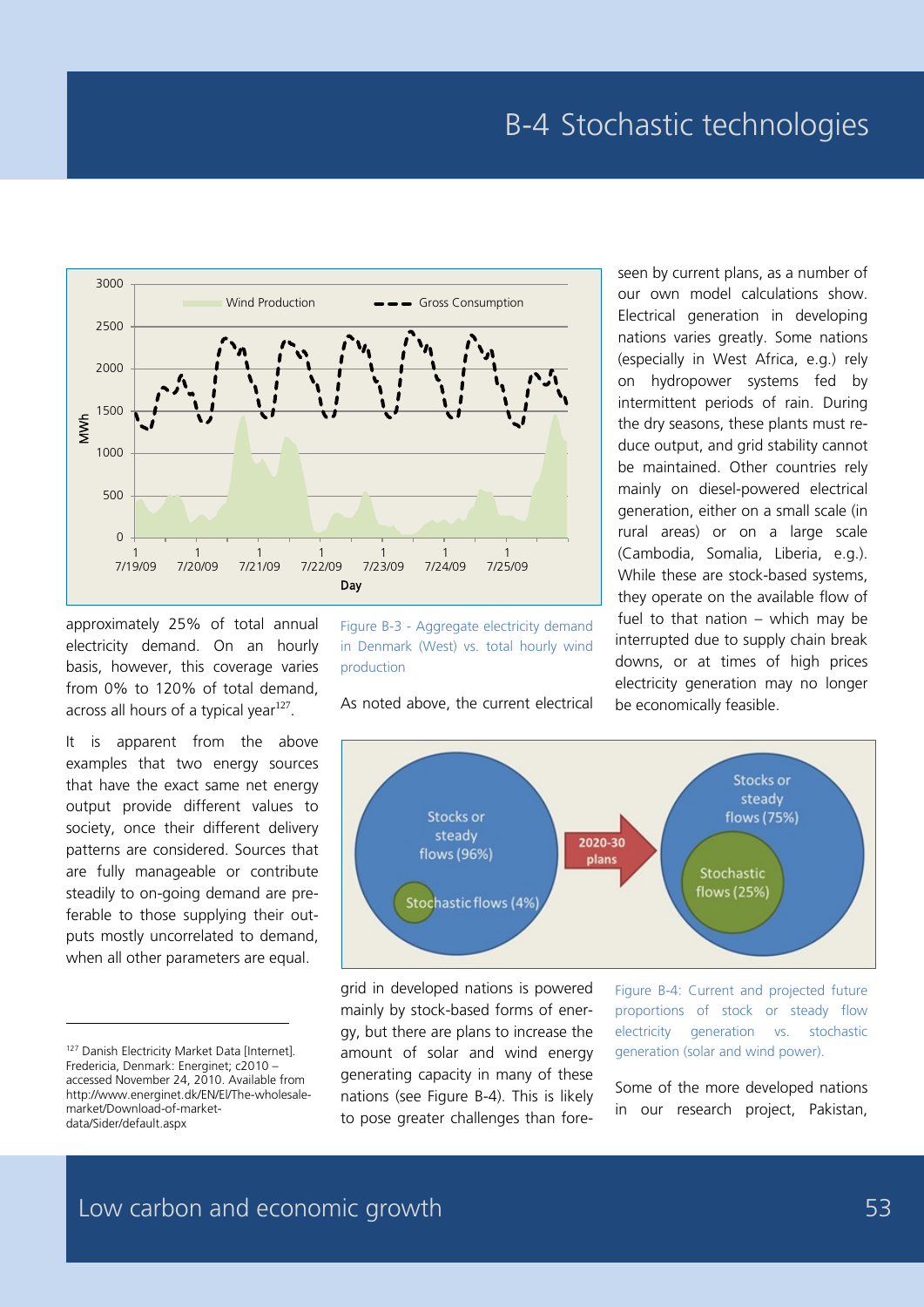India, and Indonesia have underdeveloped electrical grids that lack the capacity and/or flexibility to deal with a highly variable and increasing electrical demand. The results are frequent blackouts, brownouts, and unstable frequency and/or voltage.

Renewable sources of electricity generation produce highly variable output, not just on an hour to hour basis, but have seasonal fluctuations as well. Adding variable production to unstable electrical grids, without sufficient and flexible back-up generation capabilities $128$  could quickly overwhelm the system and lead to mismatched supply and demand (i.e. blackouts).

At a smaller, more local scale, distributed solar or wind generation installation is more viable than tying into the electrical grid. However, these systems require expensive and frequently replaced battery systems to provide power at night, or during lulls in the wind, which is why they are only feasible at a small scale for applications with the highest value.

<sup>&</sup>lt;sup>128</sup> Usually natural gas plants or hydropower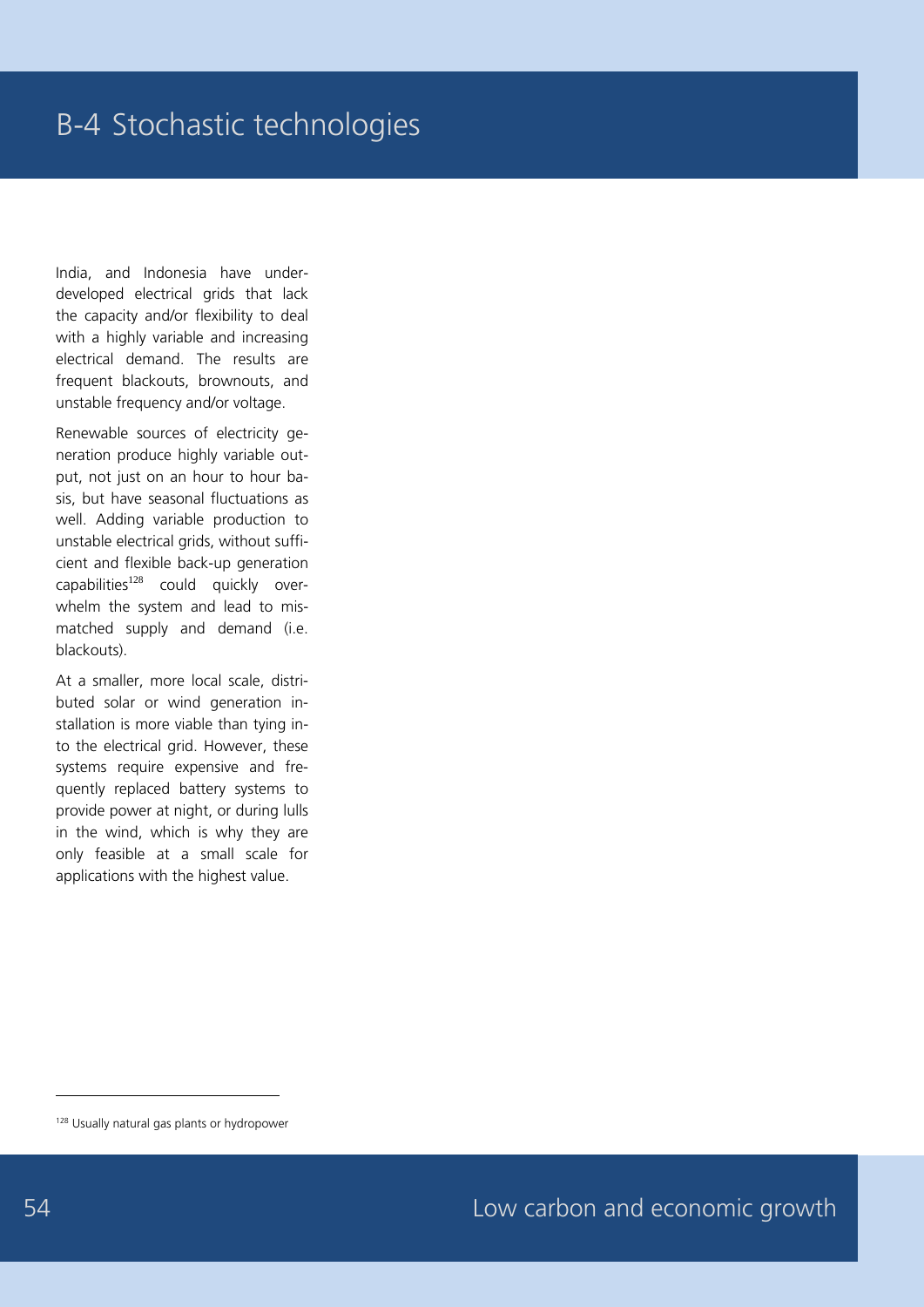# Appendix C – Low Carbon Technology Examples

Below, we provide an initial  $-$  and very patchy – list of potential technologies where we assume that they are able to provide substantial benefits for emerging economies, without adding to their carbon output. They follow the key 10 criteria defined our main report (please see 3.6) and cover a number of categories.

#### C-3 Agricultural Environments

It is our understanding that the largest potential for low-carbon technologies remain with the agricultural sector in most developing economies, as this is an area where improved technologies can actually improve well-being, health, and even GDP without significantly raising carbon emission, or even with reduced carbon-dioxide outputs.

The key issues affecting poorer societies can be improved addressing the following issues:

- Availability of water for crop growth (steady, non-depletive irrigation)
- Reliable availability of safe potable water
- Food production in a non-soil-depleting way
- Improvement of cycling of nutrients and resources without the build-up of toxins
- Sanitation and other disease prevention mechanisms
- Availability of clean cooking fuels
- Availability of transportation and tractor biofuels that does not compete with food production

A number of key technologies seem to be qualified to support those objectives

- Small-scale water-retention systems
- Low-tech drinking water supply
- Low-fertilizer approaches
- Cycling of human and animal waste for energy and nutrients
- Cooking biogas production from animal and human remains
- Non-competing marginal plants for simple fuel oil production
- Small-scale solar power for patchy high-value electricity use

#### C-4 Small towns and labourintensive manufacturing

The second largest potential for development of countries without increasing fossil fuel inputs lies with small scale labour intensive production of construction materials, basic goods, renewable fuels, and improved waste management and cycling. Specialization of labour with some (renewable) energy inputs in a village and small towns could create higher efficiency and hence larger incomes

and better living standards in a lowcarbon way, while at the same time reducing the need for imports. The key issues that might be resolved are the following:

- Availability of decentralized small scale renewable electricity
- Sustainable production of constant renewable fuel supplies for transport and manufacturing
- Improvement of transport infrastructure
- Increase in resilience of towns from weather events
- Better living conditions
- Cycling of nutrients and resources

A number of key technologies seem to be qualified to support those objectives

- Production of biogas from human and agricultural residues, including manure and crop residues, which replace the need for firewood
- Decentralized power generation approaches (risk: foreign technology imports required) to replace diesel/gasoline driven generators
- Manufacturing of more efficient heating stoves
- Labour productive means to produce bricks and tiles for housing and infrastructure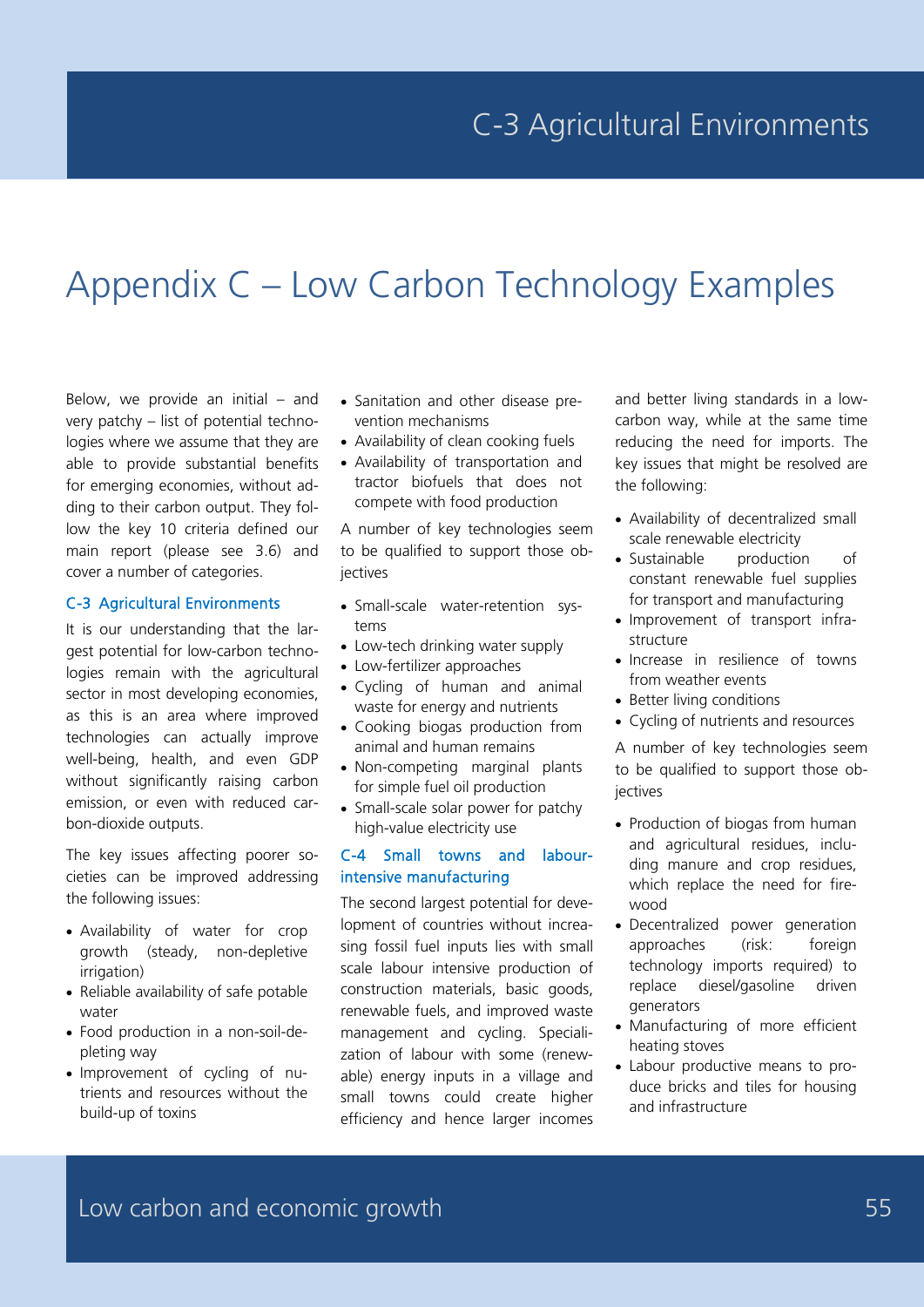- Manufacturing of tools that increase labour productivity
- Improved sanitation systems with cycling

#### C-5 Industrial activities based on fossil fuel inputs

As discussed extensively, in industrial activities fossil fuels are a pre-requisite given their cheap cost and stable input as a fuel stock. The potential to decarbonise here is limited as in most areas other fuels are too expensive, not available in a stable manner, or both. Also efficiency improvements are often only incremental, and hence mostly not affordable for an emerging country at the bottom end to introduce. Nevertheless where renewable energy and efficiency improvements are available some steps towards decarbonisation can be made. The key issues that might be resolved are the following:

- Retrofit of human and animal labour
- Supplements from renewable technologies acting as "range extenders" for fossil fuels
- Improved cycling of waste

#### C-6 Technology examples

Below, we introduce a number of potentially suitable technologies. They have not been fully reviewed, but should provide some indications as to what approaches might still be possible at low or no carbon level.

#### A. Treadle pump irrigation

Irrigation can turn otherwise nonarable land into arable land. An example is Pakistan where the irrigation network and groundwater have been utilized to turn a highly arid country into one where agriculture forms the backbone of the economy. Malawi shows considerable irrigation potential, but currently suffers from drought, food shortages, and subsequently poverty and food insecurity. Treadle pumps have been identified as good low-cost sources of irrigation water. They have been shown to increase farmer incomes and employment, leading to various material gains. The issue of investment and spare parts, however, remains.

#### B. Low-cost drip irrigation systems:

These systems can extend growing seasons and improve efficiency of water use. However, they are reliant on some plastic or rubber tubing. (systems can be made from recycled or repurposed materials like sterilized IV drips).

#### C. Boiling water treatment of seeds

Banana and plantain form an important part of human diets in the world's humid tropics. Global production stands at approximately 140 tonnes. However, as with any crop, pest management is important. Banana and plantain fall prey to weevils and several species of nematodes. If sucker planting material is infected, the pests propagate quickly, resulting

in significant losses. Simply boiling peeled and paired suckers for 20-30 seconds effectively removes the threat of these pests. The practice is simple, but must be done carefully and precisely; timing is very important. This method of pest control does not require any specific technology. The expense incurred for the use of heating (wood, fossil fuel) is minimal as the planting material need only be boiled once prior to cultivation. Boiling is only required again for fresh planting material.

#### E. Home composting

Compost serves multiple purposes, including waste management and cultivation. There are numerous methods to produce compost, but the basic scientific principles are much the same. Open pit composting does not require external energy sources or electricity. However, a degree of manual labour can be expected for pit digging and turning the compost. However, the use of purchasing or manufacturing composting bins carries some cost. The open pit method is widely practiced in rural areas, while urban composters prefer using bins.

#### F. Integrated soil fertility

Providing crops with balanced nutrition is essential to achieve high yields. The problem with modern fertilizer is the notion that "more-isbetter." Integrated soil fertility is highly labour-intensive, but requires no fossil fuel or electrical input. The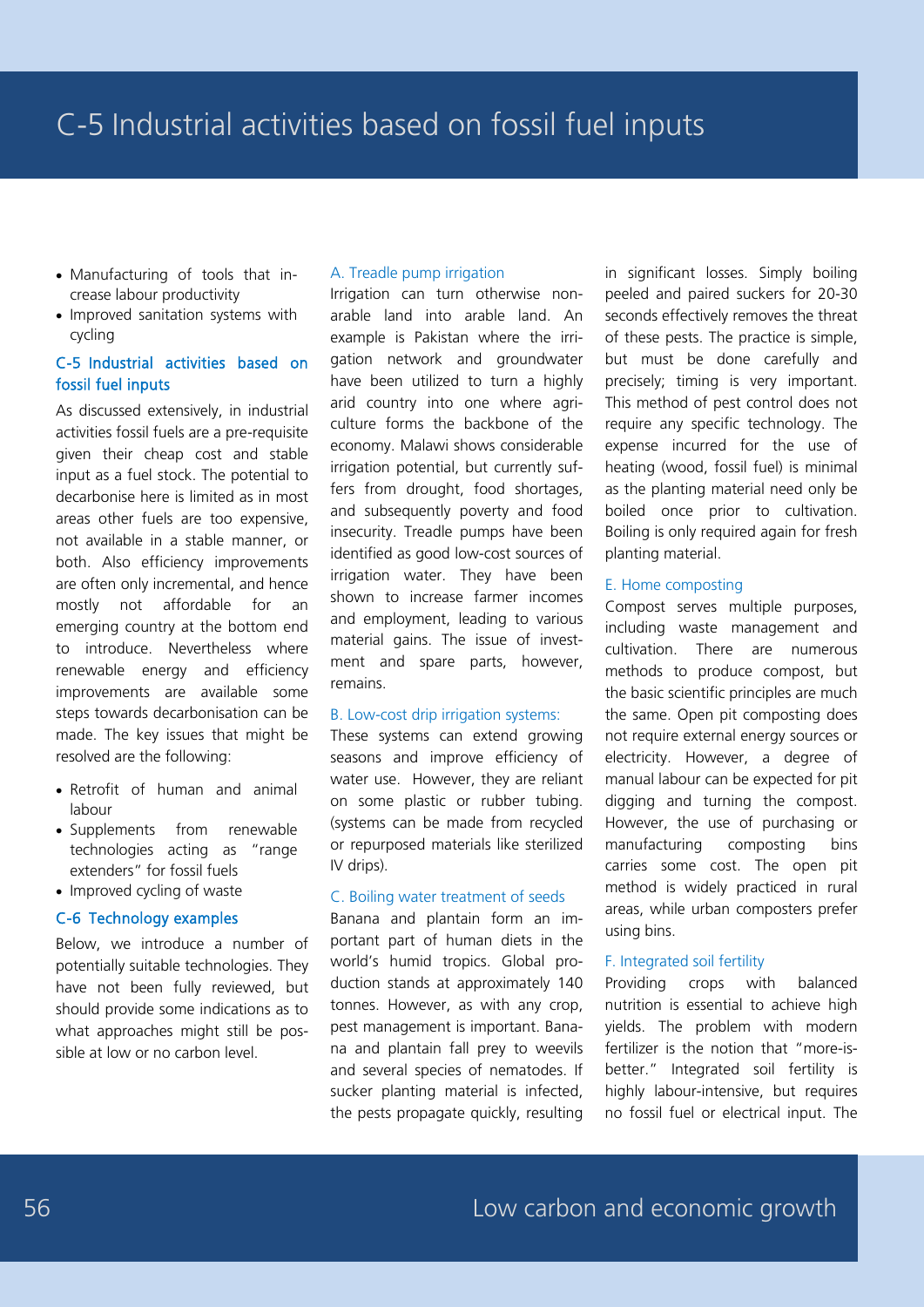process relies on known methods of yield maximization, including the use of organic fertilizer and precise timing of fertilizer and water application. It must be noted, however, that using organic material means lower nutrient content, and thus, large quantities for each application. This implies fossil fuel use for transportation. Due to labour intensity or the need for fossil fuel inputs, the process is not economical unless the crop produced is of high value.

#### G. Sheet metal corn shellers:

The harvest of corn is by many farmers conducted through shelling the cobs by hand, which is a very labour intensive process that costs several hundred labour hours a year for a large harvest. The simplest technology to increase efficiency is a corn sheller made from a sheet of metal that can be produced from a hammer, pliers and a cutting tool. In small villages these can be manufactured for local farmers, to generate income for the local manufacturers, and optimize labour productivity at the farming level.

#### H. Humanure composting

Human excrements can be turned from a health hazard and environmental pollution into a source of nutrients for soils in agriculture by composting them. The process of "humanure" composting is from the outset similar to other composting methods, except that special care needs to be taken to ensure sufficient

heat generation for a number of days to kill any pathogens, in order to improve local waste management and limit the further spread of diseases and worms.

#### I. Limited applications for biofuels

In some fertile areas, biofuel crops, especially oil seed crops such as Jatropha and Pongamia, can have positive returns on energy investment for the creation of biodiesel fuels or use as a fuel in so-called Straight Vegetable Oil (SVO) modified diesel engines – particularly if produced with low-tech extraction approaches. These SVO engines require some modification and a small amount of petro-diesel to operate. In small scales these fuels are relatively expensive (i.e. labour-intensive) to produce, and non-competitive with petro diesel, but may be more competitive in developing nations given the high costs associated with imported diesel. Biofuels also have non-transportation uses such as lighting or cooking as a kerosene replacement. There are a number of criteria of which the most important is that it remains non-competing with food production.

#### J. Charcoal from field wastes

The largest share of crop residues from agriculture are burnt for heating and cooking purposes in developing countries. The practice is both environmentally problematic as it adds to depletion of soils, and a health hazard due to the smoke that

is released in its combustion. There are a number of methods to increase combustion efficiency of the residue, so that both less is required and less smoke is released. One of the simplest designs is to prepare small charcoal briquettes from the residue using a metal barrel in which the residue material is carbonized, subsequently binding the material using local materials such as cassava pulp, and pressing it into a briquette that is drying for a number of days. The process is very simple but requires a number of skills, due to which it is best approached through specialized labour.

#### K. Biogas/bio-digesters

The local production of biogas for heating and cooking purposes from agricultural waste can be profitable for small scale farmers with a number of hectares. The applicability of a biogas producing digester is diverse as feed-in can come from crop residues, animal manure, or other organic waste. Simple designs are based on holes in the ground that contain the organic slurry, on top of which a wooden frame with weights is placed to generate sufficient pressure to hold the gas. More intricate sturdy designs are available on the market at a minimum cost of 350 dollars which often needs technology from abroad. The cost of these is usually too high to be born without financial support schemes, despite them saving time in terms of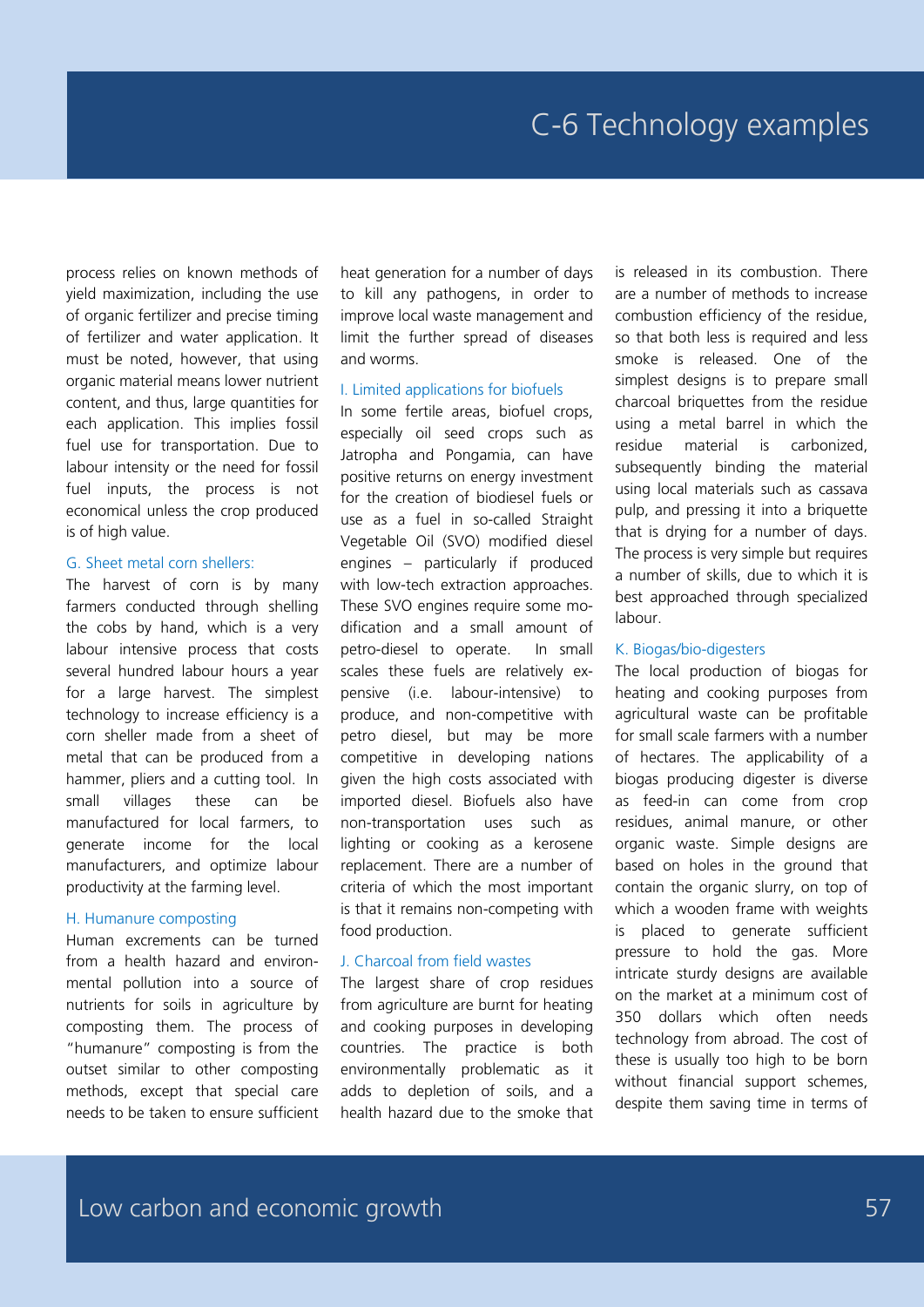fuel-wood gathering. To prevent competition with food the local context needs to be taken into account.

#### L. Simple high-efficiency clay stoves

The burning of wood in open fires is inefficient as little heat is retained, and many hours are spent gathering the wood. In places where proper clay soil is available, stoves can be built by hand using a pan as a mould, to reduce the amount of combusted material required.

#### M. Rice husk and other residues use in stoves and electricity production

Husk Power Stations is an off-grid electricity company based in the poorest state of India, Bihar. It transforms rice husks into electricity in an eco-friendly way, all the while keeping the costs low enough for the poor people to afford. This system could burn 50 kilograms of rice husk per hour and produce 32 kilowatts of power. The costs were lower than what the families had been spending on kerosene lamps. In order to further decrease costs so that energy could be supplied to all, the company removed everything unimportant that increased manufacturing or maintenance costs.

#### N. Improved latrine designs

In village and slum areas, where materials are available to construct improved latrines these are the best approach to deal with human excrements in a hygienic manner. Their design can be standardized to scale up implementation, such as in the case of a two-pit latrine design implemented in countries such as India and Nepal. It is based on two pits with a concrete platform on top that is practical to clean, and a ventilation pipe. One pit is closed when it is full for composting that can be emptied safely after one year, while the other pit is in use. A combination with biogas production is equally feasible.

#### O. Runoff rainwater harvesting

This method is particularly useful for drought-affected regions, but does require some investment for the construction of brick and cement tanks. The process simply requires observing the gradient of land and the direction of rainwater runoff flow. Rainwater that would otherwise be wasted (or at least require fossil or electrical energy to pump out of the ground) is redirected and stored for later use.

#### P. Brick and tile production

The production of housing in developing countries is often done using wood, inefficient brick producing kilns, or sun dried bricks of poor quality. The best low tech approach is to use hand press technology to create stabilised bricks or tiles. Local high quality subsoil is excavated and mixed with available materials for durability, pressed together using a manual hand press, and dried by the sun. The key factor is soil quality preferably with clay content and little to no gravel, in combination with the availability of stabilisers such as cement or lime. The more industrialised approach is to improve the efficiency of used kilns for large quantity brick production from a level of 3+ MJ per kg of fired brick to 1.4 MJ per kg or lower using vertical shaft Kilns. The efficiency of the process in terms of energy consumption can be increased by adding cow dung to the mixture as it operates as an internal fuel. This also reduces breakage and increases plasticity.<sup>129</sup>

#### Q. Mining and Extraction

The largest cost of mineral extraction is for transport and milling to remove unwanted rocks as a first step in mineral separation. In overtly manual operations the quantity which can be obtained per unit of time is low as milling speed is limited by human or animal labour. Small scale hydropower provides more stable energy input, and constant electricity supply is the best option for high speed throughput. The choice of mill is of high importance in reducing energy costs, but this is often limited due to the characteristics of extracted rocks for which special mill requirements are needed. These differ for each deposit due to differences in mineral and rock composition.

<sup>&</sup>lt;sup>129</sup> Theo Schilderman (2002). "Sustainable Small Scale Brick Production: A Question of Energy" United Kingdom: Practical Action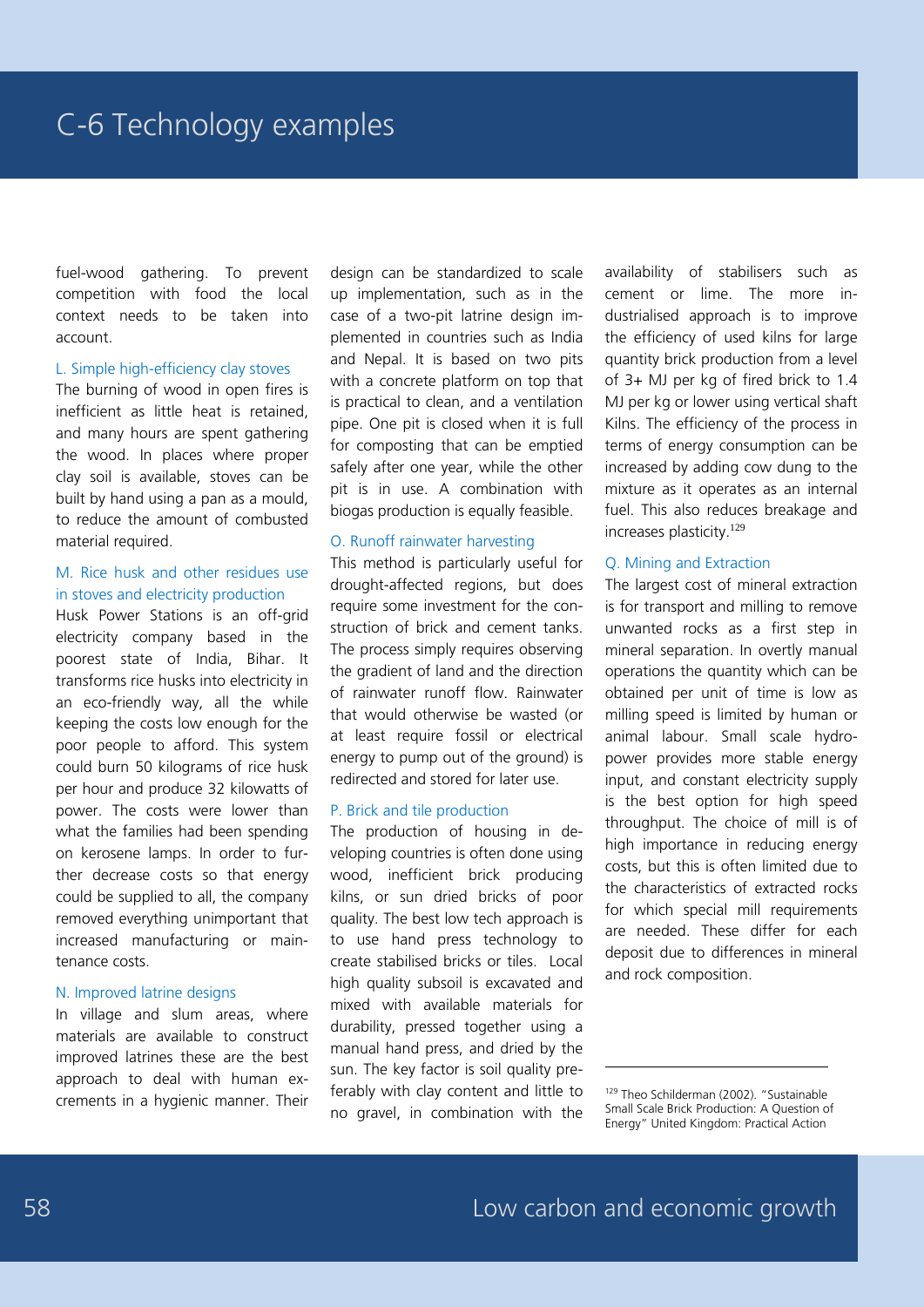#### R. Pneumatic/hydraulic processes

The basis of industrialization lies in mechanizing processes to increase the speed at which they can be conducted. The prerequisite for this is

the availability of electricity. However, when using direct water or wind power from mills, this hurdle can be overcome and significant quantities of easily available energy services can be

#### redirected for semi-industrial uses.

Table C-1 - Overview of low-carbon technologies and their potential ability to meet low-tech development criteria

| Potential Technology / Indicator                     | 1. Low fossil fuel inputs needed | and abundant<br>solar<br>2. Driven by :<br>natural flows | 3. No competition with important<br>societal requirements | ŏ<br>4. Improved labour efficiency<br>income increase | 5. Low external support required | Locally sourced inputs<br>$\dot{\circ}$ | stable<br>require<br>not<br>7. Does no<br>electricity grid | Flexibility in implementation<br>$\infty$                            | and<br>9. Low upfront investment a<br>short monetary payback period | replacement<br>and mechanical<br>$\overline{\sigma}$<br>between human<br>Low ratio<br>labour<br>$\overline{10}$ |  |  |  |  |  |  |  |  |
|------------------------------------------------------|----------------------------------|----------------------------------------------------------|-----------------------------------------------------------|-------------------------------------------------------|----------------------------------|-----------------------------------------|------------------------------------------------------------|----------------------------------------------------------------------|---------------------------------------------------------------------|-----------------------------------------------------------------------------------------------------------------|--|--|--|--|--|--|--|--|
| Treadle pump irrigation                              | $^{++}$                          | $++$                                                     | $++$                                                      | $\ddot{}$                                             | $\ddot{}$                        | $\circ$                                 | $++$                                                       | $\circ$                                                              | $\circ$                                                             | tbd                                                                                                             |  |  |  |  |  |  |  |  |
| Low cost drip irrigation systems                     | $\! + \!$                        | $+$                                                      | $++$                                                      | $^{++}$                                               | $\ddot{}$                        | $\circ$                                 | $++$                                                       | $\qquad \qquad +$                                                    | $\circ$                                                             | tbd                                                                                                             |  |  |  |  |  |  |  |  |
| Boiling water treatment of banana and plantain       | $\ddot{}$                        | $+$                                                      | $\overline{a}$                                            | $^{++}$                                               | $++$                             | $++$                                    | $+$                                                        | $\ddot{}$                                                            | $+$                                                                 | tbd                                                                                                             |  |  |  |  |  |  |  |  |
| Home composting knowledge                            | $^{++}$                          | $^{++}$                                                  | $+$                                                       | $\ddot{}$                                             | $++$                             | $++$                                    | $++$                                                       | $\ddot{}$                                                            | $+$                                                                 | tbd                                                                                                             |  |  |  |  |  |  |  |  |
| Integrated soil fertility                            | $++$                             | $^{++}$                                                  | $++$                                                      | $^{++}$                                               | $++$                             | $++$                                    | $+$                                                        | $\overline{a}$                                                       | $++$                                                                | tbd                                                                                                             |  |  |  |  |  |  |  |  |
| Donkey plough                                        | $++$                             | $\overline{\phantom{a}}$                                 | $+$                                                       | $^{++}$                                               | $++$                             | $\circ$                                 | $\circ$                                                    | $\overline{a}$                                                       | $\qquad \qquad -$                                                   | tbd                                                                                                             |  |  |  |  |  |  |  |  |
| Small scale biofuels from waste                      | $\overline{\phantom{0}}$         | $\circ$                                                  | $\circ$                                                   | $^{++}$                                               | $\overline{a}$                   | $-\, -$                                 | $\ddot{}$                                                  | $\circ$                                                              | $\overline{a}$                                                      | tbd                                                                                                             |  |  |  |  |  |  |  |  |
| <b>Biomass digesters</b>                             | $\ddot{}$                        | $+$                                                      | $\circ$                                                   | $\ddot{}$                                             | $\circ$                          | $++$                                    | $\qquad \qquad +$                                          | $\circ$                                                              | $\overline{a}$                                                      | tbd                                                                                                             |  |  |  |  |  |  |  |  |
| No tillage planting methods                          | $^{+}$                           | $+$                                                      | $\circ$                                                   | $\circ$                                               | $++$                             | $++$                                    | $++$                                                       | $\qquad \qquad -$                                                    | $+$                                                                 | tbd                                                                                                             |  |  |  |  |  |  |  |  |
| Sheet metal corn sheller                             | $\ddot{}$                        | $^{++}$                                                  | $^{++}$                                                   | $^{++}$                                               | $^{+}$                           | $\circ$                                 | $++$                                                       | $+$                                                                  | $++$                                                                | tbd                                                                                                             |  |  |  |  |  |  |  |  |
| Charcoal production via field waste/vegetable binder | $\ddot{}$                        | $+$                                                      | $\overline{\phantom{a}}$                                  | $\circ$                                               | $++$                             | $+$                                     | $++$                                                       | $\ddot{}$                                                            | $+$                                                                 | tbd                                                                                                             |  |  |  |  |  |  |  |  |
| Clay stoves designs                                  | $\circ$                          | $^{++}$                                                  | $\begin{array}{c} + \end{array}$                          | $\ddot{}$                                             | $++$                             | $++$                                    | $+$                                                        | $\circ$                                                              | $++$                                                                | tbd                                                                                                             |  |  |  |  |  |  |  |  |
| Rice husk and residue stoves                         | $+$                              | $^{++}$                                                  | $+$                                                       | $+$                                                   | $+$                              | $\circ$                                 | $++$                                                       |                                                                      | $\circ$                                                             | tbd                                                                                                             |  |  |  |  |  |  |  |  |
| Humanure composting                                  | $^{++}$                          | $^{++}$                                                  | $\circ$                                                   | $+$                                                   | $++$                             | $++$                                    | $++$                                                       | $++$                                                                 | $+$                                                                 | tbd                                                                                                             |  |  |  |  |  |  |  |  |
| Two pit latrines                                     | $+$                              | $^{++}$                                                  | $^{++}$                                                   | $\circ$                                               | $+$                              | $+$                                     | $++$                                                       | $+$                                                                  | $+$                                                                 | tbd                                                                                                             |  |  |  |  |  |  |  |  |
| Runoff rainwater harvesting                          |                                  | $++$                                                     | $++$                                                      | $+$                                                   | $++$                             | $^{++}$                                 | $++$                                                       | $++$                                                                 | $++$                                                                | tbd                                                                                                             |  |  |  |  |  |  |  |  |
| Low tech micro-hydro                                 | $\circ$                          | $^{++}$                                                  | $+$                                                       | $+$                                                   | $\overline{a}$                   | $+$                                     | $\ddot{}$                                                  |                                                                      | $\overline{\phantom{0}}$                                            | tbd                                                                                                             |  |  |  |  |  |  |  |  |
| Brick and tile presses                               | $\overline{a}$                   | $\circ$                                                  | $++$                                                      | $\ddot{}$                                             | $\circ$                          | $\circ$                                 | $++$                                                       | $\circ$                                                              | $\overline{\phantom{m}}$                                            | tbd                                                                                                             |  |  |  |  |  |  |  |  |
| Efficient brick kiln                                 | $\circ$                          |                                                          | $\circ$                                                   | $+$                                                   | $\ddot{}$                        | $\circ$                                 | $\ddot{}$                                                  | $\circ$                                                              | $\circ$                                                             | tbd                                                                                                             |  |  |  |  |  |  |  |  |
| Pneumatic/hydraulic processes                        | $+$                              | $^{++}$                                                  | $++$                                                      | $++$                                                  | $\ddot{}$                        | $^{++}$                                 | $++$                                                       |                                                                      | $\overline{a}$                                                      | tbd                                                                                                             |  |  |  |  |  |  |  |  |
|                                                      |                                  |                                                          |                                                           |                                                       |                                  |                                         |                                                            | Legend: -- (very poor) - (poor) o (moderate) + (good) ++ (excellent) |                                                                     |                                                                                                                 |  |  |  |  |  |  |  |  |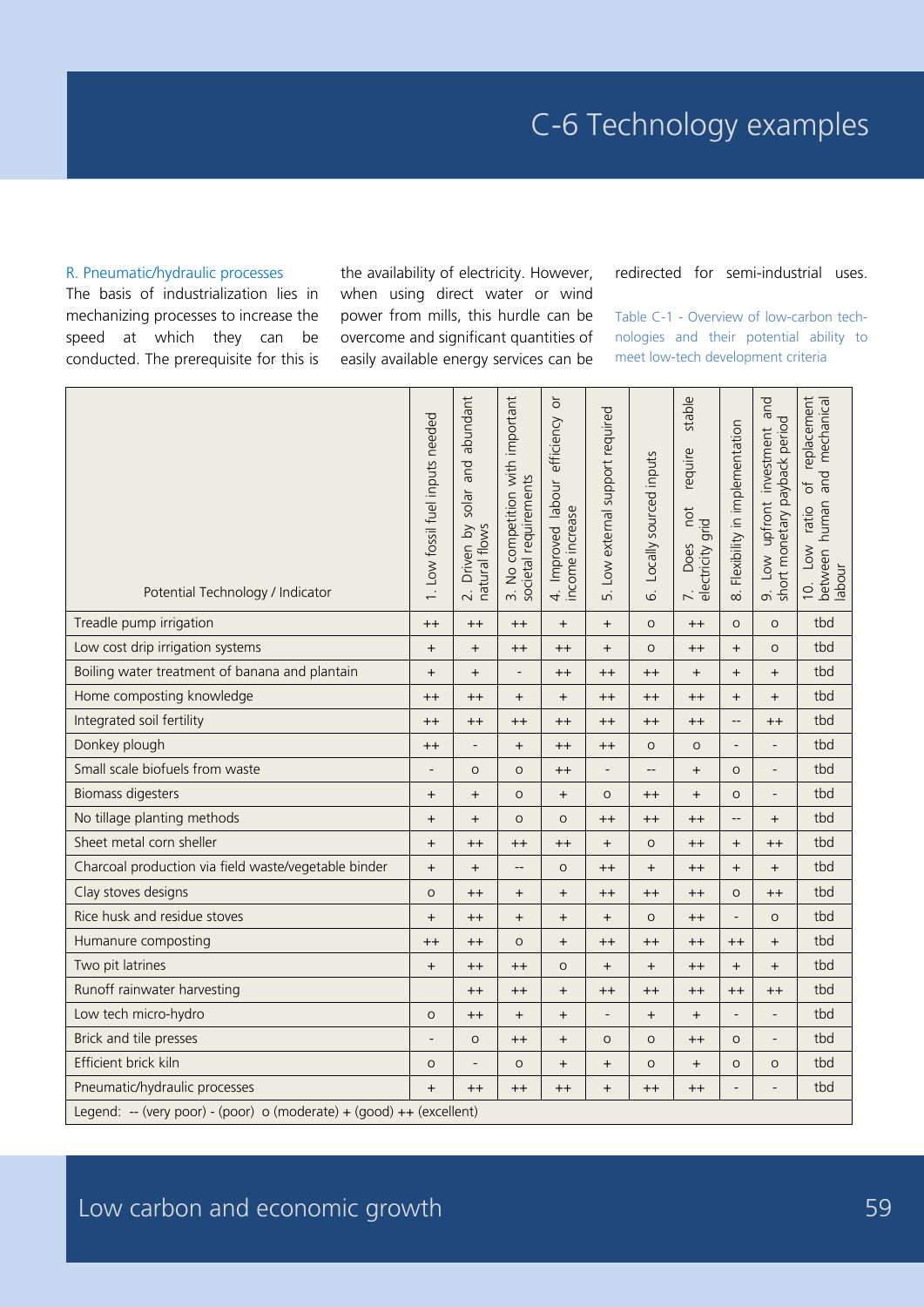# About IIER

The Institute for Integrated Economic Research is a non-profit organisation based in Switzerland and the U.S. We focus on independent, unbiased analysis of macroeconomic systems.

#### 1. Background of IIER

IIER was established in 2007 based on the recognition that traditional macroeconomic modelling and planning does not sufficiently depict the reality of human economic systems, and that conventional approaches used to predict and plan the future are falling dangerously short of describing real conditions.

This view was confirmed during the economic crisis of 2008/9, which convinced us to formally establish IIER as a research institution focused on understanding the future from an economic systems perspective, and on providing knowledge to scientific and policy-making institutions on an open-source basis. The key objective is to enable better decision-making for a future which – in our view – will be challenging. Below, we introduce a few key topics of research.

#### 2. Macroeconomic Modelling

At the core of our work is what we call the "IIER Human Output Model", which describes the key components of global economic output. It is much more inclusive than all other macroeconomic models we are aware of, and as such has stronger explanatory and predictive power. It uses resource and energy availability as the foundation for all economic transactions and sees technology as a means of making those resources available to humans, with finance, trade and human behaviour acting as key enablers and/or inhibitors.



#### 3. Energy Delivery Systems

Another important component of our research is the analysis of energy delivery systems, trying to understand as to how future energy availability can be secured when fossil fuel use is reduced or burdened with carbon or other environmental taxes. This includes a detailed study of individual technologies, their cost, scalability potential, etc., but also the modelling of complex systems (like power grids), with the aim of understanding the influences technology shifts will have.

#### 4. Credit Market Research

Further research efforts are devoted towards understanding the global financial system, which we believe is poorly described both with respect to internal dynamics and how that system actually interacts with the "real world". From our research we believe that financial systems currently pose the highest risk to societies, bearing a potential for disruptive events of even greater severity than the financial crisis in 2008.

#### 5. Trade and Exchange

Understanding the role of trade and the ability of "globalisation" to shift resources to the place of their best possible use is also poorly understood and integrated in current economic views, both concerning the benefits of trade but also the potential risks resulting from highly interdependent global supply chains.

#### 6. Behavioural Science

The study of human behaviour and the "imperfection" of our decisionmaking play an important role in our research. Here we try to understand the implications of changes in actions and perceptions of humans and their consequences for economies. Counter to most systemic models in economics, perception changes have always been the strongest drivers of "tidal shifts" in world history, as they are able to either enforce or mitigate underlying fundamental realities.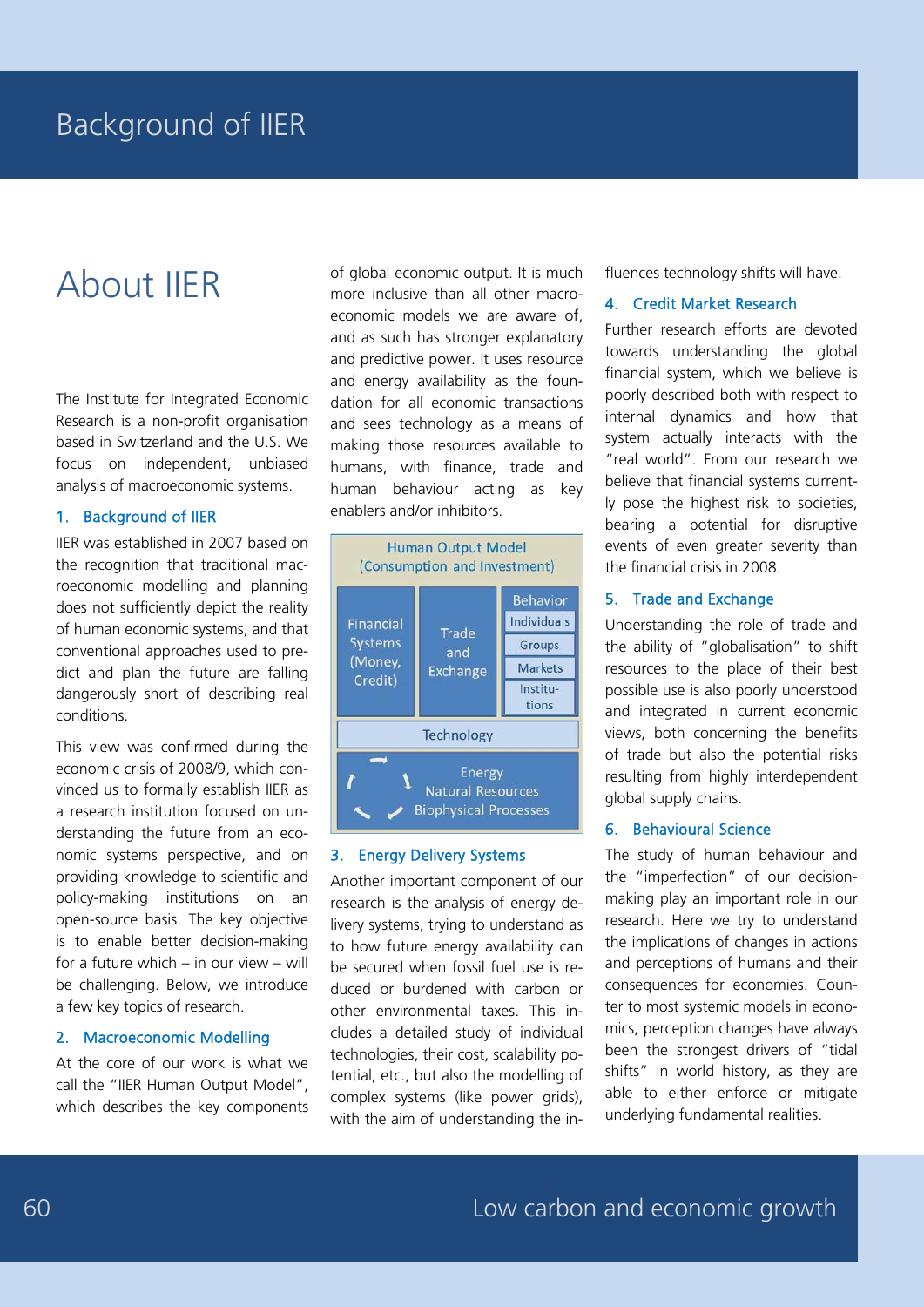# Bibliography

Alcoa Inc. (2011). About us - Aluminium smelting [PDF document]. Retrieved from http://www.alcoa.com/global/en/about\_alcoa/pdf/Smeltingpaper.pdf

Arellano , J.P.M. (2009). *Megatrends in the Copper Industry* [PDF document]. Retrieved from http://www.codelco.com/prensa/MegatrendsinCopperIndustry.pdf

Atkinson, G., Hamilton, K., Ruta, G., & Van Der Mensbrugghe, D. (2011). Trade in 'virtual carbon': Empirical results and implication for policy. Global Environmental Change, 21, 563-574.

Ayres, R., & Warr, B. (2009). The economic growth engine: How energy and work drive material prosperity. United Kingdom: Edward Elgar Publishing Limited

Barbose, G., Darghouth, N., & Wiser, R. (2010). Tracking the Sun III: The installed cost of photovoltaics in the U.S. from 1998-2009 [PDF document]. Retrieved from http://eetd.lbl.gov/ea/ems/reports/lbnl-4121e.pdf

Bardi, U. (2010). Extracting Minerals from Seawater: An Energy Analysis. Sustainability, 2(4), 980-992.

Baumol, W. J. (1986). Productivity Growth, Convergence, and Welfare: What the Long-Run Data Show. The American Economic Review, 76(5), 1072-1085.

Beer, J.M. (2007). High efficiency electric power generation: The environmental role. Progress in Energy and Combustion Science, 33(2), 107-134.

Campbell, C.J. & Laherrere, J.H. (1998). The end of cheap oil. Scientific American, 278, 78-83.

Campbell, C.J. (2006). The Rimini Protocol an oil depletion protocol: Heading off economic chaos and political conflict during the second half of the age of oil. Energy Policy, 34, 1319-1325.

Carbon Dioxide Information Analysis Center . (2011). Fossil-Fuel CO2 Emissions, Tennessee: Preliminary 2008-09 Global & National Estimates by Extrapolation. Cement and Gas Flaring emissions data [Data file]. Retrieved from http://cdiac.ornl.gov/trends/emis/meth\_reg.html

Cepni, E. (2010). Does convergence matter if it takes 100 years? Different scenarios of convergence. Futures, 41, 882-894.

Chahine, M.T. (1992). The hydrological cycle and its influence on climate. Nature, 359, 373-380.

China Daily (2009, April 20). China's wind-power boom to outpace nuclear by 2020. China Daily. Retrieved from http://www.chinadaily.com.cn/bizchina/2009-04/20/content\_7695970.htm

Choate, W.T., & Green, J.A.S. (2003). U.S. Energy Requirements for aluminium Production: Historical Perspective, Theoretical Limits *and New Opportunities* [PDF document]. Retrieved from http://www.secat.net/docs/resources/US\_Energy\_Requirements\_for\_Aluminum\_Production.pdf

Cleveland, C.J., Costanza, R., Hall, C.A.S., & Kaufmann, R. (1984). Energy and the U.S. economy: A biophysical perspective. Science, 225, 890-897.

Das, S.K., Long, W.J., Hayden, H.W., Green, J.A.S., & Hunt, W.H. (2004). Energy Implications of the Changing World of Aluminium Metal Supply. Journal of the Minerals, Metals and Materials Society, 56(8), 14-17.

Deffeyes, K. (2005). Beyond oil: The view from Hubbert's Peak. New York: Farrar, Straus and Giroux.

Low carbon and economic growth **61** and  $\overline{61}$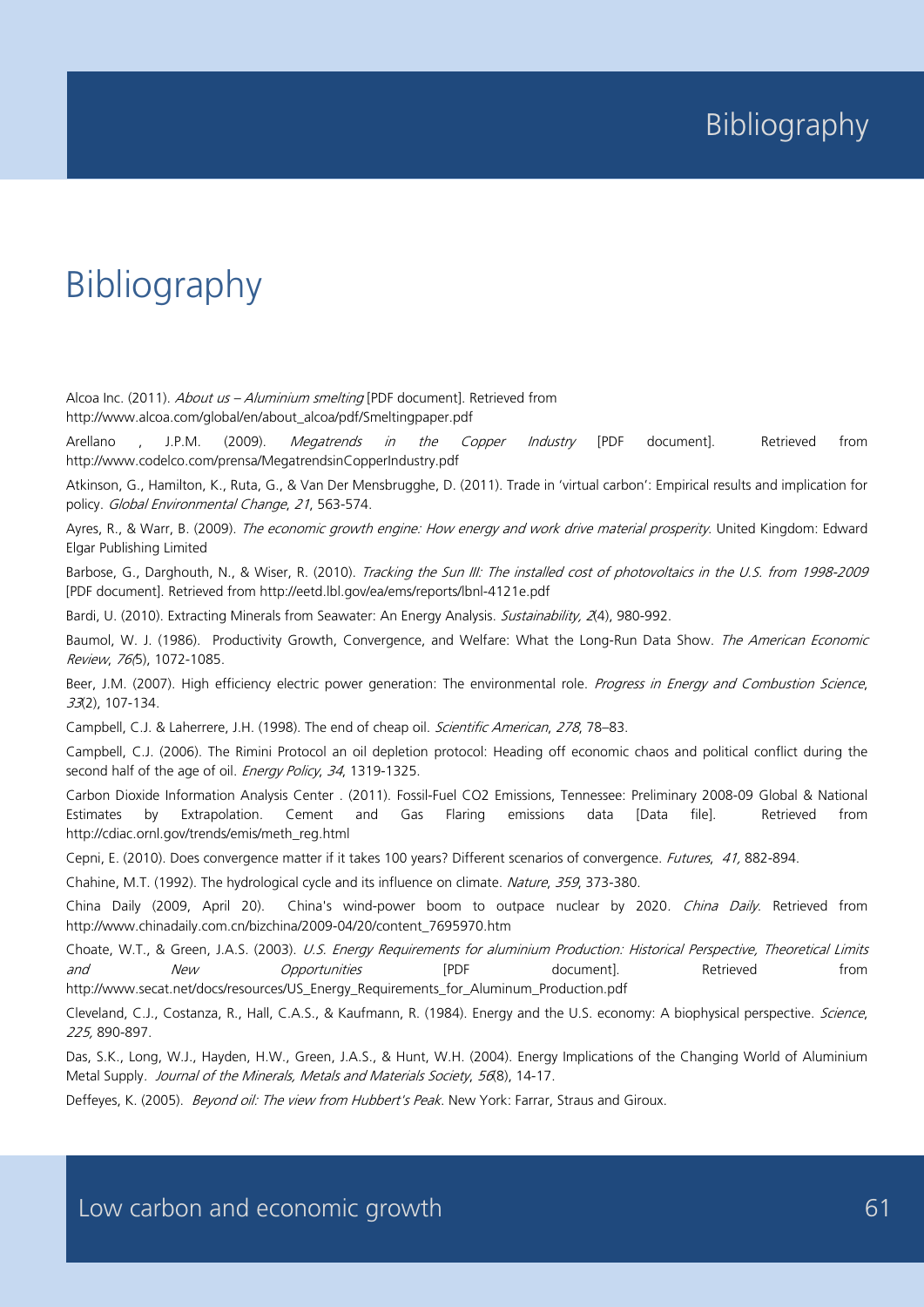Dimitri, C., Effland, A., & Conklin, N. (2005). The 20th Century Transformation of U.S. Agriculture and Farm Policy [PDF document]. Retrieved from http://www.ers.usda.gov/publications/EIB3/eib3.pdf

Duerand, D. (2010, October 29). German manufacturers lose massive market share. WirtschaftsWoche. Retrieved from http://www.wiwo.de/unternehmen-maerkte/deutsche-hersteller-verlieren-massiv-marktanteile-445926/

Ecofys, OMA, WWF. (2010). The Energy Report: A fully sustainable and renewable global energy system is possible by 2050 [PDF document]. Retrieved from http://www.ecofys.com/com/publications/documents/TER\_FullReport\_LesRes\_2011-02-02.pdf

Electric Power Research Institute. (2009). EPRI Power Systems Dynamics Tutorial. Retrieved from http://my.epri.com/portal/server.pt?Abstract\_id=000000000001016042

Energinet. (2010). *Electricity: The wholesale market* [Data file]. Retrieved from http://www.energinet.dk/EN/El/The-wholesalemarket/Download-of-market-data/Sider/default.aspx

Enterprise Surveys. (2011). Infrastructure [Data file]. Retrieved from http://www.enterprisesurveys.org/ ExploreTopics/?topicid=8

European Bank for Reconstruction and Development. (2010). Business Environment and Enterprise Performance Survey [Data file]. Retrieved from http://www.ebrd.com/pages/research/economics/data/beeps.shtml

European Climate Forum. (2009). Roadmap 2050: A Practical Guide to A Prosperous, Low Carbon Europe. Retrieved from http://www.roadmap2050.eu

European Network of Transmission System Operators for Electricity. (2009). Operations Handbook. Retrieved from https://www.entsoe.eu/resources/publications/entso-e/operation-handbook/

Exxon Mobil. (2009). *Outlook for Energy: A View to 2030* [PDF document]. Retrieved from http://www.exxonmobil.com/Corporate/files/news\_pub\_eo.pdf

Food and Agricultural Organization of the United Nations. (2001). Human energy requirements. Retrieved from http://www.fao.org/docrep/007/y5686e/y5686e00.htm

Food and Agricultural Organization of the United Nations. (2011). Forestat: Wood Fuel [Data file]. Retrieved from http://faostat.fao.org/site/626/default.aspx#ancor

Galor, O. & Weil, D. N. (2000). Population, technology and growth: From Malthusian regime to the demographic transition. American Economic Review, 90(4), 806-828.

Georgescu-Roegen, N. (1975). Energy and Economic Myths. Southern Economic Journal, 41(3), 347-381.

Gerst, M.D. (2008). Revisiting the cumulative grade-tonnage relationship for major copper ore types. *Economic Geology, 103*(3), 615-628.

Giampietro, M & Pimentel, D. (1990). Assessment of the energetics of human labor. Agriculture, Ecosystems & Environment, 32,257-272.

Guan D., Peters G.P., Weber C.L., & Hubacek K. (2009). Journey to world top emitter - an analysis of the driving forces of China's recent CO2 emissions surge. Geophysical Research Letters, 36, L04709.

Hall, C.A.S. (1986). Energy and Resource Quality: The Ecology of the Economic Process. New York: Wiley Interscience.

Hall, C.A.S. (2003). Hydrocarbons and the evolution of human culture. Nature, 426, 318-322.

Hall, C.A.S., Figueroa, A., Fernhall, B. O., & Kanaley, J. A. (2004). Energy expenditure of walking and running: Comparison with prediction equations. Medicine & Science in Sports & Exercise, 36(12), 2128-34.

Hall, C.A.S., Balogh, S.B., & Murphy, D.J. (2009). What is the minimum EROI that a sustainable society must have? Energies, 2(1), 25-47.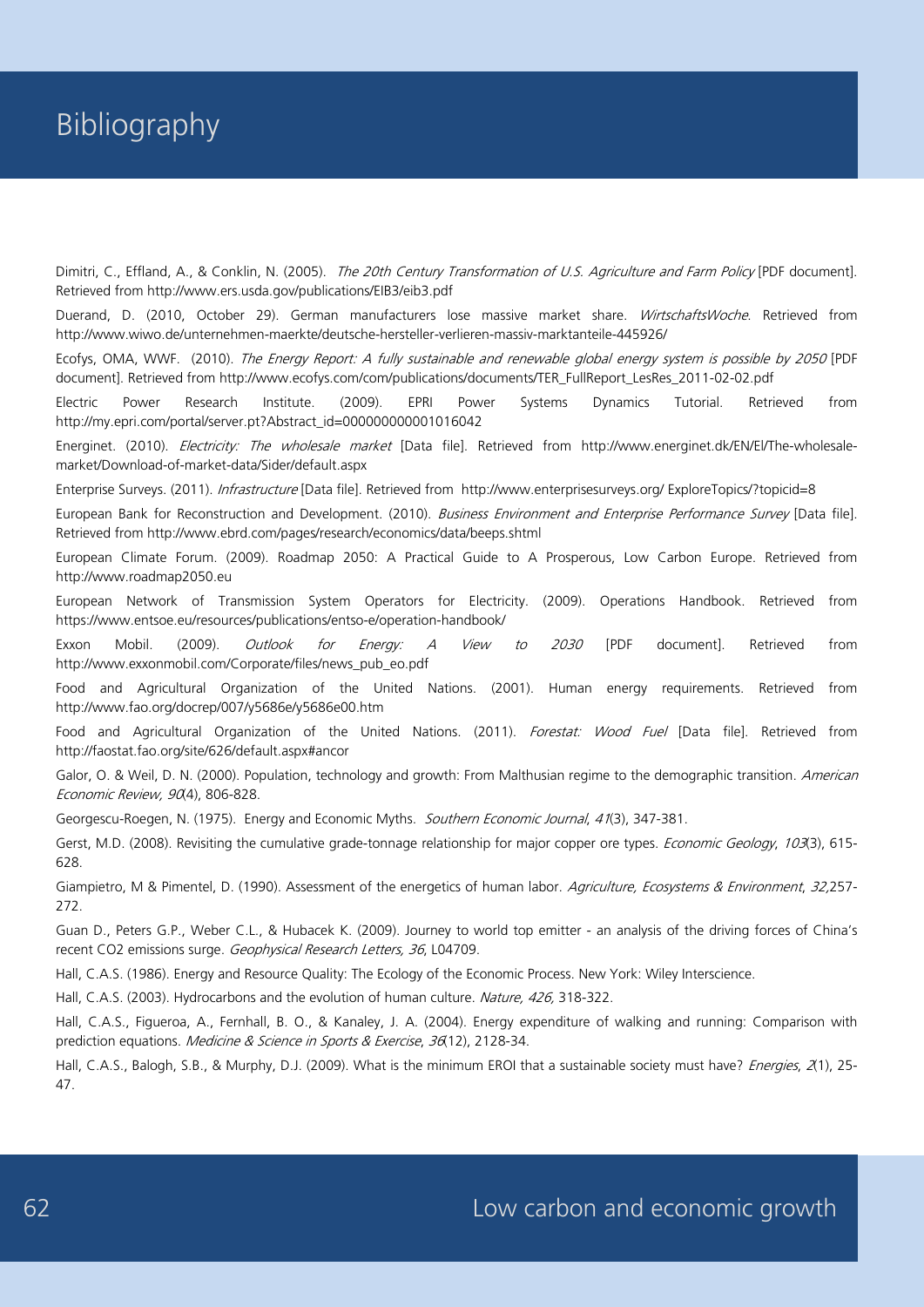Halstead, W.J. (1981). *Energy involved in construction materials and procedures*. Washington, DC: Transportation Research Board of the National Academies.

Hamilton, M.R., Herzog, H.J., & Parsons,J.E. (2009). Cost and U.S. public policy for new coal power plants with carbon capture and sequestration. Energy Procedia, 1(1), 4487-4494.

Henderson J. (2008, November). Are energy prices threatening the farm boom? Ag Decision Maker Newsletter. Retrieved from http://www.extension.iastate.edu/agdm/articles/others/HenNov08.html

Hubbard, R.G.P., & O'Brien, A.P. (2009). Macroeconomics. Upper Saddle River: Pearson Education Inc.

Intelligent Energy Europe, 2010, Energy Conservation in Road Pavement, Design, Maintenance and Utilisation. [online]. Retrieved: July 02, 2010. Available at: http://www.roadtechnology.se/ecrpd.eu/index.asp?mainID=50

International Air Transport Association. (2010). *Economic Briefing: Airline fuel and labour cost share* [PDF document]. Retrieved from http://www.iata.org/whatwedo/Documents/economics/Airline\_Labour\_Cost\_Share\_Feb2010.pdf

International Energy Agency. (2002). Renewables Information 2002 [PDF document]. Retrieved from http://www.oecdilibrary.org/energy/renewables-information-2002\_9789264099531-en

International Energy Agency. (2007). Tracking Industrial Energy Efficiency and CO2 Emissions in support of the G8 Plan of Action [PDF document]. Retrieved from http://www.iea.org/textbase/nppdf/free/2007/tracking\_emissions.pdf

International Energy Agency. (2009). Energy Prices and Taxes. 4th Quarter 2009. International Energy Agency.

International Energy Agency. (2010). Energy Statistics of Non-OECD Countries 2010 Edition. Paris: IEA Publications

International Energy Agency, Nuclear Energy Agency. (2010). Projected Costs of Generating Electricity. OECD Publishing.

International Energy Agency. (2010). Renewable Energy Essentials: Geothermal [PDF document]. Retrieved from http://www.iea.org/papers/2010/Geothermal\_Essentials.pdf

International Energy Agency. (2010). *The Electricity Access Database* [Data file]. Retrieved from http://www.worldenergyoutlook.org/database\_electricity10/ electricity\_database\_web\_2010.htm

International Energy Agency. (2010). World Energy Outlook 2010. International Energy Agency.

International Energy Agency. (2011). Prospect of limiting the global increase in temperature to 2ºC is getting bleaker. Retrieved from http://www.iea.org/index\_info.asp?id=1959

International Monetary Fund. (2011). World Economic Outlook Database: GDP based on PPP valuation of country in current prices U.S. Dollars [Data file]. Retrieved from http://www.imf.org/external/pubs/ft/weo/2011/01/weodata/index.aspx

Intergovernmental Panel on Climate Change. (2011). Special Report Renewable Energy Sources: Executive Summary [PDF document]. Retrieved from http://srren.ipcc-wg3.de/report/IPCC\_SRREN\_SPM

Jiangtao, S. (2011, February 14). Clean Power not always green power. South China Morning Post. Retrieved from http://topics.scmp.com/news/china-news-watch/article/Clean-power-not-always-green-power

Jiao, L. (2010). Water Shortages Loom as Northern China's Aquifers Are Sucked Dry. Science, 328, 1462-1463.

Kander, A., & Schon, L. (2007). The energy-capital relation - Sweden 1870 – 2000. Structural Change and Economic Dynamics, 18, 291-305.

Karagiannis, I.C., & Soldatos, P.G. (2007). Water desalination cost literature: review and assessment. *Desalination, 223,* 448-456.

Kaufmann, R. K. (1992). A biophysical analysis of the energy/real GDP ratio: Implications for substitution and technical change. Ecological Economics, 6, 35-56.

Koomey, J. G. (2007). Estimating total power consumption by servers in the U.S. and the world [PDF document]. Retrieved from http://hightech.lbl.gov/documents/DATA\_CENTERS/svrpwrusecompletefinal.pdf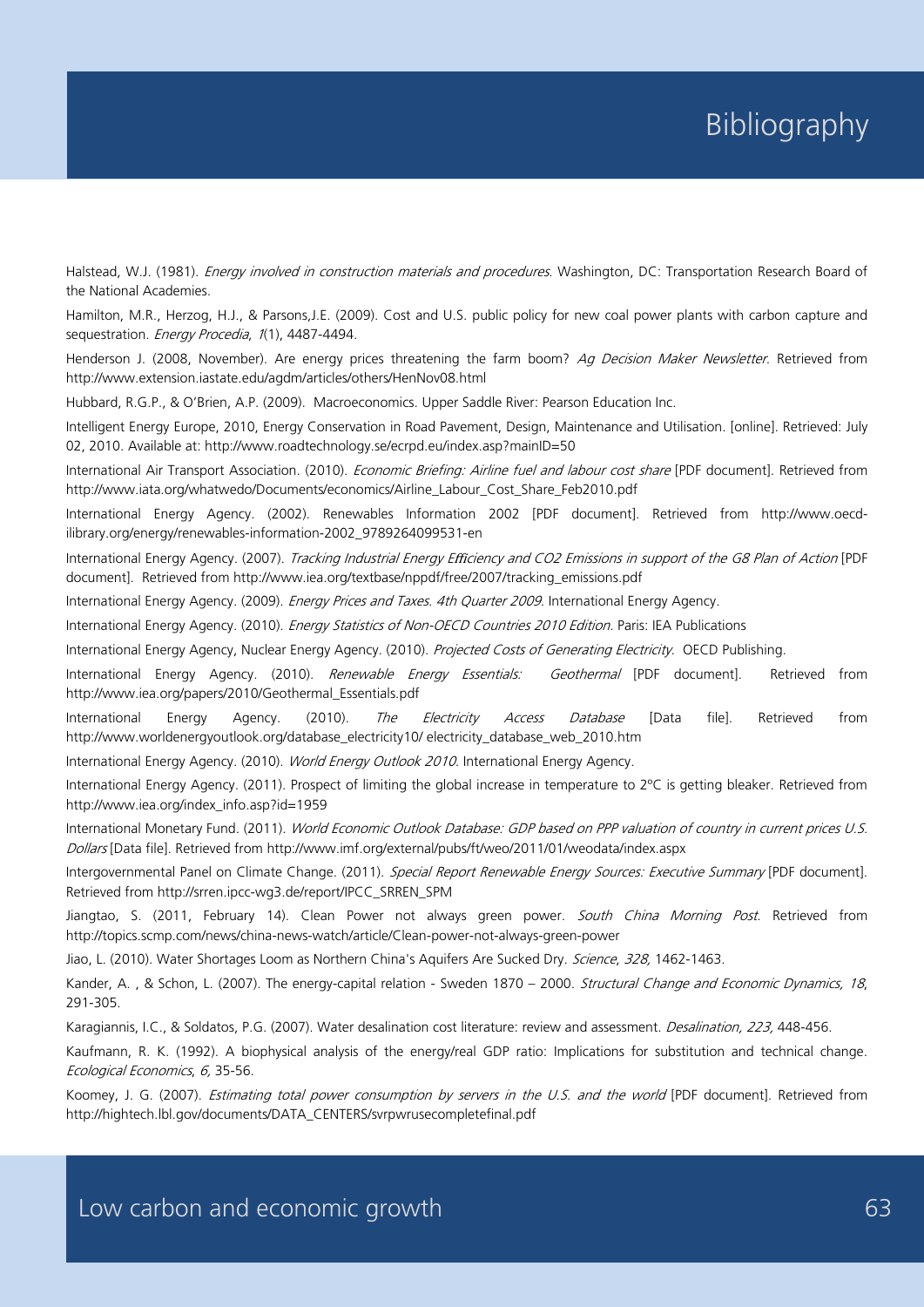Kunz, H., Hagens, N.J., & Balogh, S.B. (2010). Net Energy and Variability. In review.

Kümmel, R. (1982). The Impact of Energy on Industrial Growth. Energy - The International Journal, 7, 189-203.

Li, Y., & Hewitt, C.N. (2008). The effect of trade between China and the UK on national and global carbon dioxide emissions. Energy Policy, 36, 1907-1914.

Maddison, A. (1982). Phases of Capitalist Development. New York: Oxford University Press.

Maddisson, A. (2010). The World Economy: Historical Statistics. OECD [Data file]. Retrieved from http://www.ggdc.net/maddison/Historical\_Statistics/horizontal-file\_02-2010.xls

Mankiw, N.G. (2010). Macroeconomics. Houndmills, Basingstoke: Palgrave Macmillan.

McConnell, C.R., & Brue, S.L. (2008). Macroeconomics: Principles, Problems, and Policies. Irwin Professional Publishing.

Meadows, D. H. (1972). The limits to growth: A report for the Club of Rome's project on the predicament of mankind. New York: Universe Books

Metz, B., Davidson, O.R., Bosch, P.R., Dave, R., & Meyer, L.A. (Eds.). (2007). Contribution of Working Group III to the Fourth Assessment Report of the Intergovernmental Panel on Climate Change. Cambridge, UK and New York, NY, USA: Cambridge University Press

Mints, P. (2010, July 22). Solar PV market analysis. *Renewable Energy World*. Retrieved from http://www.renewableenergyworld.com/rea/news/article/2010/07/solar-pv-market-analysis

Nordhaus, W.D., & Yang, Z. (1996). A Regional Dynamic General-Equilibrium Model of Alternative Climate-Change Strategies. The American Economic Review, 86(4),741-765.

Odum, H. T. (2007). Environment, power, and society for the twenty-first century: The hierarchy of energy. New York: Columbia University

Pimentel, D. & Pimentel, M. (2008). Food, energy and society (3rd ed.). Boca Raton: CRC Press.

Pouret, L., Buttery, N. & Nuttall, W.J. (2009). Is Nuclear Power Flexible? Nuclear Future, 5(6), 333-341.

Raichle, M.E., & Gusnard, D.A. (2002). Appraising the brain's energy budget. Proceedings of the National Academy of Sciences, 99(16),10237-10239.

Rasmussen, WD. (1962). The Impact of Technological Change on American Agriculture, 1862-1962. The Journal of Economic History, 22, 578-591

Renewable Energy World. (2010, October 13). China's Wind Power Forecast at 230 GW by 2020. Renewable Energy World. Retrieved from http://www.renewableenergyworld.com/rea/news/article/2010/10/chinas-wind-power-forecast-at-230-gw-by-2020

Rotz, C.A., Coiner, C.U., & Soder, K.J. (2003). Automatic Milking Systems, Farm Size, and Milk Production. Journal of Dairy Science, 86(12), 4167-4177.

Schafer et al. 2006. Future Fuel Cell and Internal Combustion Engine automobile technologies: A 25 year life cycle and fleet impact assessment. Energy. v. 31. p 2064-2087

Schilderman, T. (2002). Sustainable small scale brick production: A question of energy. United Kingdom: Practical Action

Simms, A., Johnson, V., & Chowla, P. (2010). Growth isn't Possible. New economics foundation.

Simonsen, M., Walnun, H.J., 2011. Energy Chain Analysis of Passenger Car Transport. Energies. V. 4. p. 324-351

Smil, V. (2008). Energy in nature and society: General energetics of complex systems. Cambridge, Mass: MIT Press.

Solow, R.M. (1957). Technical Change and the Aggregate Production Function. The Review of Economics and Statistics, 39(3), 312-320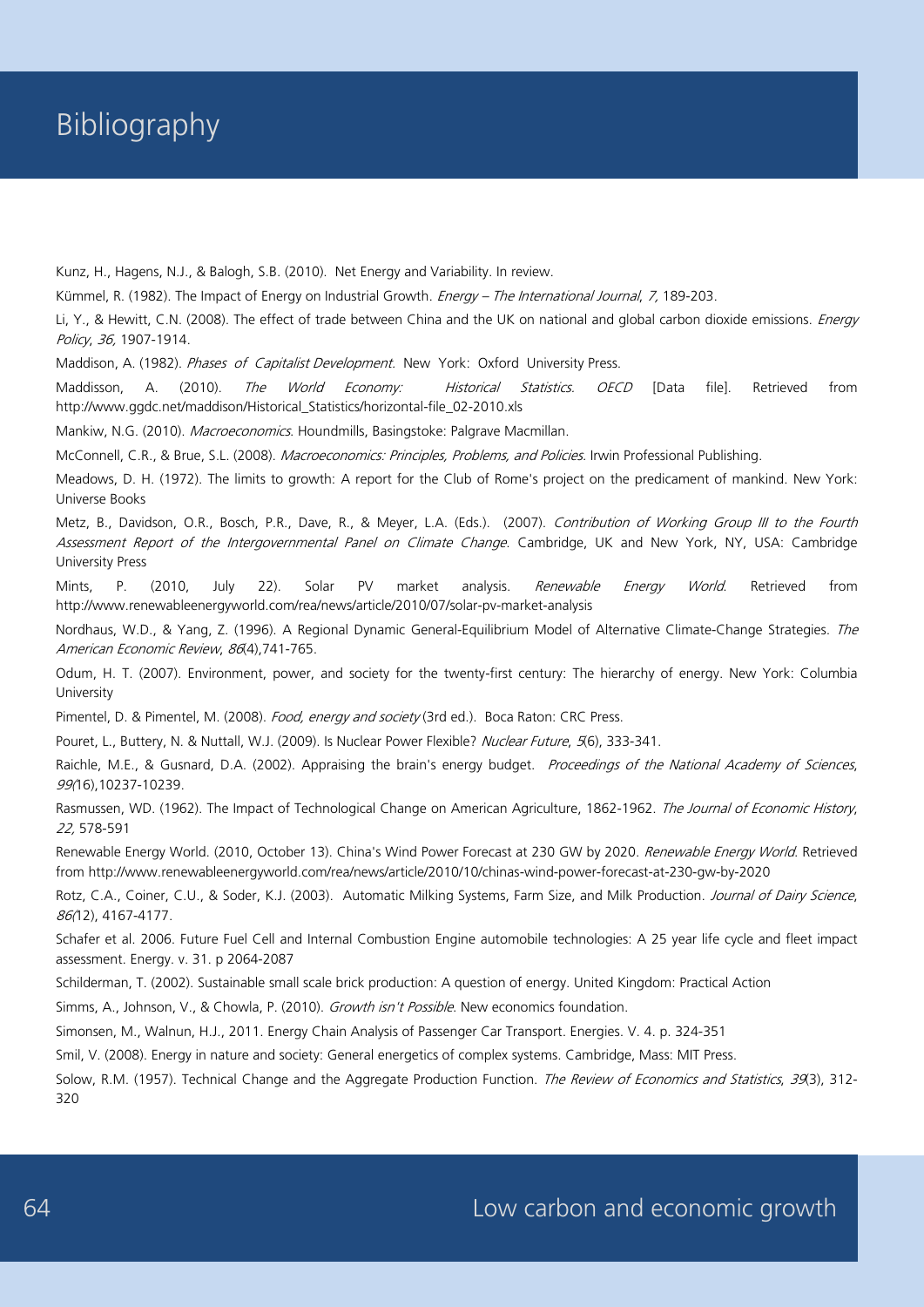Solow, R. (1974). The economics of resources or the resources of economics. The American Economic Review, 64(2), 1-14.

Sorensen, P. & Whitta-Jacobsen, H. (2005). Introducing advanced macroeconomics: Growth & business cycles. Berkshire: McGraw-Hill.

Stern, N. (2008). The Economics of Climate Change: The Stern Review. Cambridge: Cambridge University Press.

Stiglitz, J.E. (1979). A Neoclassical Analysis of the Economics of Natural Resources. In Smith, V.K. (Ed.), Scarcity and Growth Reconsidered. Baltimore, MD: RFF and Johns Hopkins Press.

Taiwan BBC News . (2006, February 7). Industrial Countries' Power Cost Comparison. Taiwan BBC News. Retrieved from http://www.aspigroup.com/ news/PowerCost020706.pdf

United Nations Development Programme. (2010). MDI and HDI. Retrieved from http://hdr.undp.org/en/statistics/mpi/ and http://hdr.undp.org/en/statistics/hdi/

United Nations Environment Programme. (2007). Global Environmental Outlook 4. Nairobi, Kenya: United Nations Environment Programme.

United Nations Environment Programme . (2008). Vital Water Graphics - An Overview of the State of the World's Fresh and Marine Waters (2nd ed). Nairobi, Kenya: United Nations Environment Programme.

United Nations International Fund for Agricultural Development. (2011). Rural Poverty Report 2011 [PDF document]. Retrieved from http://www.ifad.org/rpr2011/report/e/print\_rpr2011.pdf

United Nations Statistics Division (2010). National Accounts Main Aggregates Database. GDP and its breakdown at constant 2005 prices in US Dollars [Data file]. Retrieved from http://unstats.un.org/unsd/snaama/dnlList.asp

U.S. Department of Labor, Bureau of Labor Statistics. (2005). Industry productivity indexes [Data file]. Retrieved from ftp://ftp.bls.gov/pub/special.requests/opt/dipts/iprsicdata.txt.

U.S. Energy Information Administration. (2009). *Electric Power Annual 2009* [PDF document]. Retrieved from http://www.eia.gov/cneaf/electricity/epa/epa.pdf

U.S. Energy Information Administration (2009). Levelized Cost of New Generation Resources, 2016. Retrieved from http://www.eia.doe.gov/oiaf/ aeo/electricity\_generation.html

U.S. Energy Information Administration. (2010). Annual Energy Review 2009 [PDF document]. Retrieved from http://www.eia.gov/totalenergy/data/annual/pdf/aer.pdf

U.S. Energy Information Administration. (2010). International Energy Outlook [PDF document]. Retrieved from http://www.eia.gov/oiaf/ieo/pdf/0484%282010%29.pdf

U.S. Energy Information Administration. (2010). International Energy Statistics [Data file]. Retrieved from http://www.eia.gov/cfapps/ipdbproject/IEDIndex3.cfm

U.S. Energy Information Administration. (2011). Country Analysis Briefs - China. Retrieved from http://www.eia.doe.gov/emeu/cabs/China/Electricity.html

U.S. Geological Survey. (2011). *Mineral Commodities Summaries 2011* [PDF document]. Retrieved from http://minerals.er.usgs.gov/minerals/pubs/mcs/2011/mcs2011.pdf

Wilcox, W.W. & Rauchenstein, E. (1948). The Effect of Size of Herd on Milk Production Costs. Journal of Farm Economics, 30(4), 713-723.

Wiser, R., & Bolinger, M. (2009). Wind Technologies Market Report [PDF document]. Retrieved from http://eetd.lbl.gov/ea/emp/reports/lbnl-3716e.pdf

World Bank. (2011). World Development Indicators [Data file]. Retrieved from http://data.worldbank.org/data-catalog/worlddevelopment-indicators?cid=GPD\_WDI

Low carbon and economic growth example and the state of  $65$